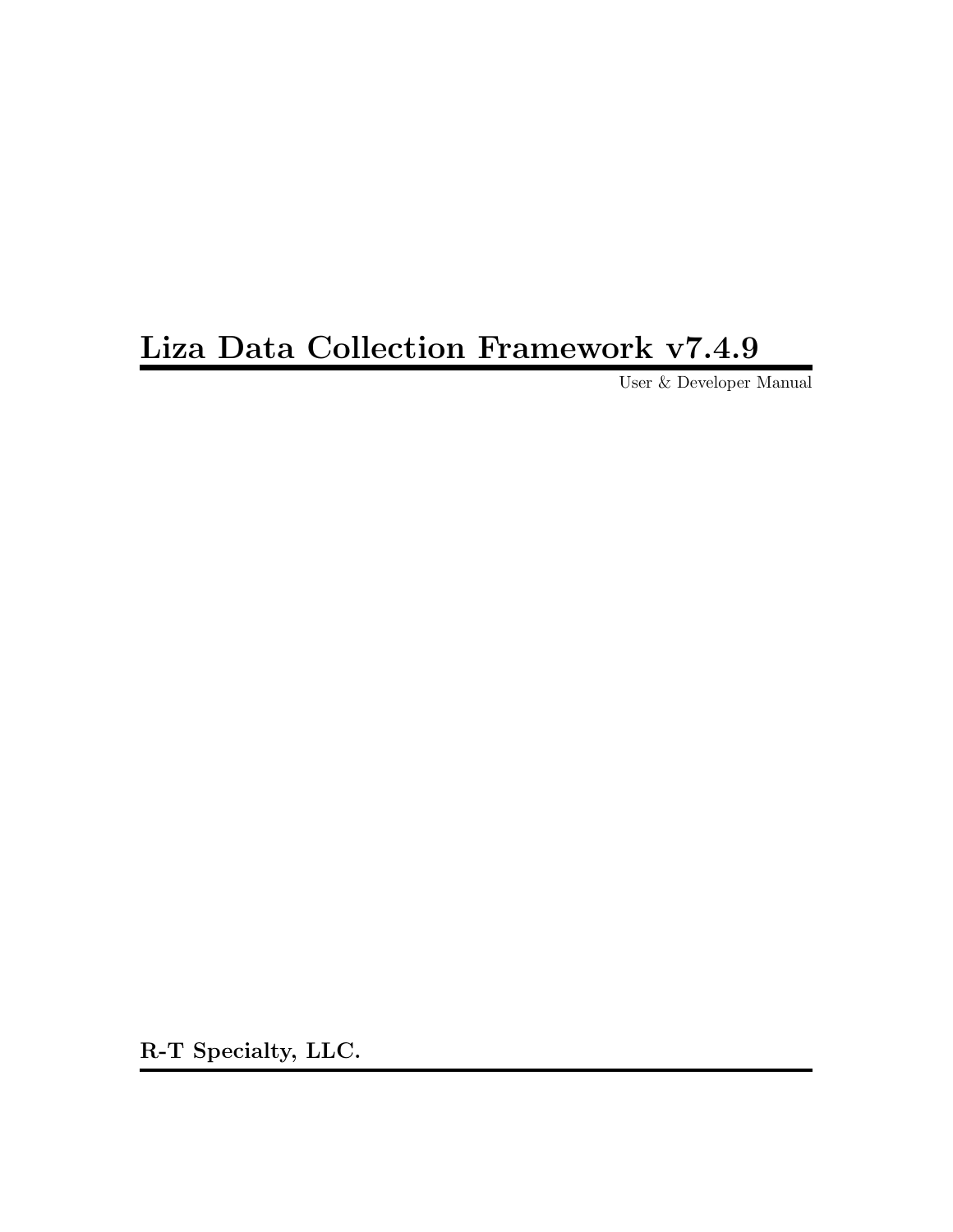This manual is for the Liza Data Collection Framework, version 7.4.9.

Copyright  $\odot$  2014, 2017, 2018 R-T Specialty, LLC.

Permission is granted to copy, distribute and/or modify this document under the terms of the GNU Free Documentation License, Version 1.3 or any later version published by the Free Software Foundation; with no Invariant Sections, no Front-Cover Texts, and no Back-Cover Texts. A copy of the license is included in the section entitled "GNU Free Documentation License".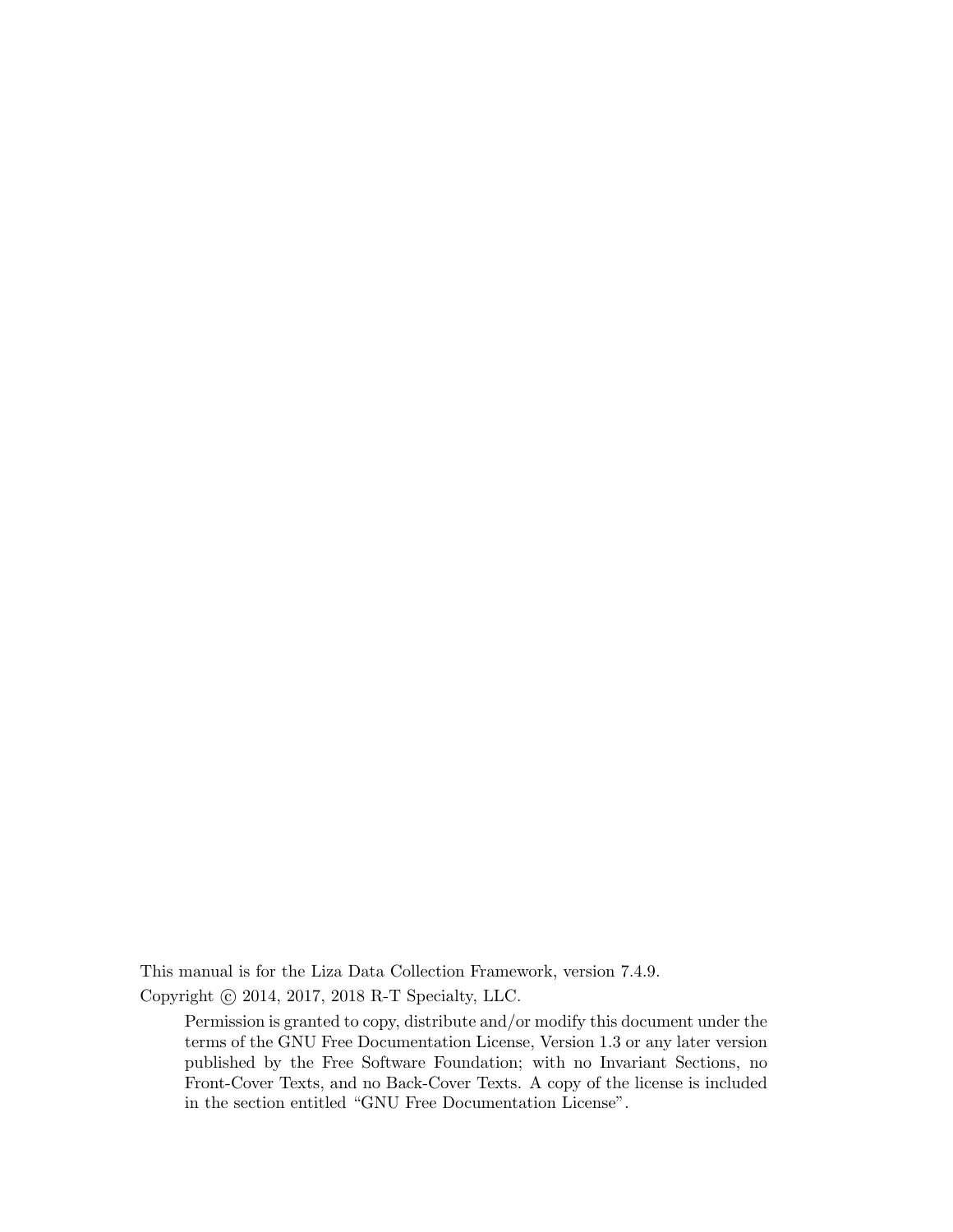This manual contains inline notes for developers of  $Liza.$ <sup>1</sup> For an index of notes, see [\[Developer Notes Index\], page 41.](#page-44-0)

<sup>1</sup> To disable for user documentation, pass --disable-devnotes to configure.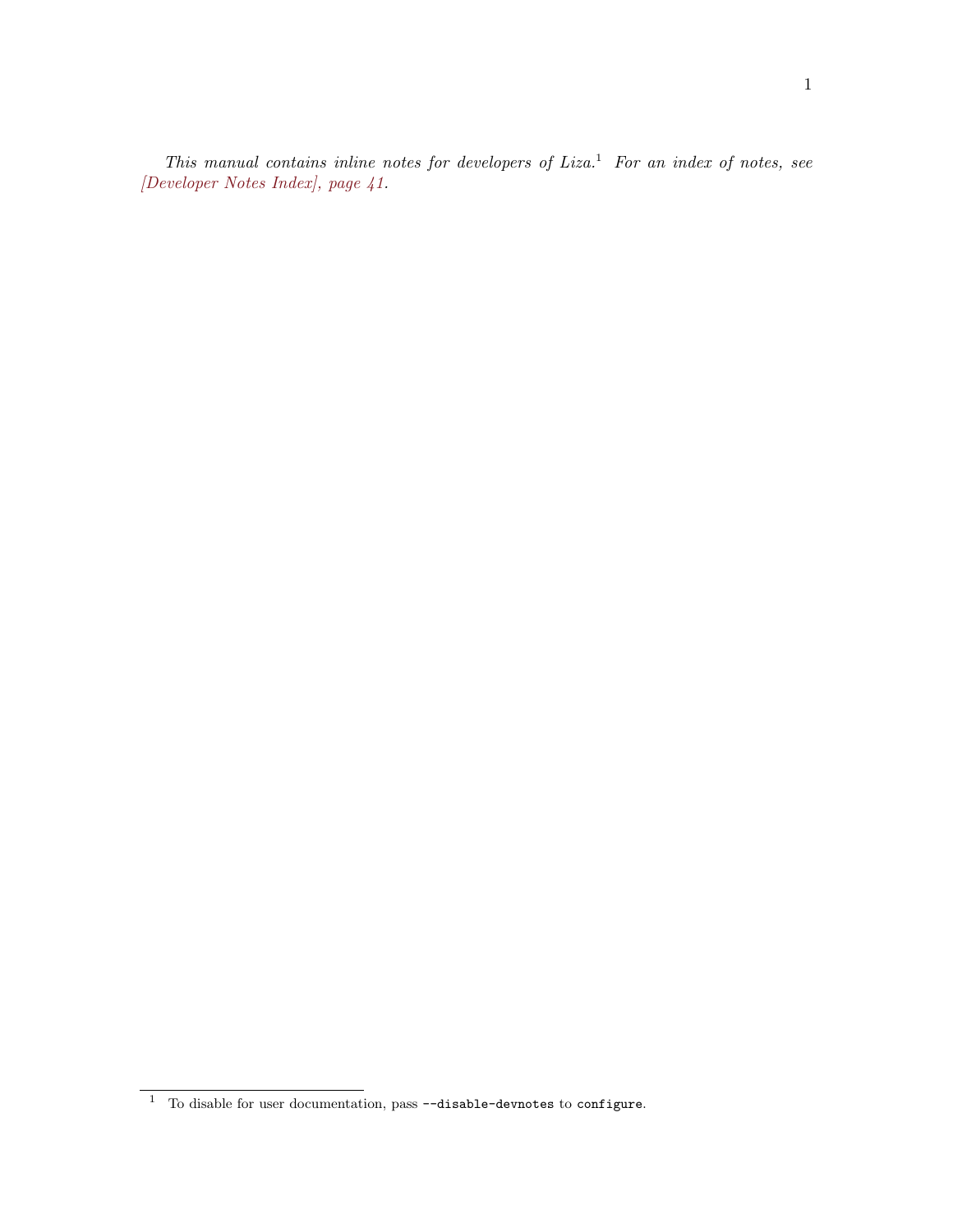# Table of Contents

| 1              |                                                   |
|----------------|---------------------------------------------------|
| $\overline{2}$ |                                                   |
| 3              | 3.1<br>3.2<br>3.3<br>3.4                          |
| $\overline{4}$ | 4.1<br>4.1.1<br>4.2                               |
| $\overline{5}$ |                                                   |
| 6              |                                                   |
|                |                                                   |
| 7              | 7.1.1<br>7.1.2<br>7.2<br>7.2.2                    |
| 8              | 8.1<br>8.2<br>8.3<br>21<br>8.4<br>21<br>8.5<br>22 |
| 9              | 23<br>$9.1\,$                                     |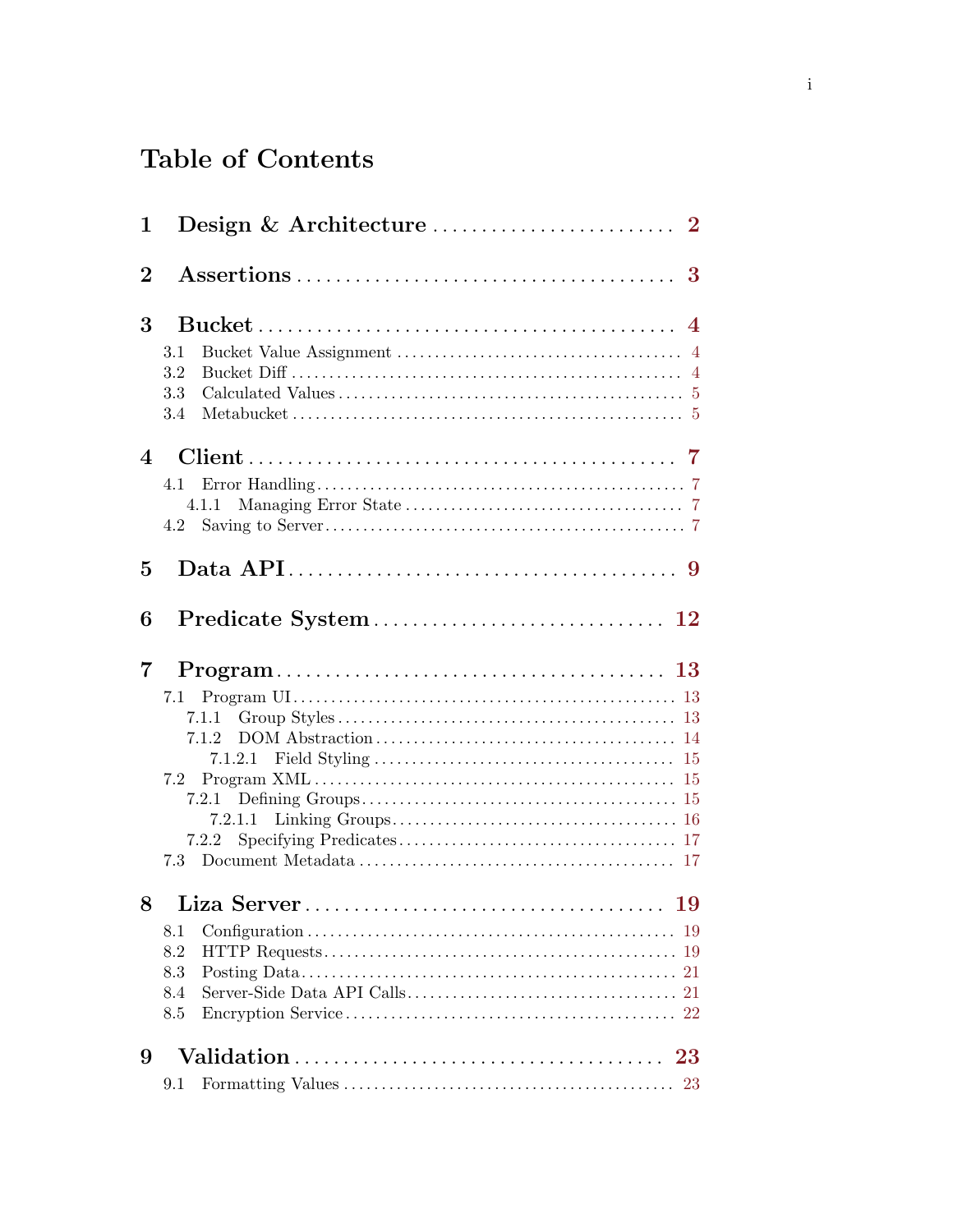| 10     |                                           |  |
|--------|-------------------------------------------|--|
|        |                                           |  |
|        |                                           |  |
|        |                                           |  |
|        |                                           |  |
| 10.2.1 |                                           |  |
|        |                                           |  |
|        |                                           |  |
|        |                                           |  |
|        |                                           |  |
| 10.4.1 |                                           |  |
|        |                                           |  |
|        |                                           |  |
|        | Appendix A GNU Free Documentation License |  |
|        |                                           |  |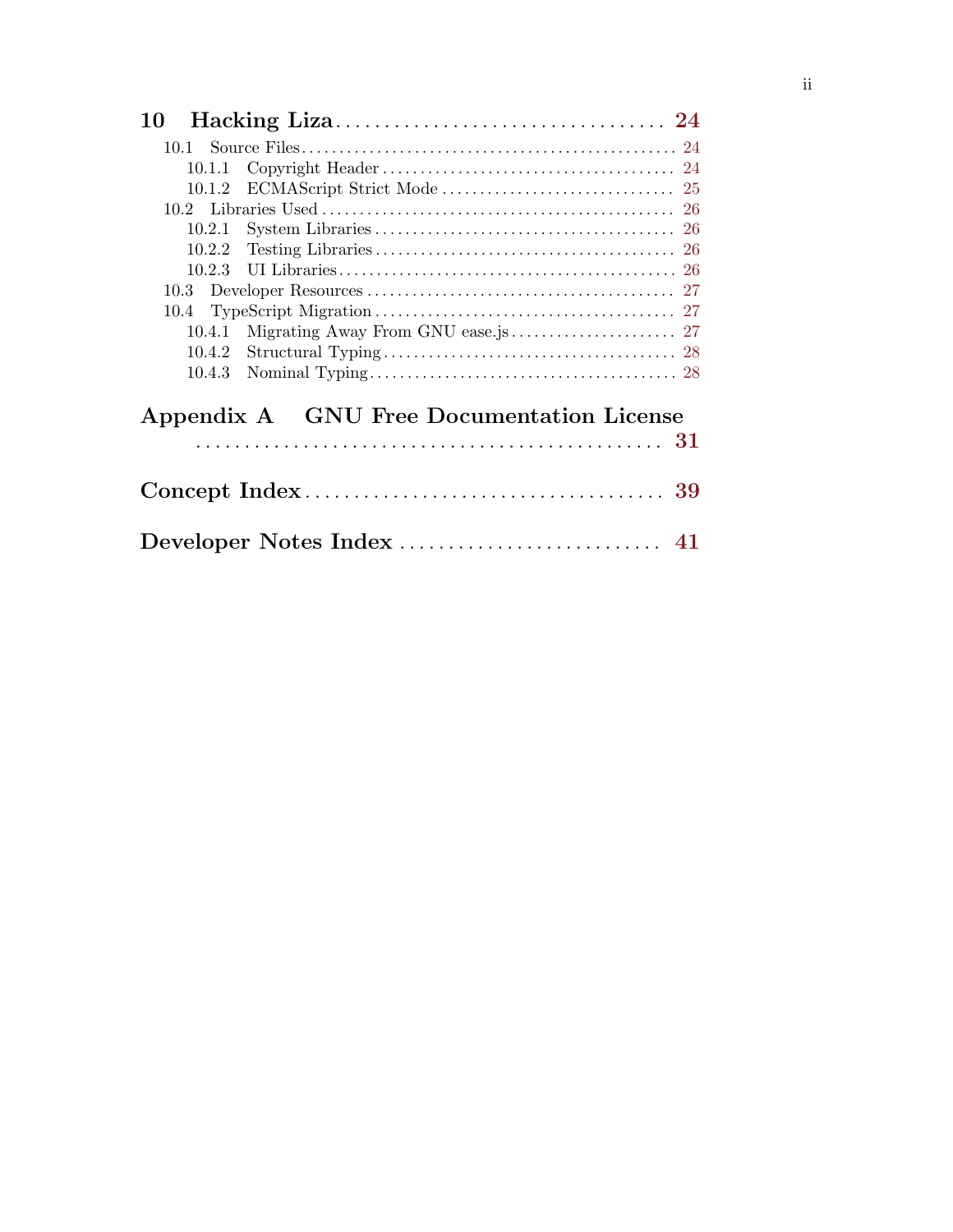### <span id="page-5-0"></span>1 Design & Architecture

Liza is fundamentally a data collection framework— a fancy form for collecting, validating, and lightly processing user data.

The main components of the system are:

- Assertions Basic validations against bucket data, producing errors and manipulating control flow. Invokes triggers to manipulate the UI and document. Assertions are compiled from Program sources. See [Chapter 2 \[Assertions\], page 3](#page-6-0).
- Bucket The key/value store into which all document data are stored. Supports staging and rollback of data, processing deltas, and provides hooks that drive the rest of the system. See [Chapter 3 \[Bucket\], page 4.](#page-7-0)
- Client Basic logic for navigating between steps, prompting for user actions, display help text and basic document data, communicate with server, etc. See [Chapter 4 \[Client\], page 7.](#page-10-0)
- Data API Declarative abstraction for accessing and processing remote data (e.g. a RESTful service). See [Chapter 5 \[Data API\], page 9.](#page-12-0)

#### Developer Dialog

Renders information about the system for debugging the client. Can monitor the bucket, assertions, classification results, and provides other useful features.

#### Predicate System

Processes classification data from external classifiers to determine applicability of specific questions. These data are used to determine what assertions are performed, what questions and groups display, and more. See [Chapter 6 \[Predicate](#page-15-0) [System\], page 12.](#page-15-0)

**Program** Internal representation of the Program with delegation of events to the assertion system. Contains compiled representation of all steps, groups, questions, assertions, metadata, and others. See [Chapter 7 \[Program\], page 13.](#page-16-0)

#### Program UI

Rendering of elements specific to Programs, such as steps, groups, and questions. This is the equivalent of an HTML form. Directly monitors the bucket to perform UI updates. See [Section 7.1 \[Program UI\], page 13.](#page-16-1)

#### Program XML

The source code for a Program, in XML format. See [Section 7.2 \[Program](#page-18-1) [XML\], page 15.](#page-18-1)

Server Provides REST API for serving Programs; saving data; revalidating, filtering, and recalculating data; and other types of processing. Code is shared with the client, ensuring identical behavior for appropriate behaviors. See [Chapter 8](#page-22-0) [\[Server\], page 19](#page-22-0).

#### Type Validation

Validates and formats bucket values for specific field (question) types. For example, a date field must be in a recognized date format, and will be normalized for display. See [Chapter 9 \[Validation\], page 23.](#page-26-0)

More information about each can be found in their respective chapter/section.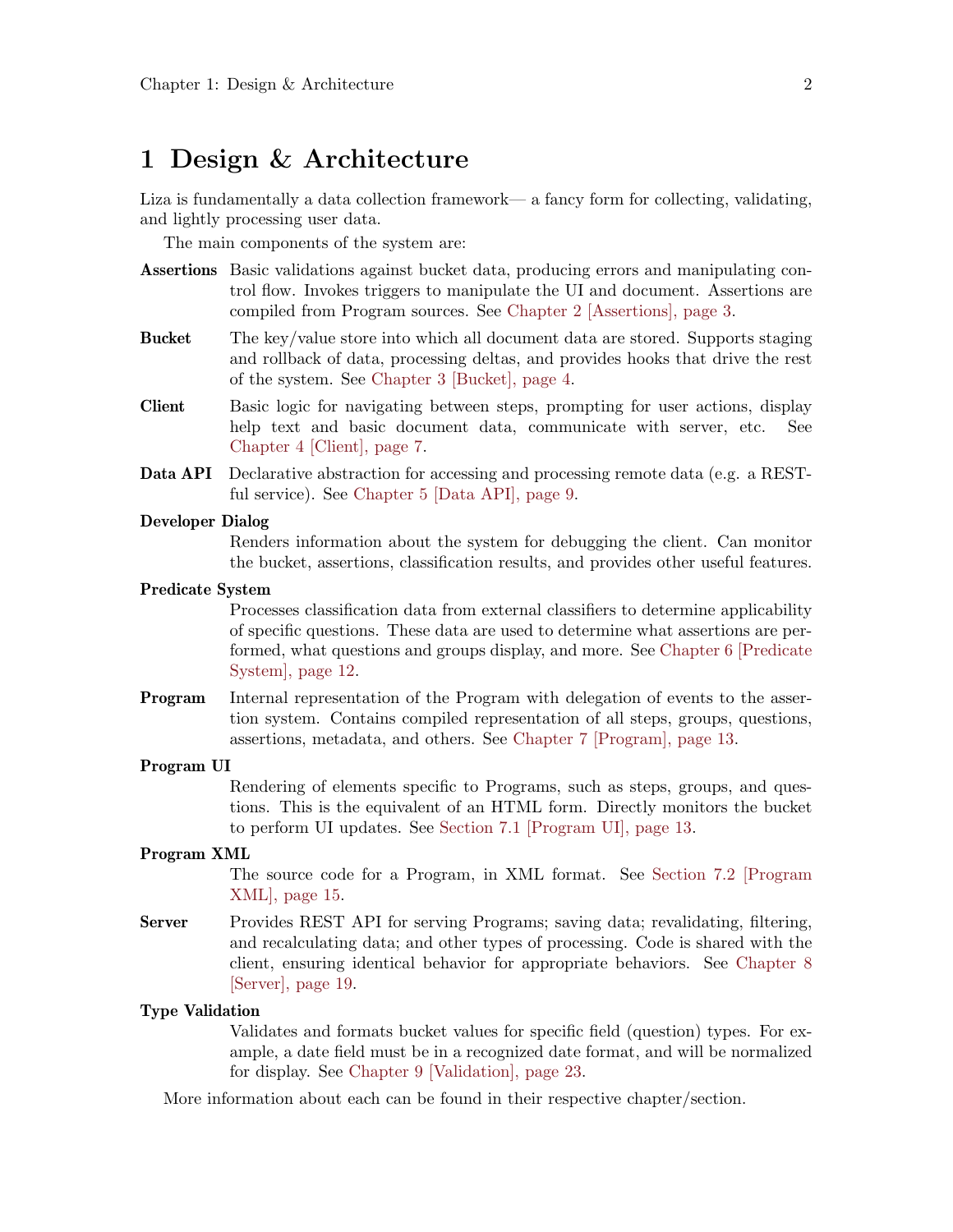## <span id="page-6-0"></span>2 Assertions

This system has maintenance concerns.<sup>1</sup>

There isn't much here yet. Maybe you can help?

<sup>1</sup> Assertions are compiled from the Program XML (see [Section 7.2 \[Program XML\], page 15](#page-18-1)). Rather than using a library, it compiles a mess of largely duplicate code inline. This system needs to be replaced, not modified.

A replacement can either be in the form of a library (removing most if not all code generation from the Program XML compiler), or possibly compile into classifications and use the classification system. The latter option is preferred, and would be more powerful with less maintenance.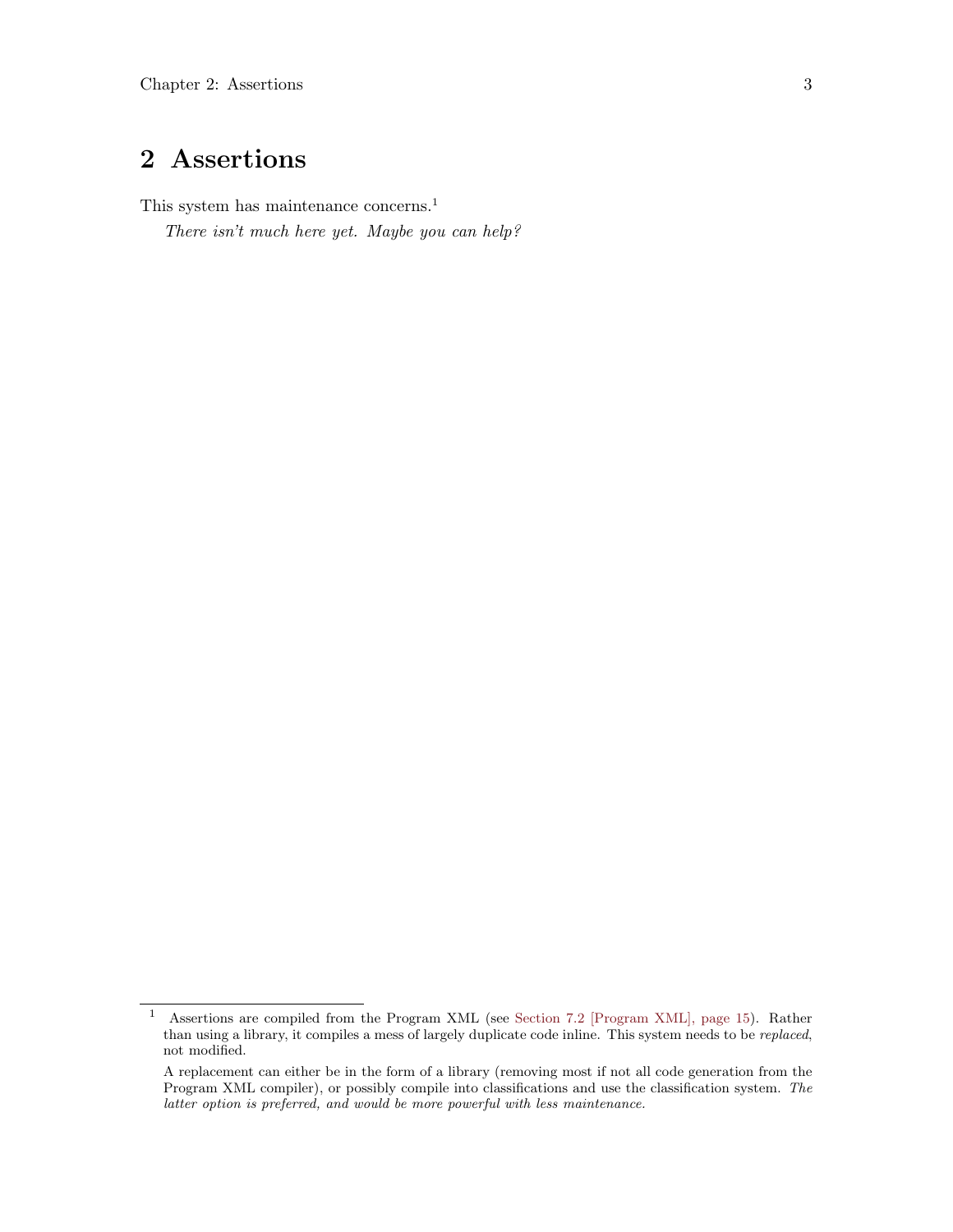### <span id="page-7-0"></span>3 Bucket

There isn't much here yet. Maybe you can help?

### <span id="page-7-2"></span>3.1 Bucket Value Assignment

There isn't much here yet. Maybe you can help?

#### <span id="page-7-1"></span>3.2 Bucket Diff

Changes to the bucket are represented by an array with certain conventions:

- 1. A change to some index  $k$  is represented by the same index  $k$  in the diff.
- 2. A value of undefined indicates that the respective index has not changed. Holes in the array (indexes not assigned any value) are treated in the same manner as undefined.
- 3. A null in the last index of the vector marks a truncation point; it is used to delete one or more indexes. The vector will be truncated at that point. Any preceding null values are treated as if they were undefined.<sup>1</sup>

Diffs are only tracked at the vector (array of scalars) level— if there is a change to a nested structure assigned to an index, that index of the outer vector will be tracked as modified. It will, however, recursively compare nested changes to determine if a modification has taken place.<sup>2</sup> Examples appear in [Figure 3.1](#page-8-1).

<sup>&</sup>lt;sup>1</sup> The reason for this seemingly redundant (and inconvenient) choice is that JSON encodes undefined values as null. Consequently, when serializing a diff, undefineds are lost. To address this, any null that is not in the tail position is treated as undefined. We cannot truncate at the first null, because  $\lq$  [null,null]' may actually represent '[undefined,undefined,null]'.

 $2$  See [StagingBucket](https://gitlab.com/lovullo/liza/tree/master/src/bucket/StagingBucket.js) method  $#_$ parseChanges.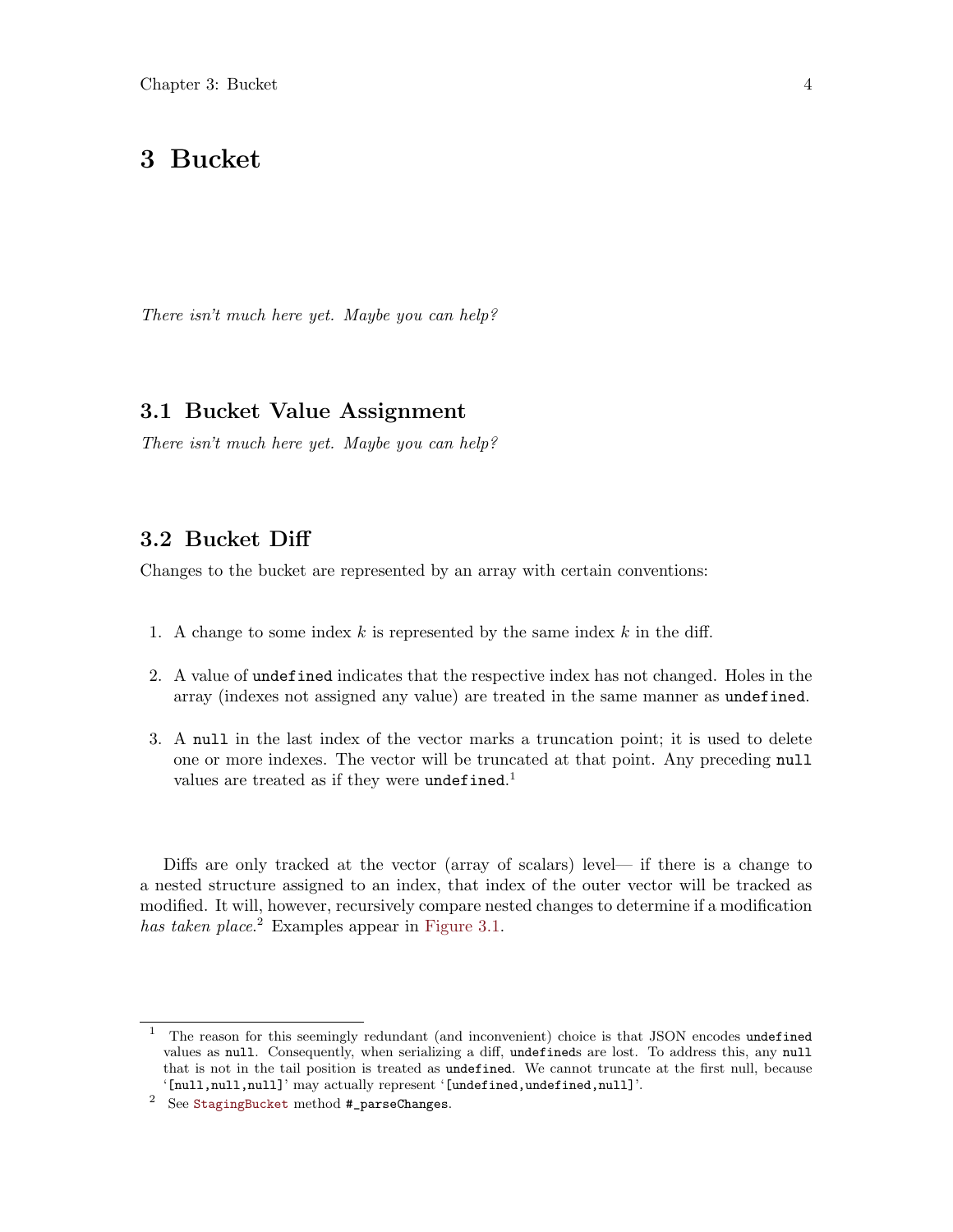<span id="page-8-1"></span><span id="page-8-0"></span>

| Original                                           | Diff                  | Interpretation                                                                 |
|----------------------------------------------------|-----------------------|--------------------------------------------------------------------------------|
| $'$ ["foo", "bar"]'                                | $'$ ["baz", "quux"]'  | Index 0 changed to 'baz'. Index 1<br>changed to 'quux'.                        |
| $'$ ["foo", "bar"]'                                | '[undefined, "quux"]' | Index 0 did not change. Index 1<br>changed to 'quux'.                          |
| $'$ ["foo", "bar"]'                                | $\left($ [, "quux"]'  | Index 0 did not change. Index 1<br>changed to 'quux'.                          |
| $'$ ["foo", "bar"]'                                | $'$ ["baz", null]'    | Index 0 changed to 'baz'. Index 1<br>was removed.                              |
| $'$ ["foo", "bar", "baz"]' $'$ [undefined, null]'  |                       | Index 0 was not changed. Index 1<br>was removed. Index 2 was re-<br>moved.     |
| '["foo", "bar", "baz"]' '[null, undefined,         | null'                 | Index 0 was not changed. Index 1<br>was not changed. Index 2 was re-<br>moved. |
| $'$ ["foo", "bar", "baz"]' $'$ [null, null, null]' |                       | Index 0 was not changed. Index 1<br>was not changed. Index 2 was<br>removed.   |
|                                                    |                       |                                                                                |

Figure 3.1: Bucket diff examples.

Diffs are generated by [StagingBucket](https://gitlab.com/lovullo/liza/tree/master/src/bucket/StagingBucket.js). null truncation is understood both by StagingBucket and by [QuoteDataBucket](https://gitlab.com/lovullo/liza/tree/master/src/bucket/QuoteDataBucket.js). A diff is applied to the underlying bucket by invoking StagingBucket#commit.

#### <span id="page-8-2"></span>3.3 Calculated Values

There isn't much here yet. Maybe you can help?

#### 3.4 Metabucket

The metabucket is a bucket-like key/value store separate from the data bucket.<sup>3</sup> It should be used to save data that should be accessible only to the server, but never the client.

Data must still be formatted as a vector, but unlike the data Bucket, vector values are sometimes structured data instead of strings.

A standard still needs to be devised to provide guidance for when storing structured data is appropriate, rather than a vector of strings.

The client has no means by which to access the metabucket. Custom fields can be populated by server-side DataAPIs (see [Section 8.4 \[Server-Side Data API Calls\], page 21\)](#page-24-1).

 $3$  It is stored in the meta field on the Mongo document.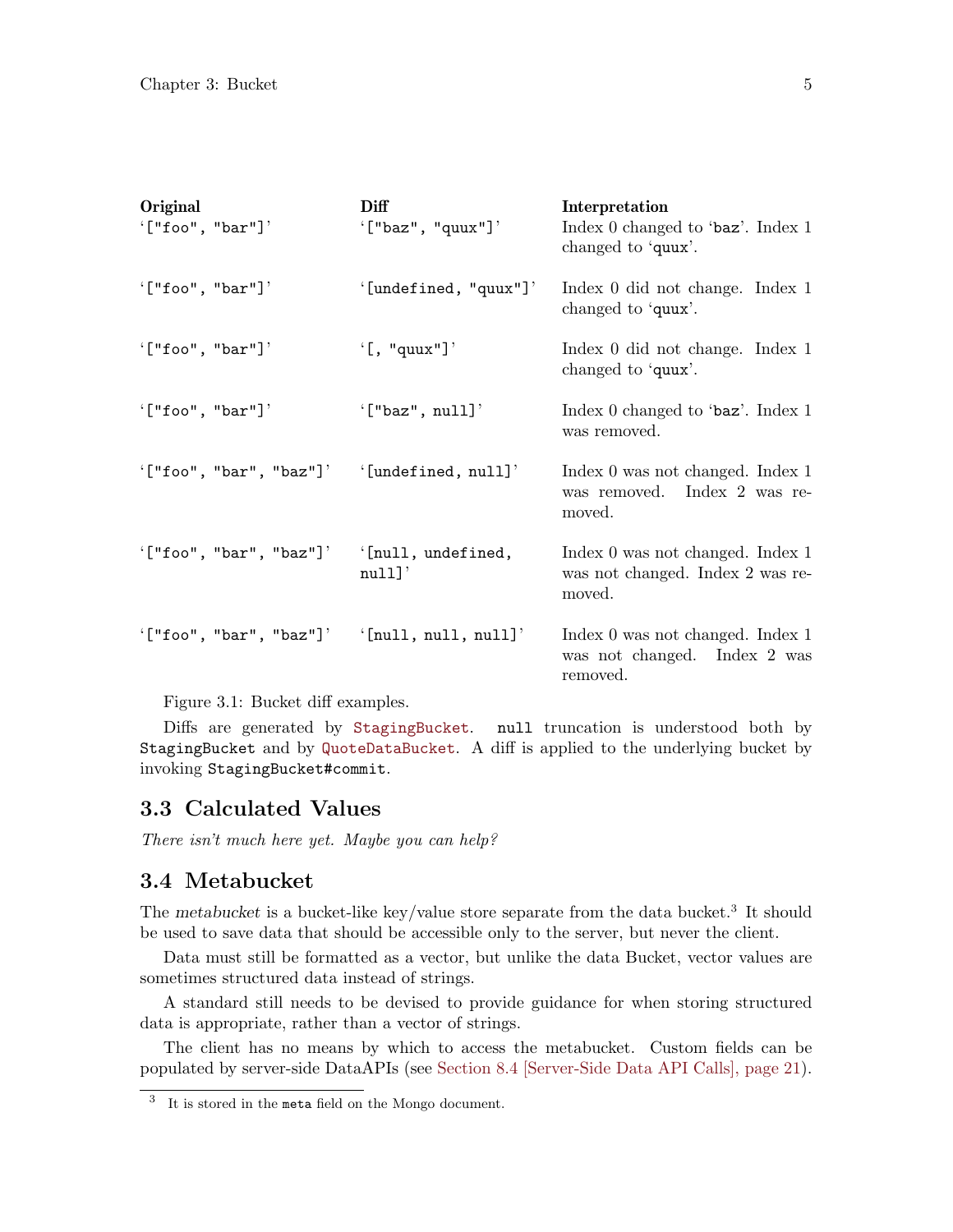<span id="page-9-1"></span>Any fields prefixed with the string 'liza\_' are reserved and are populated automatically by the Server. They are shown in [Table 3.1.](#page-9-0)

#### <span id="page-9-0"></span>liza\_timestamp\_initial\_rated

A Unix timestamp representing the first time a document was acted upon by a rating service. This value is set once and is never updated or cleared.

Table 3.1: Metabucket fields populated automatically by the Server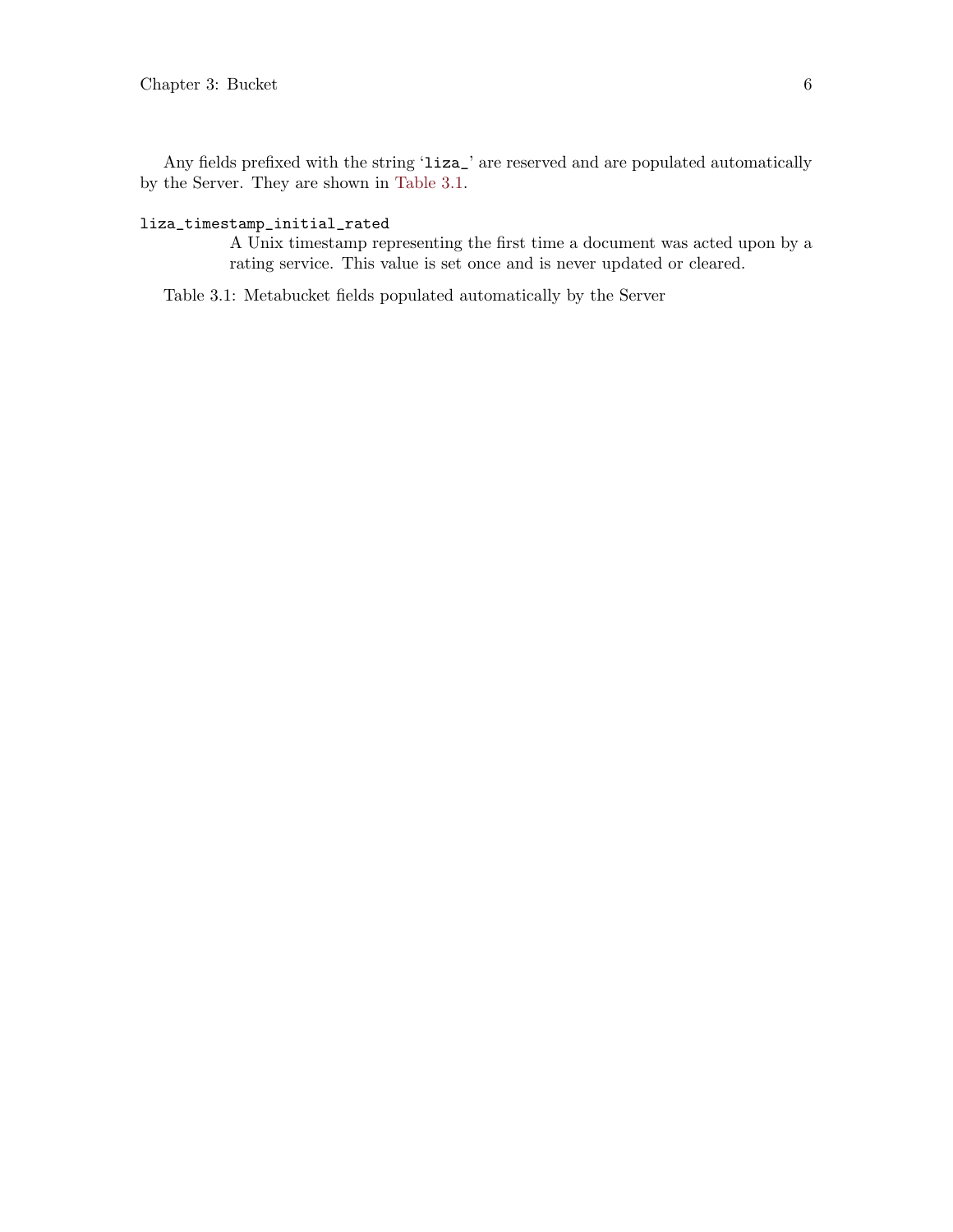### <span id="page-10-0"></span>4 Client

This system has maintenance concerns.<sup>1</sup>

There isn't much here yet. Maybe you can help?

#### <span id="page-10-2"></span>4.1 Error Handling

This system has maintenance concerns.<sup>2</sup>

There are three layers of error checking:<sup>3</sup>

- 1. Required field checking— whether all required questions have been answered.
- 2. Type Validation— verify that questions contain valid data according to their declared type. [Chapter 9 \[Validation\], page 23](#page-26-0).
- 3. Assertions— arbitrary checks on data. [Chapter 2 \[Assertions\], page 3.](#page-6-0)

Required fields fail serially— the system will notify the user of the required field, and direct him/her to it (usually through scrolling). A field is marked as fixed according to the rules in [Section 4.1.1 \[Managing Error State\], page 7.](#page-10-1)

#### <span id="page-10-1"></span>4.1.1 Managing Error State

Each failure caused by assertions is associated with a failure stack. The stack represents the trail of assertions that have run, containing the ids of all values asserted against. When any field or classification changes that is represented on the failure stack, the failure for the failed field associated with that failure stack is cleared.

Example: If an assertion for some question foo first checked the value of bucket field bar, and within its failure checked the value c:predicate, the failure stack would contain both of those ids. If either bar or the predicate classification changed, the question foo would have its error cleared.

Error state is managed by [ValidStateMonitor](https://gitlab.com/lovullo/liza/tree/master/src/validate/ValidStateMonitor.js).

#### 4.2 Saving to Server

There isn't much here yet. Maybe you can help?

To save changes, the client posts only the bucket diff (see [Section 3.2 \[Bucket Diff\],](#page-7-1) [page 4](#page-7-1)) to the Server (see [Chapter 8 \[Server\], page 19\)](#page-22-0). Because JSON serialization encodes undefined values as null (as noted in [Section 3.2 \[Bucket Diff\], page 4](#page-7-1)), and only the null in the tail position marks the truncation point, the Client first truncates the array to include only the first null. <sup>4</sup> An example is shown in [Figure 4.1.](#page-11-0)

<sup>&</sup>lt;sup>1</sup> The client is largely managed by a single class, [Client](https://gitlab.com/lovullo/liza/tree/master/src/client/Client.js), which has grown out of control. Client mediates essentially the entire system. Code is to be extracted out of this class as it is touched.

The other system mammoth is Ui (see [Section 7.1 \[Program UI\], page 13\)](#page-16-1).

<sup>2</sup> The complexity of this system and integration into legacy layers has caused maintenance trouble in the past. Each of the error checking layers need to be integrated to reduce complexity.

<sup>3</sup> Primarily for legacy reasons. They are being consolodated as the system is touched.

 $4$  The server would otherwise remove only the last index, even if multiple indexes were removed.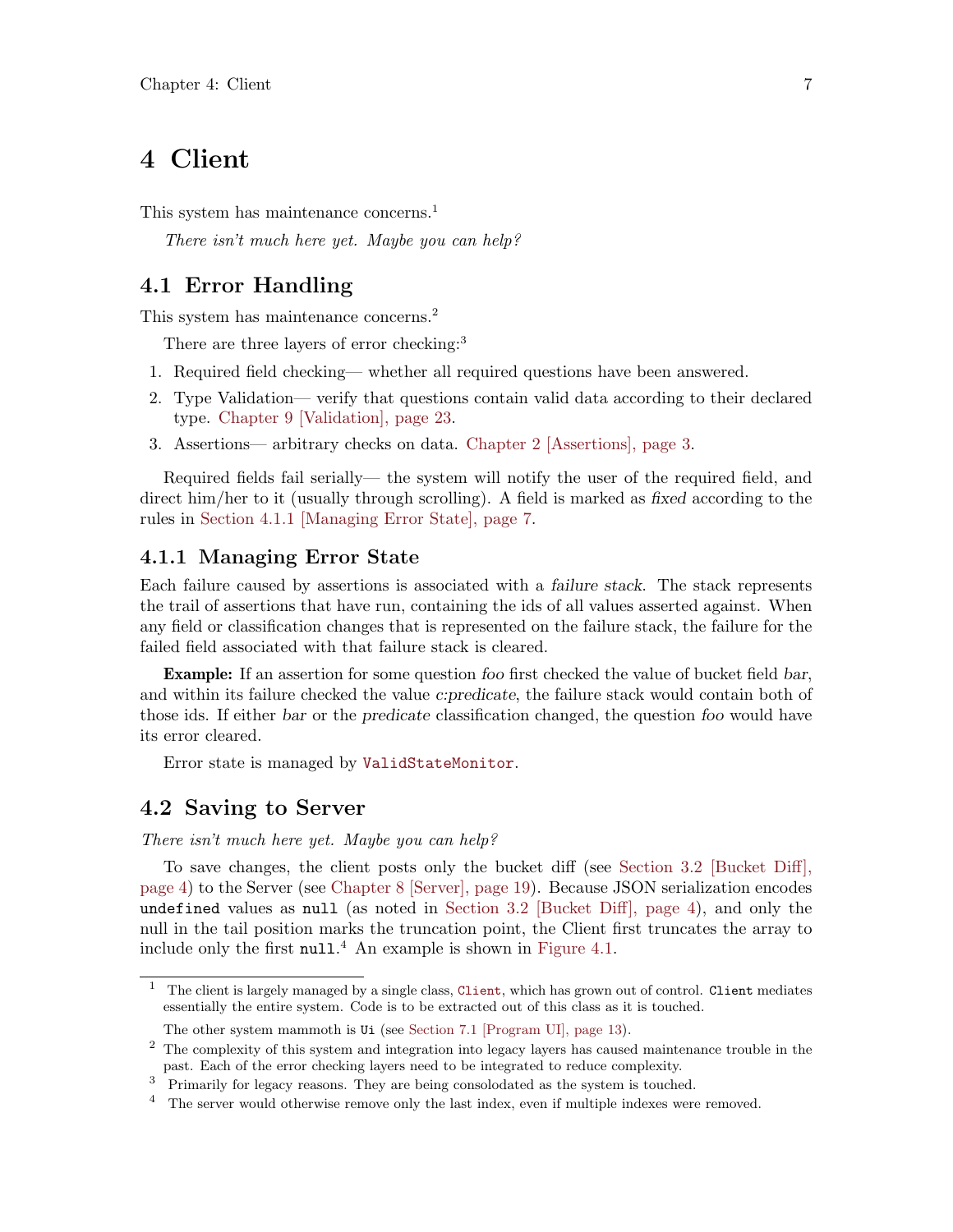```
// given (two unchanged, three removed)
[ undefined, undefined, null, null, null ]
// encodes into JSON as (bad; represents four unchanged, one removed)
[ null, null, null, null ]
// Client truncates to (two unchanged, >=2 removed)
[ null, null, null ]
```
Figure 4.1: Client diff truncation

This conversion is handled by [XhttpQuoteTransport](https://gitlab.com/lovullo/liza/tree/master/src/client/transport/XhttpQuoteTransport.js). Examples can be found in the respective test case [XhttpQuoteTransport](https://gitlab.com/lovullo/liza/tree/master/test/client/transport/XhttpQuoteTransport.js).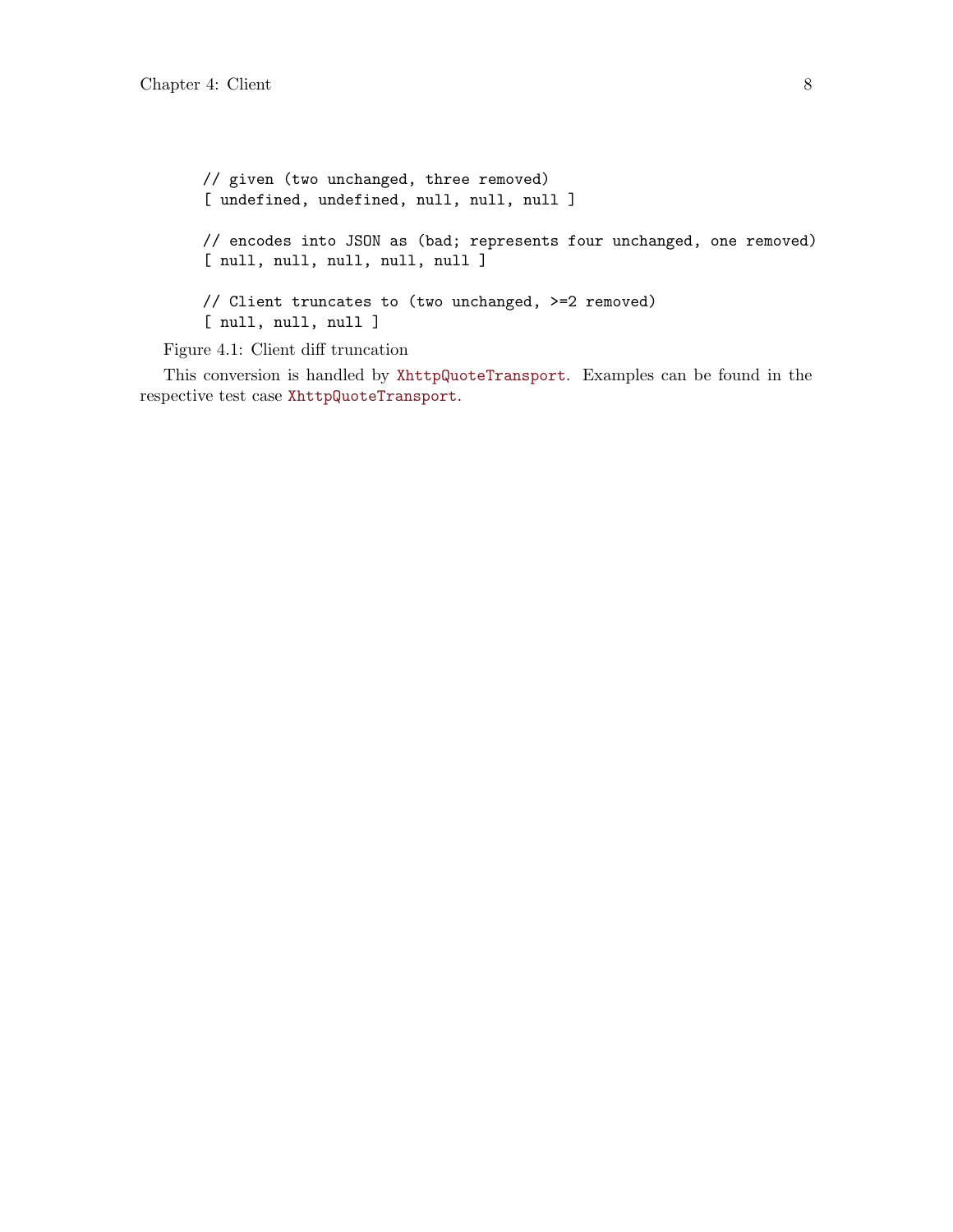### <span id="page-12-0"></span>5 Data API

This system has maintenance concerns.<sup>1</sup>

There isn't much here yet. Maybe you can help?

The Data API is a declarative abstraction for accessing and processing remote data (e.g. a RESTful service). The name stems from how it is used— to declare an remote API's inputs and outputs.

This system is generally used indirectly through the [Section 7.2 \[Program XML\],](#page-18-1) [page 15](#page-18-1). 2

All interaction with this system should be had through the [DataApiManager](https://gitlab.com/lovullo/liza/tree/master/src/dapi/DataApiManager.js).

The [DataApiManager](https://gitlab.com/lovullo/liza/tree/master/src/dapi/DataApiManager.js) manages the entire operation— from triggering the initial request, to performing mapping, to populating bucket data. It takes only a [DataApiFactory](https://gitlab.com/lovullo/liza/tree/master/src/dapi/DataApiFactory.js) and Data API definitions.

Definitions have the following schema:<sup>3</sup>

```
{
  "type": "string",
  "source": "string",
  "method": "string",
  "params": {
    ["string(name)"]: {
      "name": "string(name)",
      "default": {
        "type": "string",
        "value": "string"
      },
      ...
    },
 },
  "retvals": [ "string", ... ],
  "static": [
    {
      ["string(param)"]: "string",
      ...
    },
    ...
 ],
  "static_nonempty": boolean,
  "static_multiple": boolean
}
```
Each of the above fields are defined by:

 $1$  This is a complex system with too much logic lying in [DataApiManager](https://gitlab.com/lovullo/liza/tree/master/src/dapi/DataApiManager.js) (having been extracted from its old home in [Program](https://gitlab.com/lovullo/liza/tree/master/src/program/Program.js) ).

 $^2\;$  See 'Data API' in the Liza Program UI Compiler manual.

<sup>3</sup> There are poor design decisions that will likely persist indefinitely because of integration with other systems, so future extensions may be messy (especially in the case of 'retvals').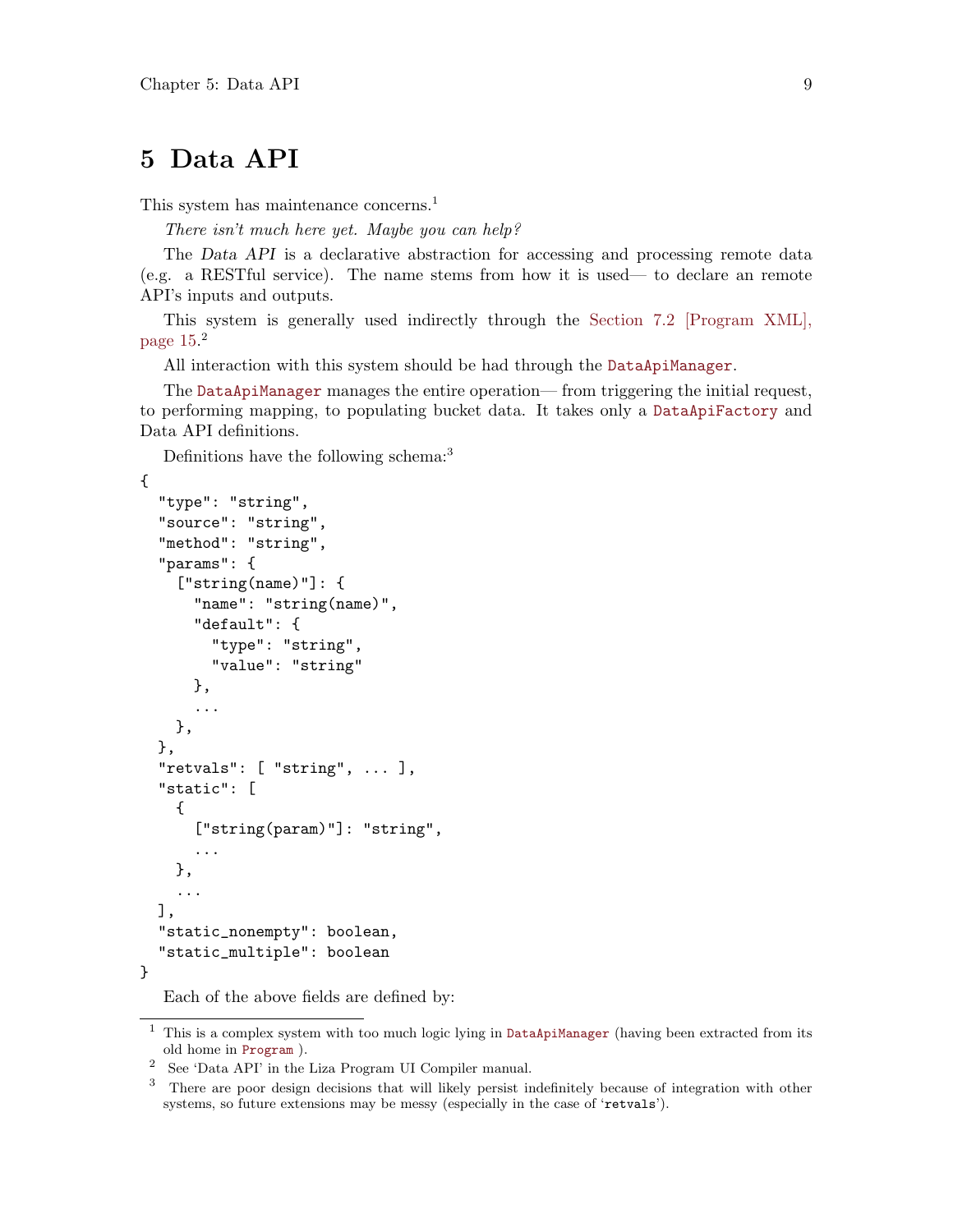type Any type supported by [DataApiFactory](https://gitlab.com/lovullo/liza/tree/master/src/dapi/DataApiFactory.js) (e.g. 'rest').

- source Type-specific source of data. For e.g. 'rest', this is a URI.
- method Type-specific method for interacting with the API. For e.g. 'rest', this is an HTTP method.
- params Key-value mapping of input parameter names (as received by 'source') to their default values. These inputs must be populated by the caller at the time of the request.
- retvals Array of fields returned by the data source.
- static Static values to prepend to the returned data. This is often used for adding "please select" text, for example.

#### static\_nonempty

Whether statics should be added when there is return data; Otherwise, they will be added only if the response yields no results.

#### static\_multiple

Whether statics should be added only if multiple data are returned. For example, a "please select" is only useful if there is more than one option for the user to select from. When 'true', this has the convenient side-effect of auto-selecting the only result.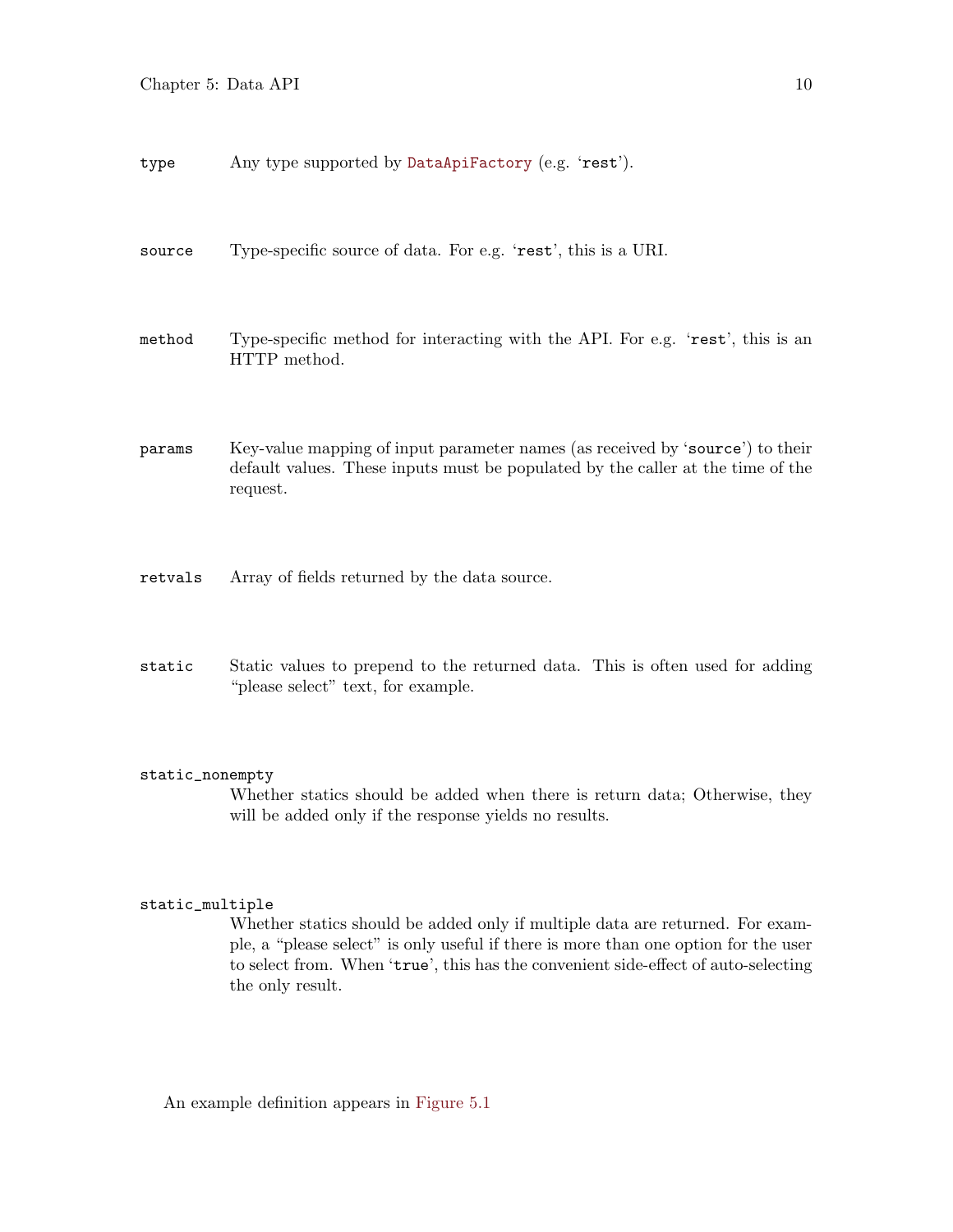```
{
  "type": "rest",
  "source": "/foo/city",
  "method": "post",
  "params": {
    "getVal": {
      "name": "getVal",
      "default": {
       "type": "string",
        "value": "getCityOptions"
      }
    },
    "zipcode": {
      "name": "zipcode",
      "default": {
          "type": "ref",
          "value": ""
      }
   }
  },
  "retvals": [ "city", "id", "state", "county", "country" ],
  "static": [ {
    "city": "(Please Select)",
    "id": "",
    "state": "",
    "county": "",
    "country": ""
  } ],
  "static_nonempty": false,
  "static_multiple": true
},
```
Figure 5.1: Example Data API definition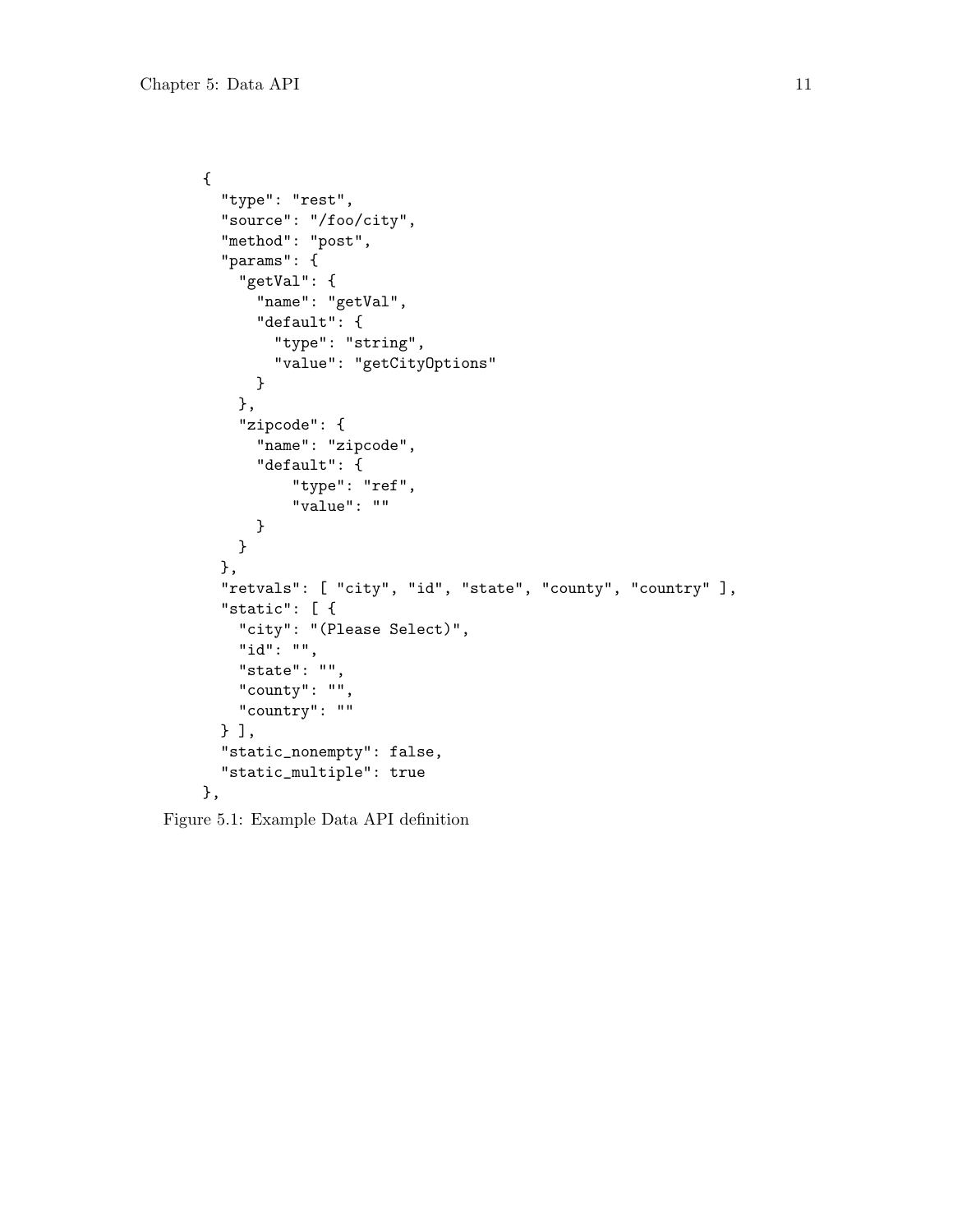### <span id="page-15-0"></span>6 Predicate System

This system has maintenance concerns.<sup>1</sup>

For a practical application of these concepts, see its use in the Program XML (see [Section 7.2.2 \[Specifying Predicates\], page 17](#page-20-1)).

The predicate system determines the applicability of certain objects (like questions and assertions) by associating them with predicates. The domain of discourse (variables which may be quantified) is listed in [Table 6.1](#page-15-1).

What it means for some object to be applicable depends on the context.

<span id="page-15-1"></span>

| <b>Type</b>         |             | Prefix      | Description                                                                                                                                                                                                      |
|---------------------|-------------|-------------|------------------------------------------------------------------------------------------------------------------------------------------------------------------------------------------------------------------|
| Classifications     |             | <i>None</i> | Results of applying an external <i>classifier</i> to the bucket<br>(see Chapter 3 [Bucket], page 4).                                                                                                             |
| Bucket<br>Predicate | Truth $q$ : |             | Whether the given name in the bucket (see Chapter 3)<br>[Bucket], page 4) is non-empty and non-zero. The prefix<br>'q:' refers to its most common use case—questions (see<br>Section 7.1 [Program UI], page 13). |

Table 6.1: Predicate system domain of discourse

This system is limited to existential quantification over the domain of discourse. For other quantifiers and higher-order logic, defer to one of the systems that contributes to the domain of discourse, like the classifier.<sup>2</sup>

Predicates are usually specified in the Program XML (see [Section 7.2.2 \[Specifying Pred](#page-20-1)[icates\], page 17\)](#page-20-1) and compiled into the program (see [Chapter 7 \[Program\], page 13](#page-16-0)).

<sup>&</sup>lt;sup>1</sup> New programs (using the old incarnation of TAME) use the classifier embedded into the rater by TAME. Old ones, however, still use the Global Classifier. This system isn't as well tested as TAME's— which needs to work properly for the sake of calculating premium— and has suffered from a number of bugs in the past.

The solution is to migrate all programs to TAME and remove that old code.

<sup>&</sup>lt;sup>2</sup> This is usually TAME. The Program XML also supports inline classifications with TAME's syntax (see [Section 7.2.2 \[Specifying Predicates\], page 17\)](#page-20-1).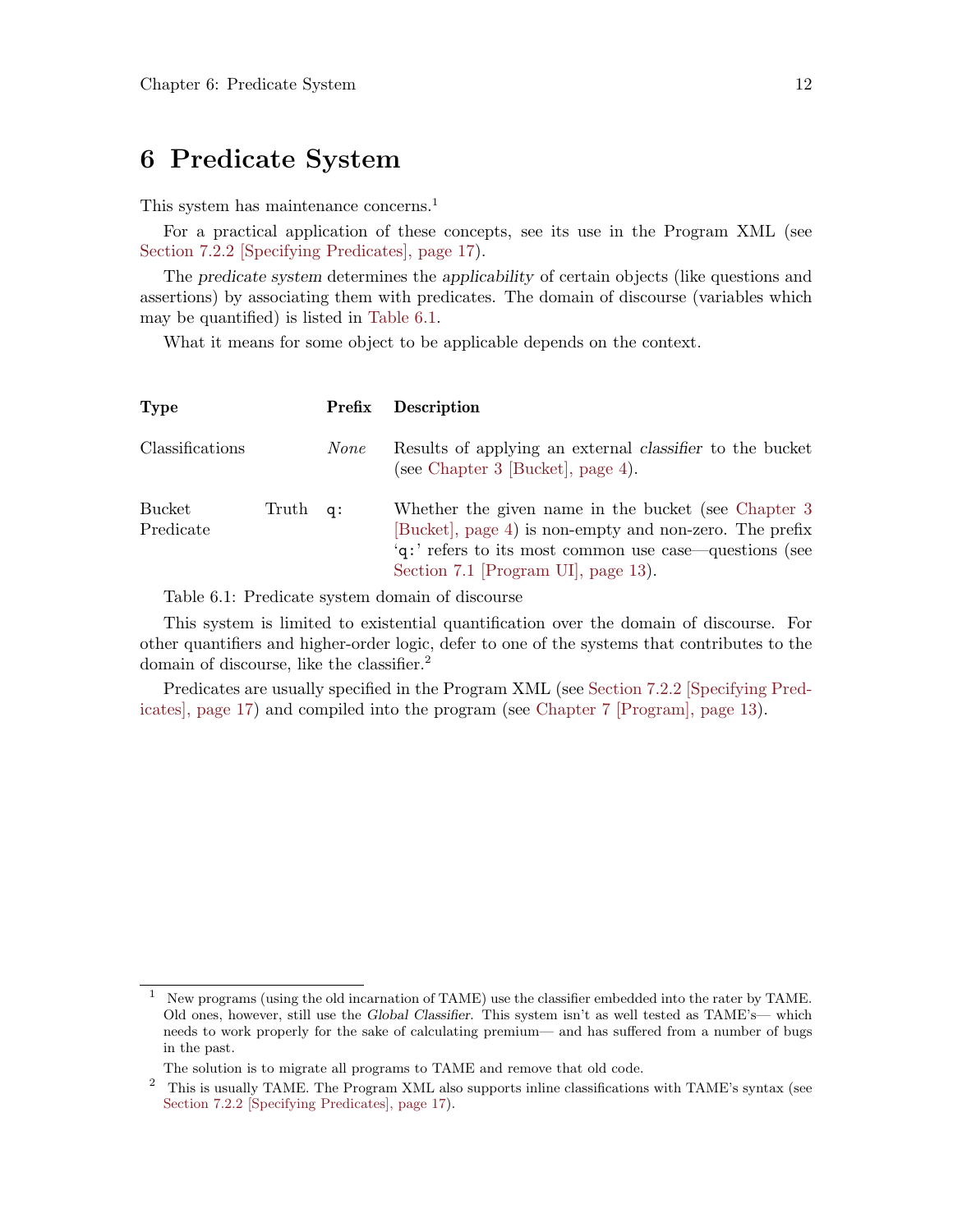### <span id="page-16-0"></span>7 Program

This system has maintenance concerns.<sup>1</sup>

The Program is a declarative representation of an entire system. It is the highest level of abstraction from a data perspective. The user observes and interacts with a Program using the [Section 7.1 \[Program UI\], page 13](#page-16-1).

Programs contain a lot of metadata that is not in a convenience human-readable (or modifiable) format, some of which are redundant. Programs are ideally compiled from a [Section 7.2 \[Program XML\], page 15](#page-18-1) document.

#### <span id="page-16-1"></span>7.1 Program UI

This system has maintenance concerns.<sup>2</sup>

The Program UI renders a [Chapter 7 \[Program\], page 13](#page-16-0) as a form.

At the highest level, steps are rendered in a tab-like manner, above the main form content. A step contains groups, which in turn contain elements such as questions. Groups are delimited in some manner defined by their style (see [Section 7.1.1 \[Group Styles\], page 13\)](#page-16-2).

Questions are rendered as form fields. Any time the respective [Chapter 3 \[Bucket\], page 4](#page-7-0) field is changed, the form field is updated to reflect those changes, after having first been formatted with the appropriate validator (see [Section 9.1 \[Formatting Values\], page 23\)](#page-26-1). When a question is changed by the user, the value is expected to be propagated to the Bucket (see [Section 3.1 \[Bucket Assignment\], page 4\)](#page-7-2).

Navigation between steps can be done via the Navigation Bar above the step content, or using "Go Back" and "Continue" buttons at the foot of the step content.

A Sidebar is rendered adjacent to the step content. It displays the name of the Program, as well as configurable metadata (usually through the 'sidebar' node of the [Section 7.2](#page-18-1) [\[Program XML\], page 15](#page-18-1)). It also displays question help text (also configured through the XML) and any error messages (see [Section 4.1 \[Error Handling\], page 7\)](#page-10-2).

#### <span id="page-16-2"></span>7.1.1 Group Styles

Portions of this system need refactoring.<sup>3</sup>

Groups support a number of group styles that determine how they are delimited from other groups (see [Section 7.2.1 \[Defining Groups\], page 15](#page-18-2)); how the elements they contain are rendered and laid out; and how multiple indexes are displayed, added, and removed. A list of available styles is detailed in [Table 7.1](#page-17-1).

<sup>1</sup> The Program class was one of the first prototypes created, and has evolved poorly with the rest of the system. It is the base class for all compiled programs, and it glues together too many other systems with a terrible API and little to no encapsulation.

With that said, it is one of the least touched classes (thus its state); developers rarely have the need to touch Program.

<sup>2</sup> The Ui class, in addition to [Client](https://gitlab.com/lovullo/liza/tree/master/src/client/Client) (see [Chapter 4 \[Client\], page 7\)](#page-10-0), represent the two monoliths of the system. This mediates all UI-related tasks, and still has far too many concerns with far too many dependencies. Code is to be extracted out of this class as it is touched.

<sup>3</sup> Some group styles still use jQuery; they should be modified to use modern formatters and Liza DOM abstractions (see [src/ui/field](https://gitlab.com/lovullo/liza/tree/master/src/ui/field) and [src/ui/styler](https://gitlab.com/lovullo/liza/tree/master/src/ui/styler)).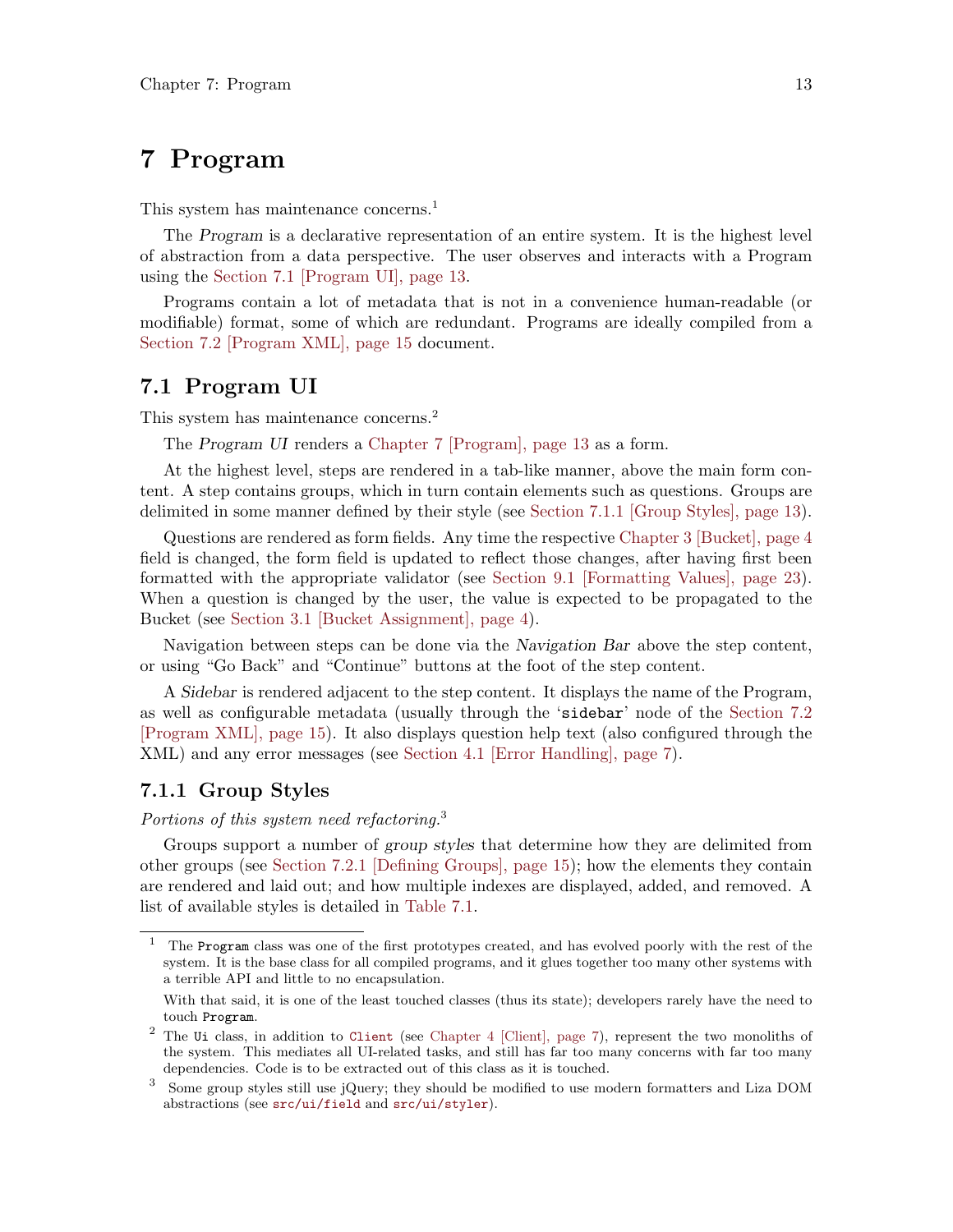<span id="page-17-1"></span><span id="page-17-0"></span>

| <b>Name</b>   | Description                                                                                                                                                                                                                                         | Multi-<br>Index? | Add/Remove<br>In-<br>dex? |
|---------------|-----------------------------------------------------------------------------------------------------------------------------------------------------------------------------------------------------------------------------------------------------|------------------|---------------------------|
| 'default'     | Groups are unstyled by default— they render elements<br>as flat fields like a traditional form. Only the first index<br>of elements is rendered.                                                                                                    | $\mathbf N$      | $\mathbf N$               |
| 'accordion'   | Styled as a 'stacked' group with a header that toggles<br>the body associated with that index. When collapsed,<br>only the header is visible for that index. The default<br>styling indicates the collapsed status using an arrow in<br>the header. | $\mathbf Y$      | $\mathbf N$               |
|               | 'collapsetableRenders element label in the leftmost column like<br>'sidetable'. Indexes are groups of rows delimited by<br>headings, which collapse the respective group of rows<br>when clicked.                                                   | Y                | Add                       |
| 'sidetable'   | Renders elements as rows with label in the leftmost col-<br>umn rather than the top row. Each index is rendered as<br>a column.                                                                                                                     | Y                | Add                       |
| 'stacked'     | Groups respective indexes of elements such that one set<br>of indexes appears atop of another set, much like separate<br>groups are placed.                                                                                                         | Y                | $\mathbf N$               |
| 'tabbedblock' | Each group is rendered as a block, with each index ren-<br>dered as a tab to the right of it. Clicking a tab toggles<br>the body content to the associated index. Elements are<br>rendered within the box.                                          | Y                | $\mathbf N$               |
| 'tabbed'      | Like 'default', but each index has a tab at the top of<br>the group. Clicking a tab toggles the body content to the<br>associated index.                                                                                                            | Y                | Y                         |
| 'table'       | A vanilla table with elements as columns, their labels<br>across the top row. Each index is rendered in its own<br>row.                                                                                                                             | Y                | Y                         |
|               | Table 7.1: Group styles and index support                                                                                                                                                                                                           |                  |                           |

#### 7.1.2 DOM Abstraction

jQuery is still used throughout parts of the framework and is a performance bottleneck— it needs to be fully removed and replaced with this DOM abstraction.<sup>4</sup>

<sup>4</sup> See [src/ui/ElementStyler](https://gitlab.com/lovullo/liza/tree/master/src/ui/ElementStyler).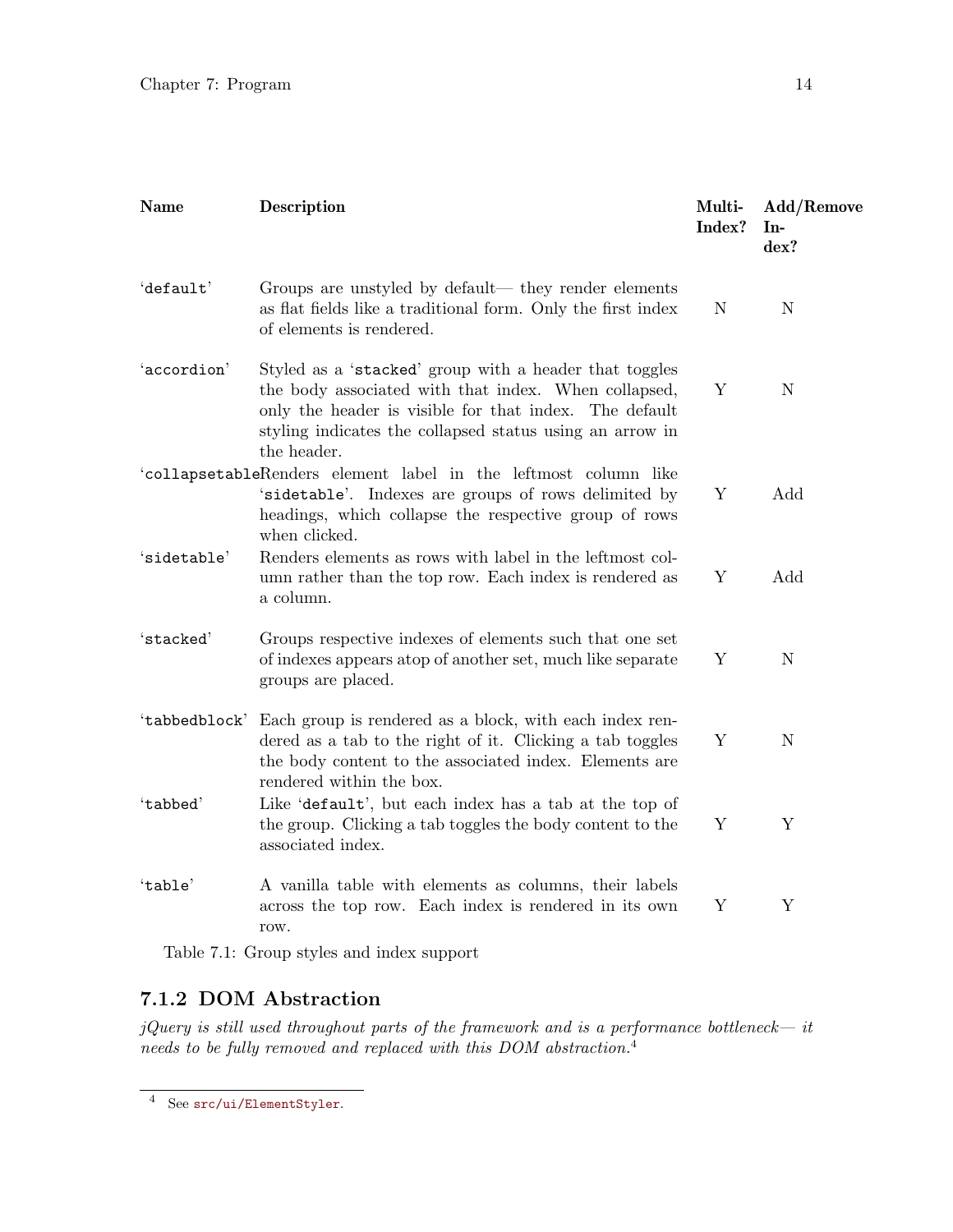<span id="page-18-0"></span>Liza was conceived long before frameworks like React existed. The implementation originally used Dojo because of its broad widget set, but it was later dropped because of extreme performance issues, especially on the browsers of the day (Liza had to support Internet Explorer 6!); at one point, certain steps took over a minute to load for the most unfortunate of users. jQuery was then used for various parts of the UI and for ease of DOM manipulation, because of the lack of good and universal DOM APIs back then. It too became a bottleneck. Using DOM APIs is now easy with modern browsers.

Liza's DOM abstraction contains a couple of components:

• DOM Fields represent a field on the DOM. Each field has a name and an index associated with the DOM node. Nodes are cached in memory after first access and queue requests during lookups to prevent stampeding. Provides basic DOM operations, including styling, containing row, and parent/sibling selecting. See•. [DOM](https://gitlab.com/lovullo/liza/tree/master/src/ui/field) Context [is a slice of the DOM used for restricting queries. It can attach](https://gitlab.com/lovullo/liza/tree/master/src/ui/field) [and detach sections of the DOM](https://gitlab.com/lovullo/liza/tree/master/src/ui/field) and be further split into a context hierarchy. The [DomContext](https://gitlab.com/lovullo/liza/tree/master/src/src/ui/context/DomContext.js) provides field querying (see [DomField](https://gitlab.com/lovullo/liza/tree/master/src/src/ui/field/DomField.js)) and caching. See [src/ui/context](https://gitlab.com/lovullo/liza/tree/master/src/ui/context).

It is important to always use these abstractions for any portions of the DOM under control of this abstraction; otherwise, assumptions used for caching may result in unintended behavior.

Using DOM contexts, DOM operations can be restricted to small windows (for example, groups or tabs), further reducing the impact of DOM queries.

The root context is represented by [RootDomContext](https://gitlab.com/lovullo/liza/tree/master/src/src/ui/context/RootDomContext.js)— sub-contexts can be obtained by invoking #slice on any context, which creates a new context from a subset of the parent. Detaching a parent will detach all child contexts.

Contexts can be manipulated in memory before being re-attached. Detach a context from the DOM with #detach, and attach with #attach. A context is aware of its parent and will re-attach itself to the DOM in the correct place. A child context always attaches to the parent, and so will not be rendered until the parent attaches.

Always detach from the DOM before performing extensive manipulations; this prevents the need for expensive re-painting until manipulation is done, at which point the context can be re-attached.

#### 7.1.2.1 Field Styling

There isn't much here yet. Maybe you can help?

[DomField](https://gitlab.com/lovullo/liza/tree/master/src/src/ui/field/DomField.js) is styled using field stylers (see [src/ui/styler](https://gitlab.com/lovullo/liza/tree/master/src/ui/styler)). The two most notable stylers are [and src/ui/field/NaFieldStyler](https://gitlab.com/lovullo/liza/tree/master/src/src/ui/field/ErrorFieldStyler/and srcrefjs {src/ui/field/NaFieldStyler}.js) which style fields in error and hide fields that are no applicable respectively.

#### <span id="page-18-1"></span>7.2 Program XML

There isn't much here yet. Maybe you can help?

#### <span id="page-18-2"></span>7.2.1 Defining Groups

A group organizes and relates entities. If given a '@title', a header will be displayed above the group with that title. A group may optionally be given a unique identifier '@id', which is useful for debugging and scripting; any such identifier should be snake\_case.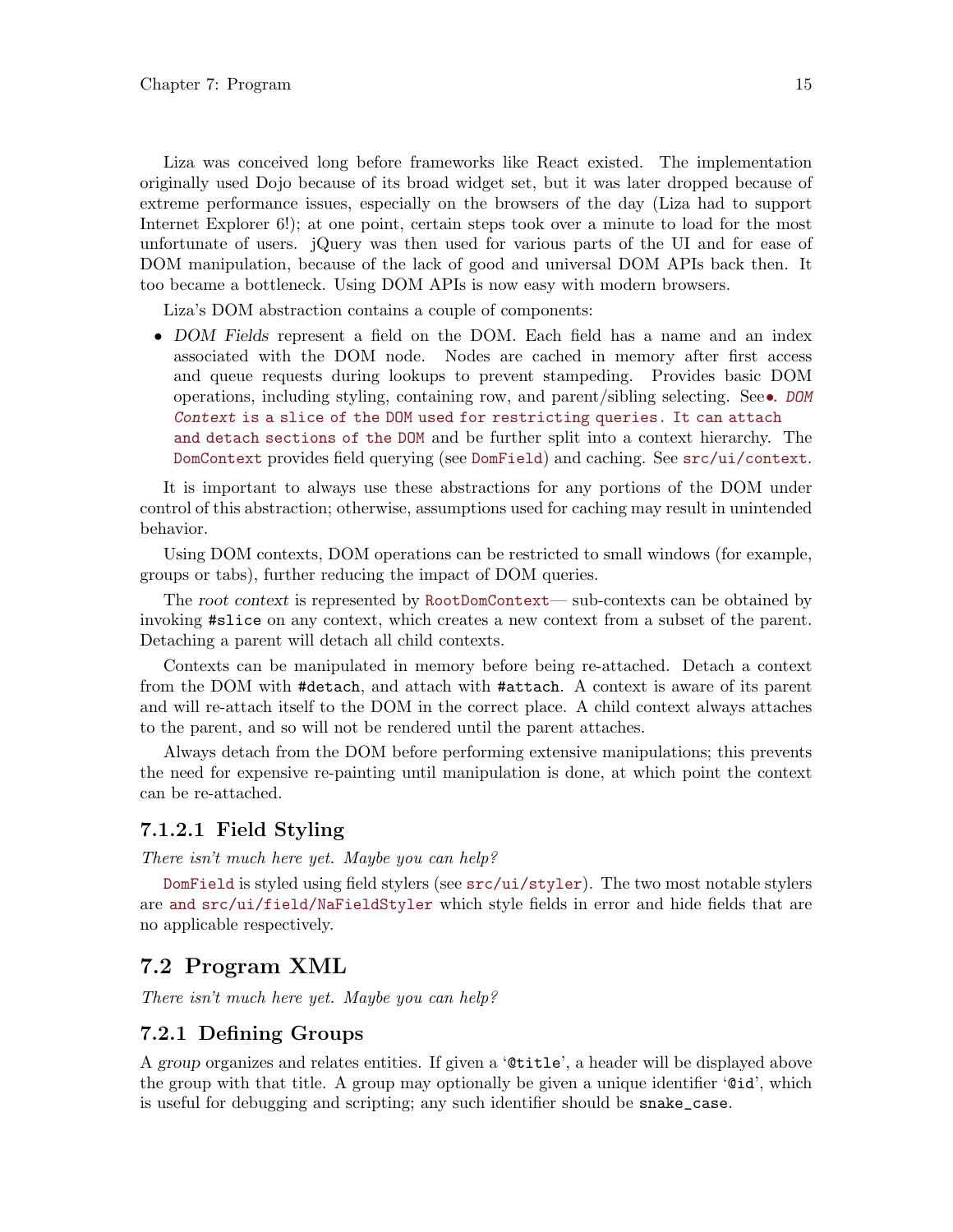```
<group title="Foo Group">
  <question id="question_1" ... />
  <question id="question_2" ... />
</group>
```
Figure 7.1: Defining a simple group with a title

Groups can be independently styled in a number of different ways to provide different data representations (see [Section 7.1.1 \[Group Styles\], page 13\)](#page-16-2). Style is optional— the 'default' group displays only the first index of each entity. Further styling can be done using CSS using '@class'.

All questions within a group share the same number of indexes; this is accomplished by monitoring the group leader. By default, the leader is the first indexable entity in the group (question, answer, or display); this can be overridden with the '@indexedBy' attribute. This attribute is only practically meaningful if the chosen group style supports indexes (see [Section 7.1.1 \[Group Styles\], page 13](#page-16-2)).

```
<group id="leader_override" indexedBy="question_2" style="tabbed">
  <question id="question_1" ... />
  <question id="question_2" ... />
</group>
```
Figure 7.2: Overriding group leader using '@indexedBy'

Some group styles allow the user to add indexes; set '@locked' to 'true' to suppress this feature.

#### 7.2.1.1 Linking Groups

Data collection for similar entities may span multiple steps or groups; for example, one group may allow the user to define their risk locations, and a future group may ask for additional information for each of those locations. To have all entities within each of those groups share index length, they may be linked.

A group link is an arbitrary name given to a set of groups. Each group that wants to be part of the same link must set '@link' to the same string. The name of the link does not matter— it is *not* a reference to a group ' $\mathbf{0}$ id'.

```
<group id="location" link="locations" style="tabbed">
  <question id="address" ... />
  <question id="city" ... />
</group>
<group id="underwriting" link="locations" style="tabbed">
  <question id="diving_board" ... />
  <question id="rabid_dog" ... />
</group>
```
Figure 7.3: Linking groups using '@link'

In [Figure 7.3,](#page-19-1) each question in location and underwriting will have the same number of indexes— any time a new index is added to location, underwriting questions too will gain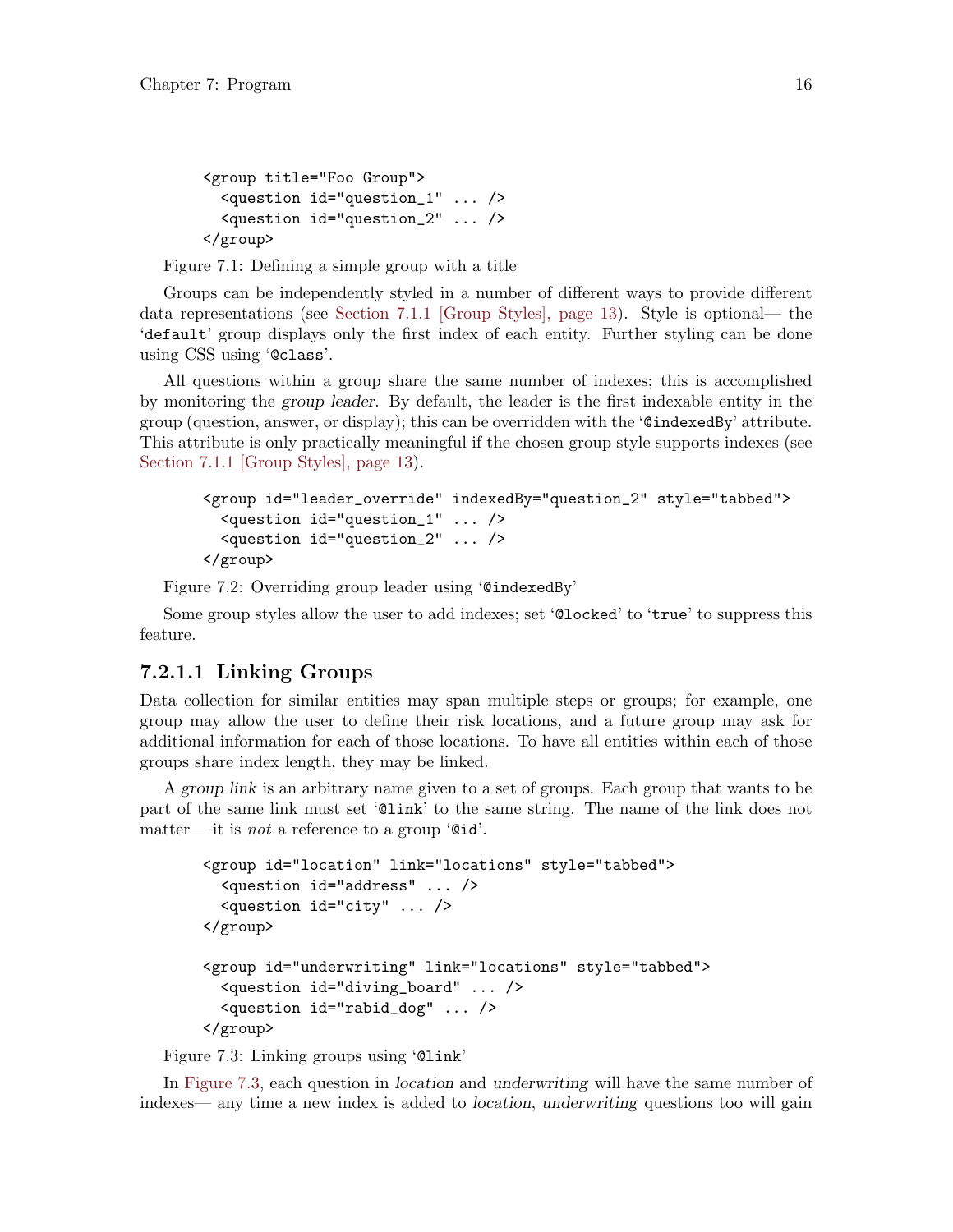<span id="page-20-0"></span>another index and vice versa. There is no limit to the number of groups that can share the same link.

Linked groups are implemented such that the union of all fields in each of the groups of a given link are assigned to each of the individual groups. When the leader of any group changes, a new index is initialized for each group field, which (in the case of linked groups) is comprised of all fields in the link.

#### <span id="page-20-1"></span>7.2.2 Specifying Predicates

Object predicates (see [Chapter 6 \[Predicate System\], page 12](#page-15-0)) are specified using the '@when' attribute of certain nodes. It must contain a string of references understood by the system (see domain of discourse, [Chapter 6 \[Predicate System\], page 12\)](#page-15-0), all of which much match for the predicate to be true.

```
<question id="describe" type="noyes"
          label="Any special notes for this location?" />
<question id="vacant_desc" type="textarea"
          when="q:describe vacant property"
          label="Show only when a vacant property with the
                 question 'describe' non-empty and non-zero" />
```
Figure 7.4: Using the '@when' attribute

In [Figure 7.4](#page-20-2) above, question 'vacant\_desc' will be applicable when all of the values of 'vacant', 'property', and 'q:describe' are true.<sup>5</sup> Within the context of the Program XML, this concretely means that the classifications 'vacant' and 'property' are true, and that the question 'describe' is answered "yes". It reads as a sentence: "'vacant\_desc'" is applicable when we should "describe a vacant property".

#### 7.3 Document Metadata

Document metadata are metadata that describe certain aspects of the document; they are stored adjacent to the bucket in 'meta' on the document root.<sup>6</sup> They should be used in place of a bucket field any time the client has no business knowing about the data. The 'meta' record is called the Metabucket.

Metadata in the Metabucket should not be directly populated by external systems— Data APIintegration should be used instead (see below).

Metadata can be populated using any Data API(see [Chapter 5 \[Data API\], page 9\)](#page-12-0) return data populate the Metabucket in the same way that they populate the Bucket. Definitions are stored in meta.fields, as shown in [Figure 7.5](#page-21-0).

<sup>5</sup> See [Chapter 6 \[Predicate System\], page 12](#page-15-0) for what "true" means for a particular variable in the domain of discourse.

 $6$  Terminology note: "document" and "quote" are the same thing; the latter is transitioning to the former for generality.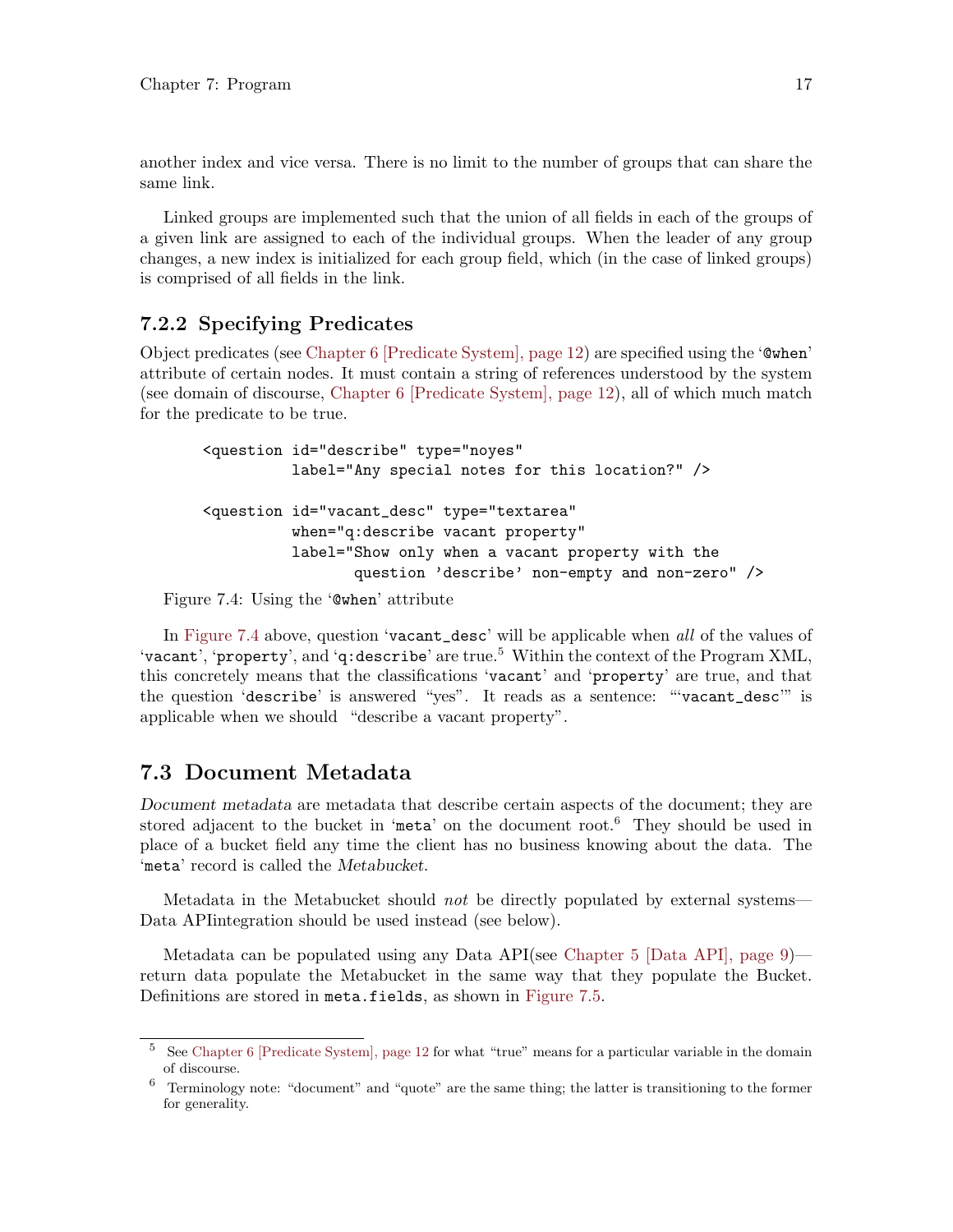```
"fields":{
  ["string(name)": {
    "desc": "string",
    "dapi": {
      "name": "string",
      "map": {
        "string(dest field)": "string(source field)"
      }
   }
 }
}
```

```
Figure 7.5: Format of meta.fields.
```
Further, a key-value mapping of all bucket fields that— when modified, need to result in a metadata API call— are stored in the mapis object; this is shown in [Figure 7.6.](#page-21-1)

```
"mapis":{
  ["string(field name)"]: [ "string(dapi name)", ... ]
}
```
Figure 7.6: Format of mapis.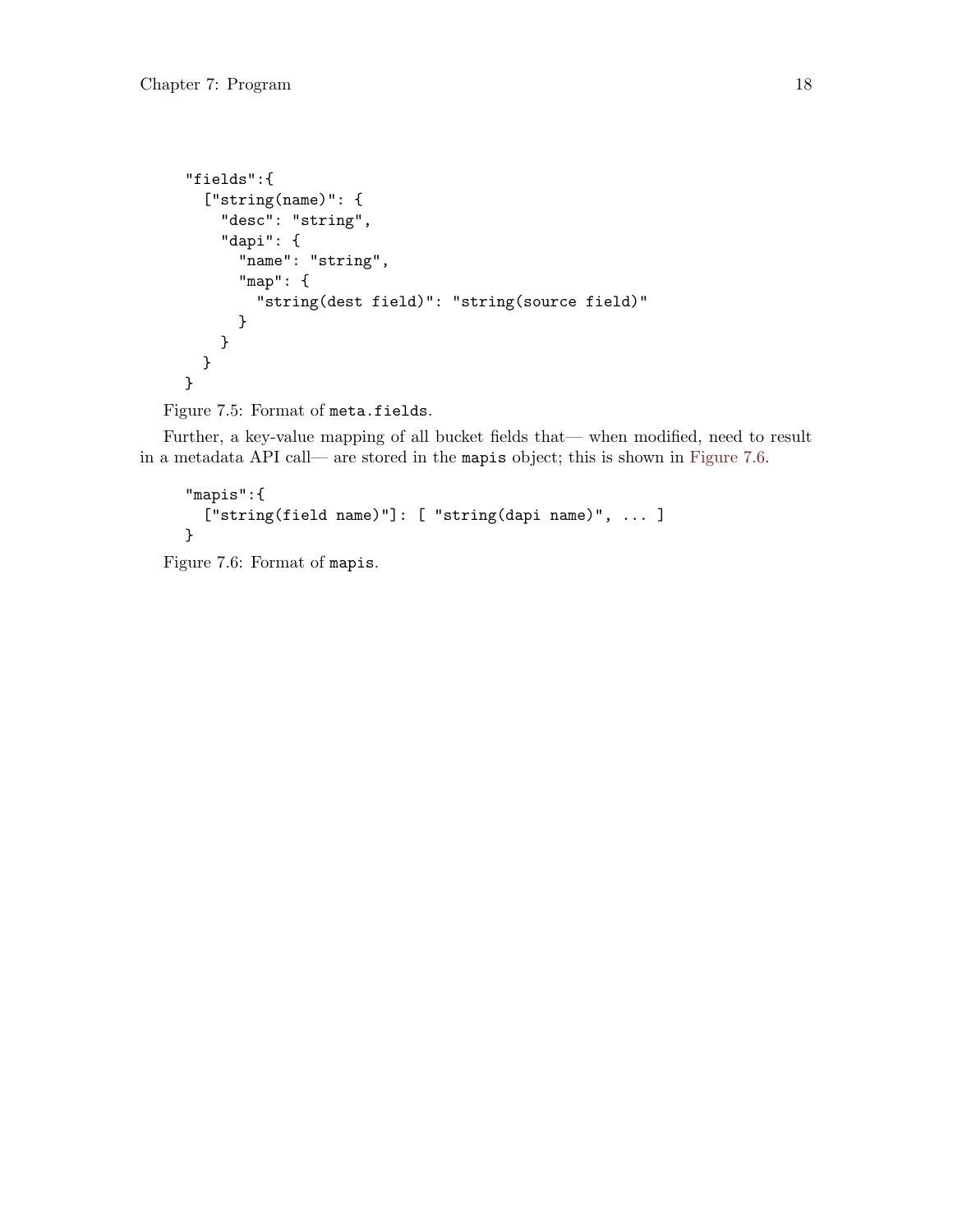### <span id="page-22-0"></span>8 Liza Server

This system has maintenance concerns.<sup>1</sup>

There isn't much here yet. Maybe you can help?

The server<sup>2</sup> is a RESTful service that serves as the HTTP server. It is designed to run under Node.js, motivated by the benefits of sharing code with the Client (see [Chapter 4](#page-10-0) [\[Client\], page 7](#page-10-0)). The daemon is handled by the abstract [Daemon](https://gitlab.com/lovullo/liza/tree/master/src/server/daemon/Daemon.js) monolith, which requires that a concrete #getEncryptionService method be defined by a subtype or trait. An example script to start the server is shown in [Figure 8.1](#page-22-1).

For local development, or to avoid use of any encryption service, use [DevDaemon](https://gitlab.com/lovullo/liza/tree/master/src/server/daemon/DevDaemon.js), which uses a dummy encryption service.

To start the server, invoke [bin/server](https://gitlab.com/lovullo/liza/tree/master/bin/server). You may also invoke [bin/server.js](https://gitlab.com/lovullo/liza/tree/master/bin/server.js) directly using Node.js, but the use of [is recommended](https://gitlab.com/lovullo/liza/tree/master/bin/server) as it uses the Node.js executable determined at configure-time, along with any command-line options required for Liza Server to function correctly. Additional options can be provided to Node.js using the NODE FLAGS environment variable, which will be *appended* to the configure-time flags. This environment variable is not escaped or quoted, so be mindful of word expansion.

```
$ bin/server -c path/to/config.json
```

```
# providing additional options to node
```

```
$ NODE_FLAGS=--debug bin/server -c path/to/config.json
```
Figure 8.1: Starting the Liza Server

The HTTP server is managed by [http\\_server](https://gitlab.com/lovullo/liza/tree/master/src/server/daemon/http_server.js).

#### 8.1 Configuration

There isn't much here yet. Maybe you can help?

Liza is migrating to actual configuration file in place of environment variables. If no configuration is explicitly specified, it uses [conf/vanilla-server.json](https://gitlab.com/lovullo/liza/tree/master/conf/vanilla-server.json).

Configuration loading is handled by [ConfLoader](https://gitlab.com/lovullo/liza/tree/master/src/conf/ConfLoader.js). The configuration store [ConfStore](https://gitlab.com/lovullo/liza/tree/master/src/conf/ConfStore.js) is asyncrhonous, so loading configuration from any external system is supported.<sup>3</sup>

#### 8.2 HTTP Requests

There isn't much here yet. Maybe you can help?

Each HTTP request produces a [UserRequest](https://gitlab.com/lovullo/liza/tree/master/src/server/request/UserRequest.js) associated with a [UserSession](https://gitlab.com/lovullo/liza/tree/master/src/server/request/UserSession.js). Sessions are tightly coupled with PHP<sup>4</sup>; an existing PHP session is expected, as identified by the

 $^{\rm 1}$  The [Daemon](https://gitlab.com/lovullo/liza/tree/master/src/server/daemon/Daemon.js) monolith and [Server](https://gitlab.com/lovullo/liza/tree/master/src/server/Server.js), among other things, need refactoring. Quote initialization code should be moved into [ProgramInit](https://gitlab.com/lovullo/liza/tree/master/src/server/ProgramInit.js).

<sup>2</sup> Which may also be referenced as "quote server" in certain legacy contexts, referring to Liza's origin as an insurance rating system.

 $^3$  Provided that you write the code to load from that system, that is.

<sup>4</sup> They don't have to be—refactoring is needed.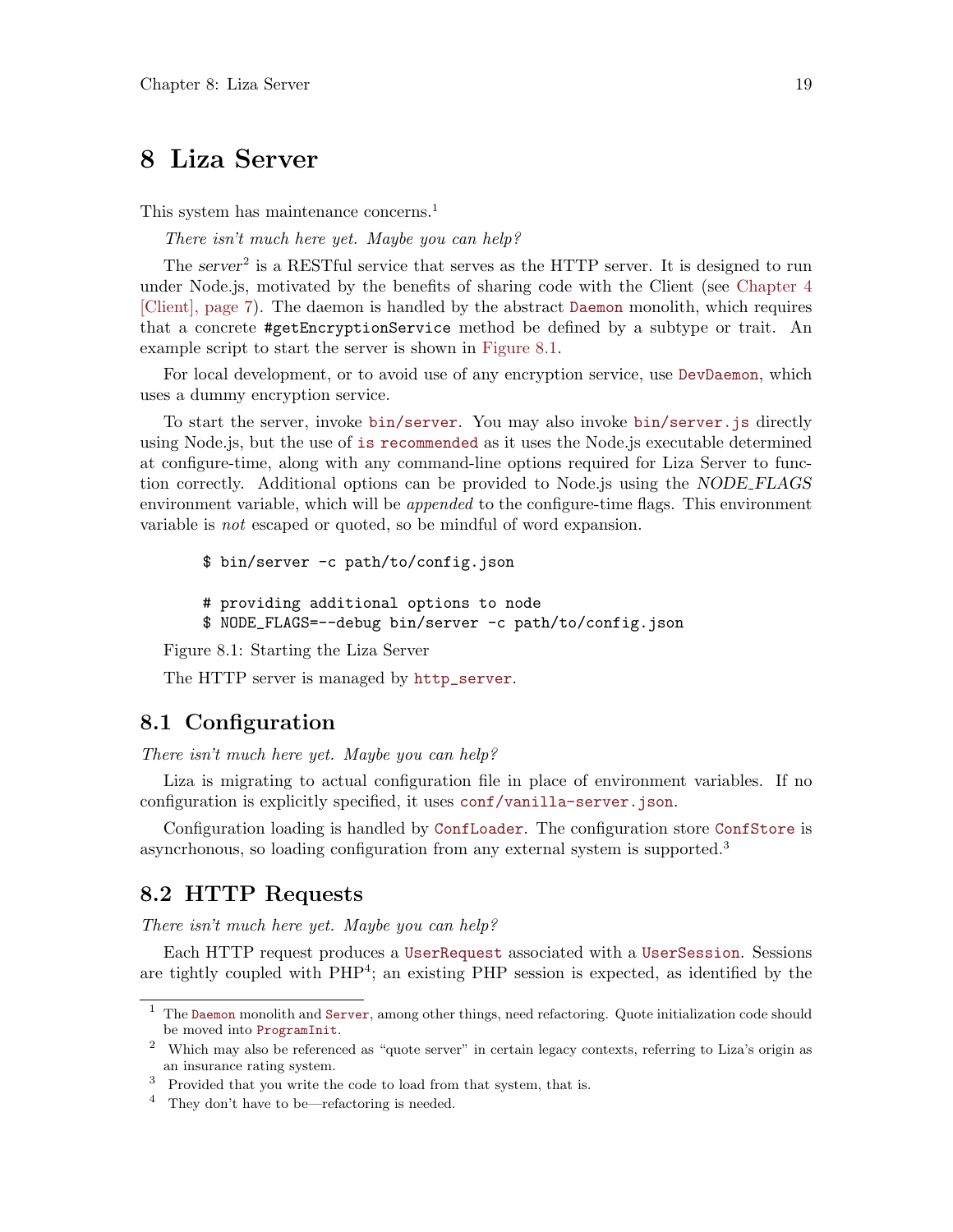<span id="page-23-0"></span>'PHPSESSID' cookie. Sessions are shared via Memcache (see [ResilientMemcache](https://gitlab.com/lovullo/liza/tree/master/src/server/cache/ResilientMemcache.js)).<sup>5</sup> If a session is not found (or is invalid), an HTTP 500 status code is returned and the HTTP request is aborted.

Requests are subject to a 120 second timeout, after which the request will be served an HTTP 408 status code. Note that this *does not stop background processing*— this timeout exists to prevent the user from hanging indefinitely.

If a process intends to perform background processing for any length of time (longer than a few seconds), it should complete the request as quickly as possible and use some other mechanism to report back progress (e.g. polling).

The [UserRequest](https://gitlab.com/lovullo/liza/tree/master/src/server/request/UserRequest.js) exposes raw request data with minor processing.

#### Path (#getUri)

The path component of the URI. The method name is unfortunate.

#### Query data (#getGetData)

Query string processed into a key/value object. Despite the name, this is also populated if non-GET requests contain query strings.

#### POST data (#getPostData)

POST data processed into an object as if it were a query string (just as #getGetData). Since this requires data that is streamed asynchronously, this method takes a callback that waits for all data to become available; if the data are already available, it is immediately invoked with the processed POST data.

#### Cookies (#getCookies)

Cookies parsed into a key/value object.

#### Remote address (#getRemoteAddr)

IP address of the origin of the request. If the server is behind a proxy that sets the 'X-Forwarded-For' header, it is used instead.

#### Host address (#getHostAddr)

Hostname of the server. If the server is behind a proxy that sets the 'X-Forwarded-Host' header, it is used instead.

#### Origin (#getOrigin)

Origin of request. Only available if at lease one of the 'Origin' or 'Referer' headers are set. This is useful mainly for determining the protocol and host while behind a proxy.

#### User agent (#getUserAgent)

The user agent string of the request.

#### Session ID (#getSessionId)

The user's unique session id ('PHPSESSID').

#### Session ID name (#getSessionIdName)

The name of the cookie from which the session ID originated (hard-coded to 'PHPSESSID').

TODO: Document return format and writing response data.

<sup>5</sup> Via a [memcache session handler.](https://secure.php.net/manual/en/memcached.sessions.php)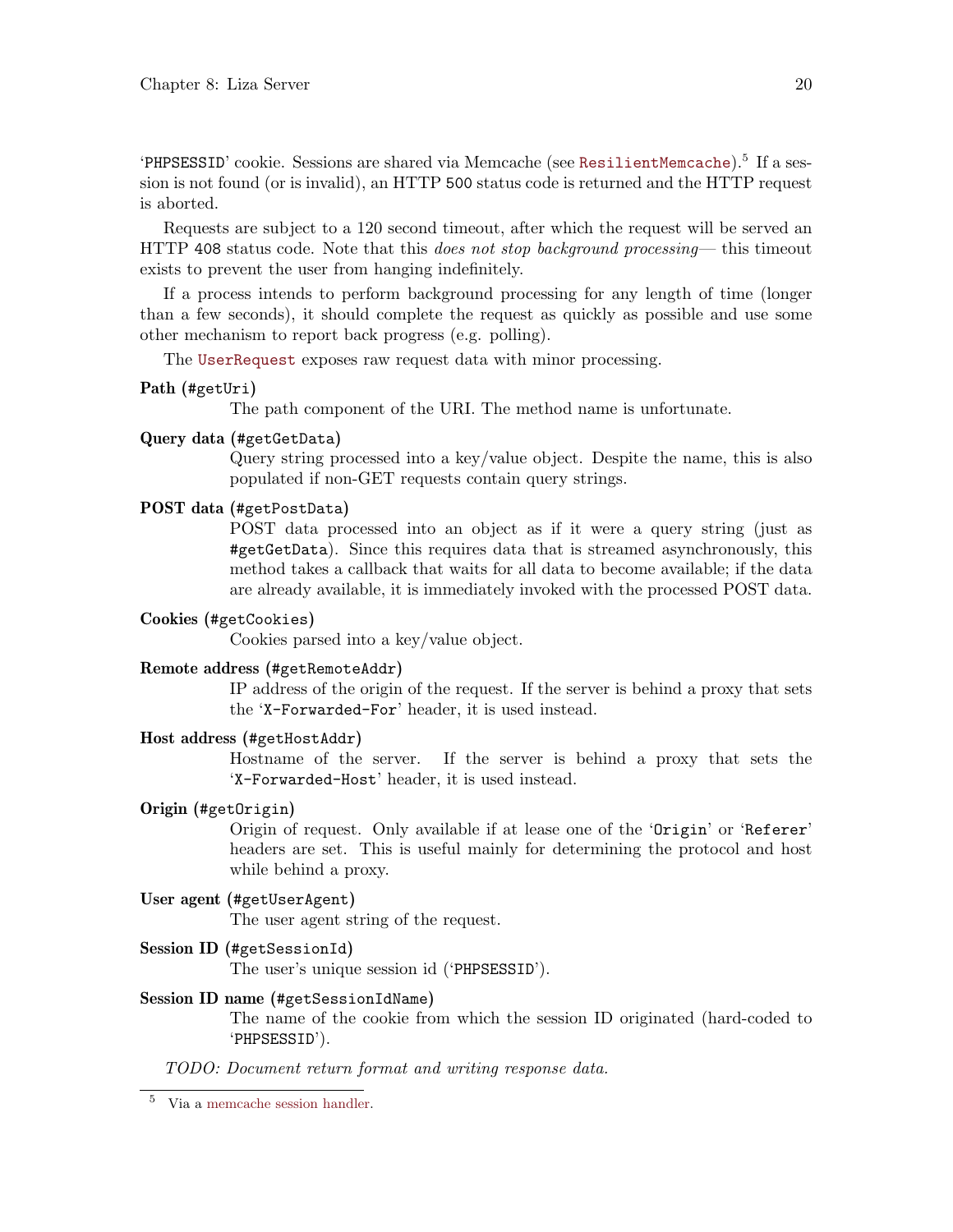#### <span id="page-24-0"></span>8.3 Posting Data

A diff of the bucket data (see [Section 3.2 \[Bucket Diff\], page 4](#page-7-1)) is posted to the server on step save. This operation is performed asynchronously— the client need not wait for the step to save before the next can be requested.

Since validations are shared between the server and the client (see [Chapter 9 \[Validation\],](#page-26-0) [page 23](#page-26-0)), saving should only fail in exception situations. Should a failure occur, the server will instruct the client to kick the user back to the previous step (kickback).

A step cannot be saved if it is locked; such attempts will result in an error.

To prevent a user from skipping steps, the client may post only one step past the last step that has successfully saved; otherwise, the user is kicked back to the last step that was saved.

Once those basic checks have passed, the document is updated:

- 1. The diff is first sanitized to strip out unknown fields, internal fields posted by noninternal users, and to filter fields on permitted characters;
- 2. The sanitized diff is then applied to the existing bucket on the document;
- 3. Calculated values marked for storage (see [Section 3.3 \[Calculated Values\], page 5](#page-8-2)) are re-calculated on the server (the values posted by the client have already been discarded by the first step in this list);
- 4. Server-side Data API calls (see [Chapter 5 \[Data API\], page 9\)](#page-12-0) are triggered using the diff as input data and an empty bucket for response storage (see [Section 8.4 \[Server-Side](#page-24-1) [Data API Calls\], page 21\)](#page-24-1);
- 5. The last premium calculation date is cleared (indicating that premiums are no longer valid); $^6$
- 6. Data marked as sensitive is encrypted and the ciphertext written to the bucket in place of the plaintext (see [Section 8.5 \[Encryption Service\], page 22](#page-25-1));
- 7. The current step is incremented and the top visited step is set to the larger of the incremented step or the existing top visited step id; and then
- 8. The new document state and bucket data are written to the database.

#### <span id="page-24-1"></span>8.4 Server-Side Data API Calls

This system has maintenance concerns.<sup>7</sup>

Server-side Data API calls (see [Chapter 5 \[Data API\], page 9](#page-12-0)) are triggered on step save (see [Section 8.3 \[Posting Data\], page 21](#page-24-0)) and are handled much like they are on the client. Such calls are made automatically only for document metadata. Results of sever-side calls are not written to the bucket and are therefore useful for data that the client should not be permitted to modify; it also allows data to be kept secret from the client.<sup>8</sup>

Data API results on the client can be mapped back to multiple bucket values; the server, however, has serious concerns with how data are propagated for data integrity and security

<sup>6</sup> This concept is tightly coupled with insurance; it should be factored out at some point.

<sup>7</sup> This makes use of [DapiMetaSource](https://gitlab.com/lovullo/liza/tree/master/src/server/meta/DapiMetaSource.js) to encapsulate the horrible API of [DataApiManager](https://gitlab.com/lovullo/liza/tree/master/src/dapi/DataApiManager.js); the latter needs cleanup to remove the former.

<sup>8</sup> All bucket data is served to the client, with the exception of internal fields if the user is non-internal.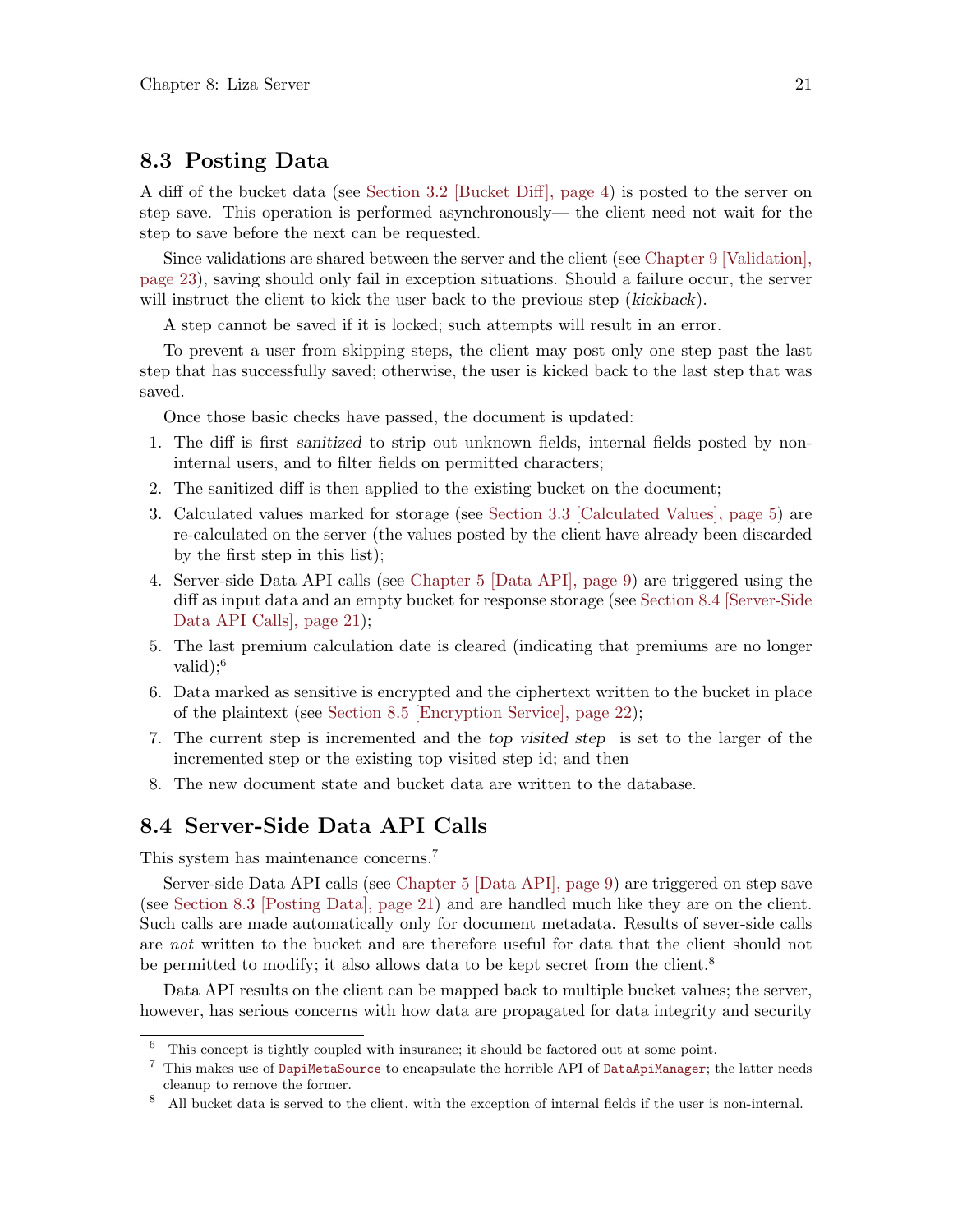<span id="page-25-0"></span>reasons. Further, document metadata can be structured, unlike the Bucket which has a rigid matrix format (see [Chapter 3 \[Bucket\], page 4](#page-7-0)). Therefore, the entire response is mapped into the parent field; defined return values are used only for filtering.

When a DataAPI request is made, it supercedes any previous requests that may still be pending for that same index.

### <span id="page-25-1"></span>8.5 Encryption Service

There isn't much here yet. Maybe you can help?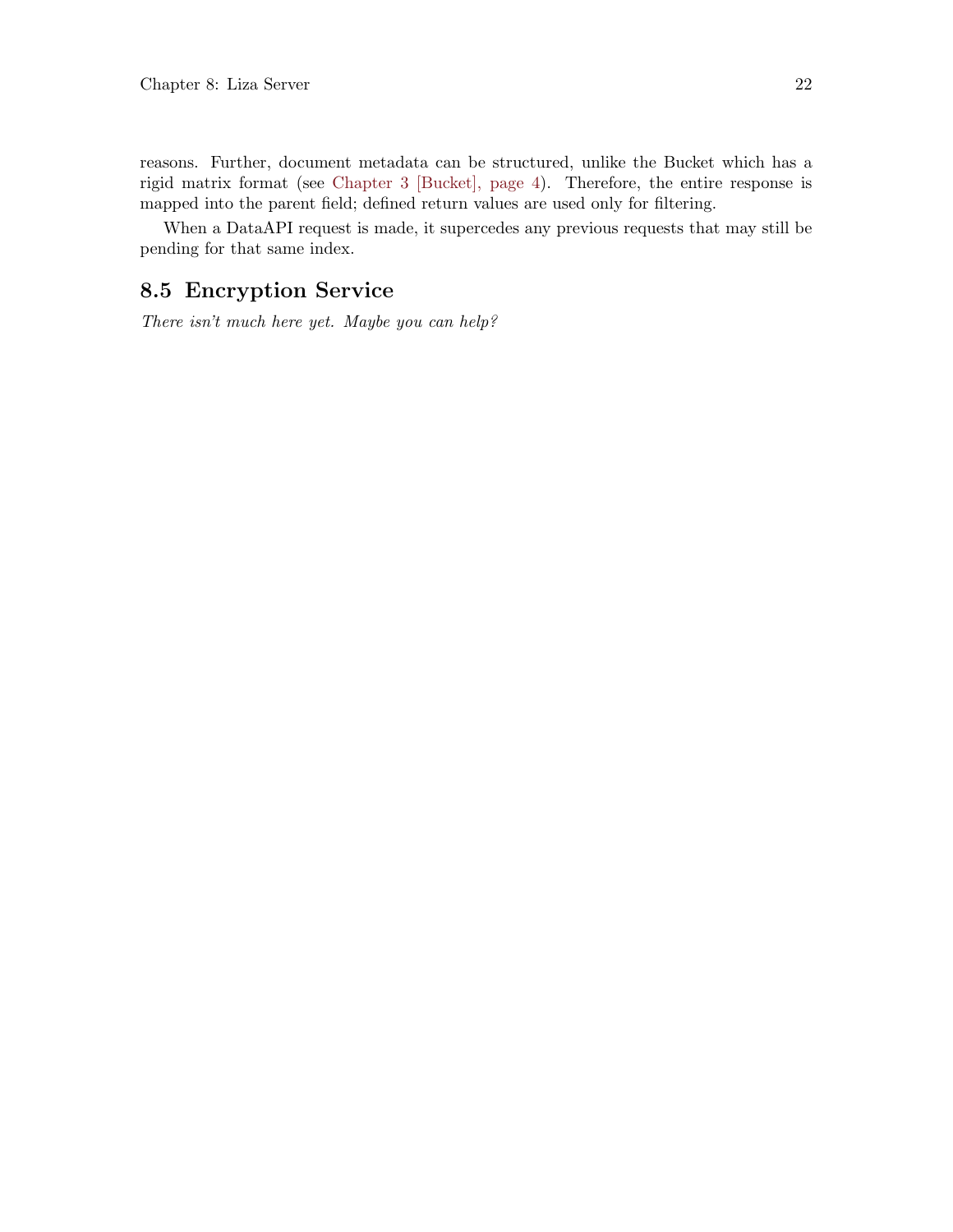## <span id="page-26-0"></span>9 Validation

There isn't much here yet. Maybe you can help?

### <span id="page-26-1"></span>9.1 Formatting Values

There isn't much here yet. Maybe you can help?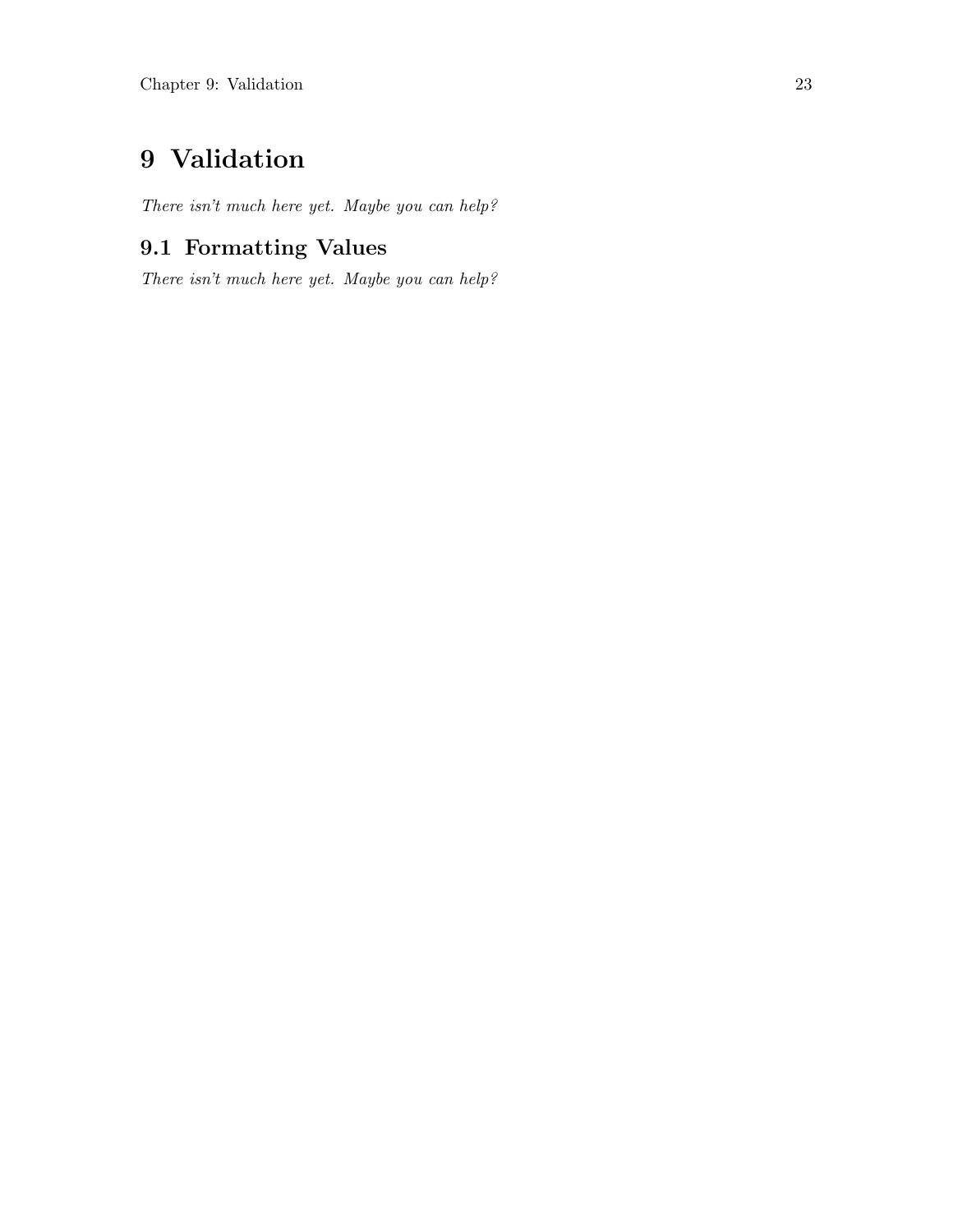### <span id="page-27-0"></span>10 Hacking Liza

There isn't much here yet. Maybe you can help?

This chapter provides general information and guidance for [prospective] developers of Liza.

For writing classes; interfaces; and traits, developers should familiarize themselves with [GNU ease.js.](https://www.gnu.org/software/easejs) For writing unit tests, developers should be familiarize themselves with [Mocha](https://mochajs.org/) and [Chai.](http://www.chaijs.com/) For more information on the libraries used by Liza, see [Section 10.2 \[Libraries\],](#page-29-1) [page 26](#page-29-1).

Most source files have a general structure that must be followed. For example, all such files must have a copyright header and must be named after the class they define or system under test. For more information, see [Section 10.1 \[Source Files\], page 24.](#page-27-1)

Generally speaking, developers should be familiar with vanilla ECMAScript; DOM APIs; and have a basic understanding of Node.js for well-rounded Liza development. Writing this manual requires basic understanding of Texinfo. References for these topics and others are provided in see [Section 10.3 \[Developer Resources\], page 27.](#page-30-1)

#### <span id="page-27-1"></span>10.1 Source Files

There isn't much here yet. Maybe you can help?

This section describes conventions for organizing files, both in directory structure and in content.

#### <span id="page-27-2"></span>10.1.1 Copyright Header

Every source file should begin with a copyright header including the appropriate years and license information. This ensures that this information is always available even if the file becomes separated from the source distribution (e.g. is distributed independently). Further, it is necessary to indicate that the source file is distributed under the GNU General Public License version 3 or later— that "or later" clause does not exist as part of the license itself, and so the mere presence of the license in COPYING is insufficient.

The copyright headers vary slightly between JavaScript and Texinfo source files, represented in [Figure 10.1](#page-28-1) and [Figure 10.2](#page-28-2) respectively.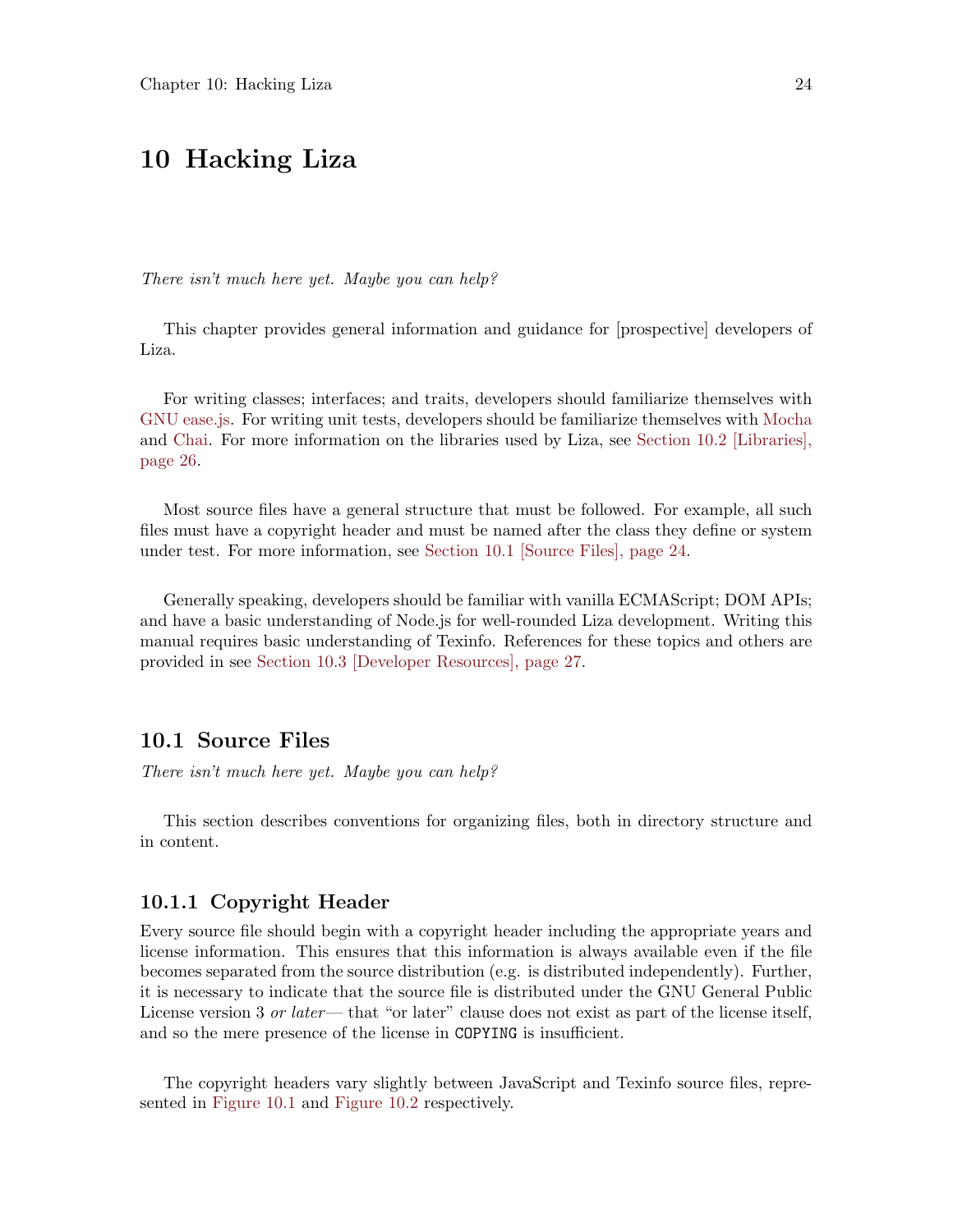```
/**
   * DESCRIPTION OF FILE
   *
   * Copyright (C) 2017, 2018 R-T Specialty, LLC.
   *
   * This file is part of the Liza Data Collection Framework
   *
   * Liza is free software: you can redistribute it and/or modify
   * it under the terms of the GNU General Public License as published by
   * the Free Software Foundation, either version 3 of the License, or
   * (at your option) any later version.
   *
   * This program is distributed in the hope that it will be useful,
   * but WITHOUT ANY WARRANTY; without even the implied warranty of
   * MERCHANTABILITY or FITNESS FOR A PARTICULAR PURPOSE. See the
   * GNU General Public License for more details.
   *
   * You should have received a copy of the GNU General Public License
   * along with this program. If not, see <http://www.gnu.org/licenses/>.
   */
Figure 10.1: Example copyright header for JavaScript files
  @c This document is part of the Liza Data Collection Framework manual.
  @c Copyright (C) 2018 R-T Specialty, LLC.
  @c
```
<span id="page-28-2"></span>@c Permission is granted to copy, distribute and/or modify this document @c under the terms of the GNU Free Documentation License, Version 1.3 @c or any later version published by the Free Software Foundation;

@c with no Invariant Sections, no Front-Cover Texts, and no Back-Cover

@c Texts. A copy of the license is included in the section entitled ''GNU

@c Free Documentation License''.

Figure 10.2: Example copyright header for JavaScript files

For more information, see "How to Apply These Terms to Your New Programs" under the [GNU General Public License version 3](https://www.gnu.org/licenses/gpl.html).

#### 10.1.2 ECMAScript Strict Mode

ECMAScript 5's [Strict Mode](https://developer.mozilla.org/en-US/docs/Web/JavaScript/Reference/Strict_mode) throws errors in more situations that may lead to buggy code, allows for better optimization of ECMAScript code during runtime, and prohibits syntax that conflicts with future ECMAScript versions. It also enables certain features, like using let inside blocks.

It should always be enabled going forward as shown in [Figure 10.3](#page-29-2). The statement should immediately follow the copyright header (see [Section 10.1.1 \[Copyright Header\], page 24\)](#page-27-2), before any other code.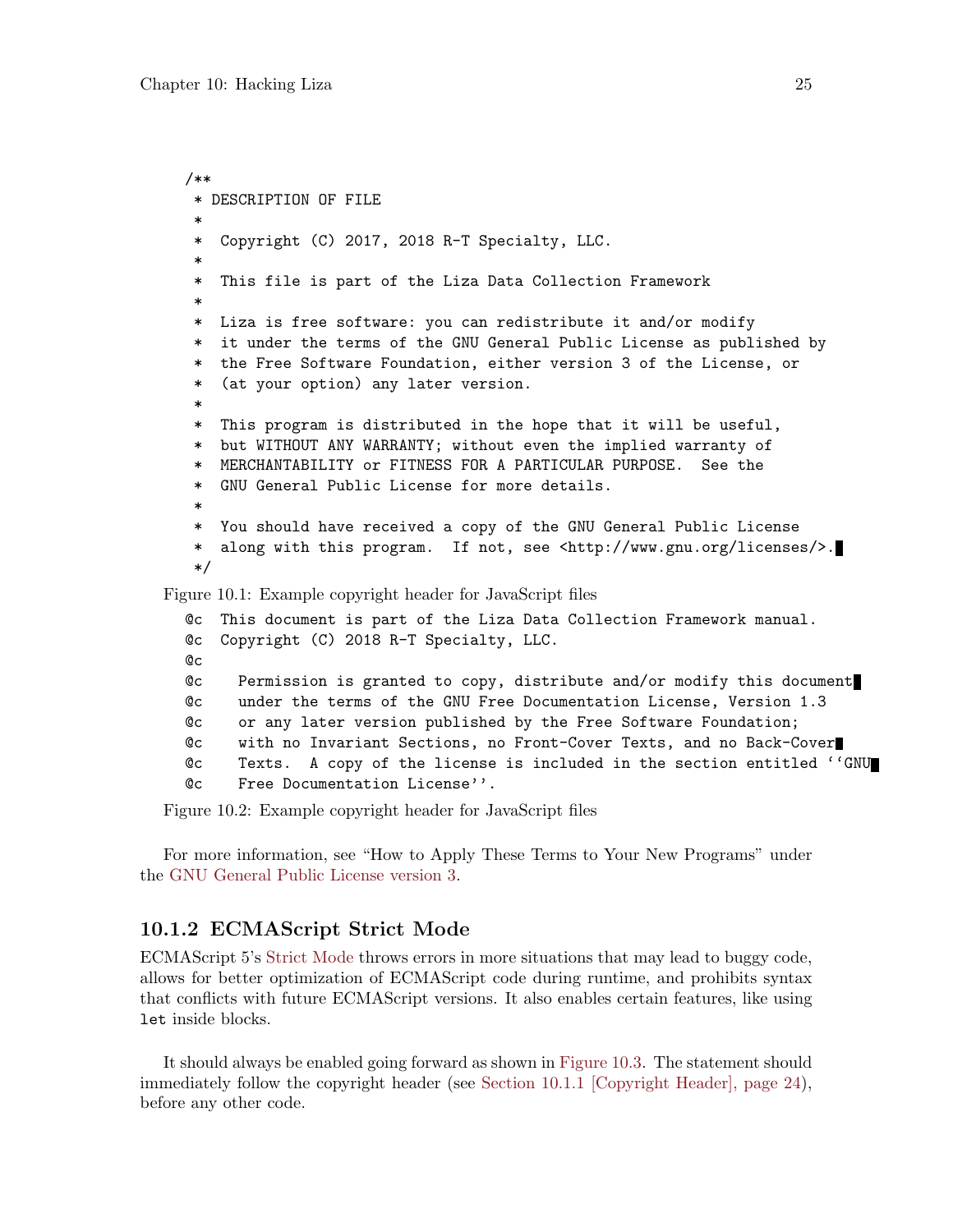<span id="page-29-2"></span><span id="page-29-0"></span>// Copyright header 'use strict'; // ...

Figure 10.3: Enabling strict mode

#### <span id="page-29-1"></span>10.2 Libraries Used

Liza does not use many libraries. The primary reason for this was that few libraries useful to Liza existed during its initial development— Node.js and its community was still very young. With that said, care should be taken to ensure that libraries are added only after a careful analysis of its costs and benefits, as they add volatility to the whole system and may also introduce security vulnerabilities outside of our control. They further introduce maintenance obligations for keeping up with newer versions of those libraries and addressing backwards-compatibility concerns.

#### 10.2.1 System Libraries

Liza was originally developed using JavaScript (first ECMAScript 3, and then ECMAScript 5). JavaScript does not natively support the classical object-oriented model familiar to users of more traditional classical object-oriented languages like Java, C++, C#, and PHP. Liza is built using [GNU ease.js,](https://www.gnu.org/software/easejs) which provides those familiar features. The primary language used by developers in the office that created Liza is PHP, which motivated the creation of ease.js to ease the burden of entry.

Consequently, Liza is written in a classical object-oriented style rather than using prototypes. The class keyword introduced in ECMAScript is largely syntatic sugar around the prototype model and does not address the primary concerns of ease.js, nor does it provide traits.

The project is now migrating toward TypeScript, so new code should not use ease.js unless required and an effort should be made to move existing code away from ease.js. For more information on this migration, see See [Section 10.4 \[TypeScript Migration\], page 27.](#page-30-2)

#### 10.2.2 Testing Libraries

[Mocha](https://mochajs.org/) is used as the test runner for JavaScript unit tests. [Chai](http://www.chaijs.com/) is the assertion library. This differs from PHP development where a single system (PHPUnit) encompasses both of these needs.

Chai offers a few different styles of assertions ("should", "expect", and "assert"); Liza uses ["expect".](http://www.chaijs.com/guide/styles/#expect)

A library to aid in mocking TypeScript classes needs to be researched.

#### 10.2.3 UI Libraries

jQuery was used in the past, but has been largely purged from the system (and continues to be removed) due to strong performance issues. Further, now that browser APIs have stabalized and Liza no longer needs to support as far back as Internet Explorer 6, the standard DOM APIs are more than sufficient.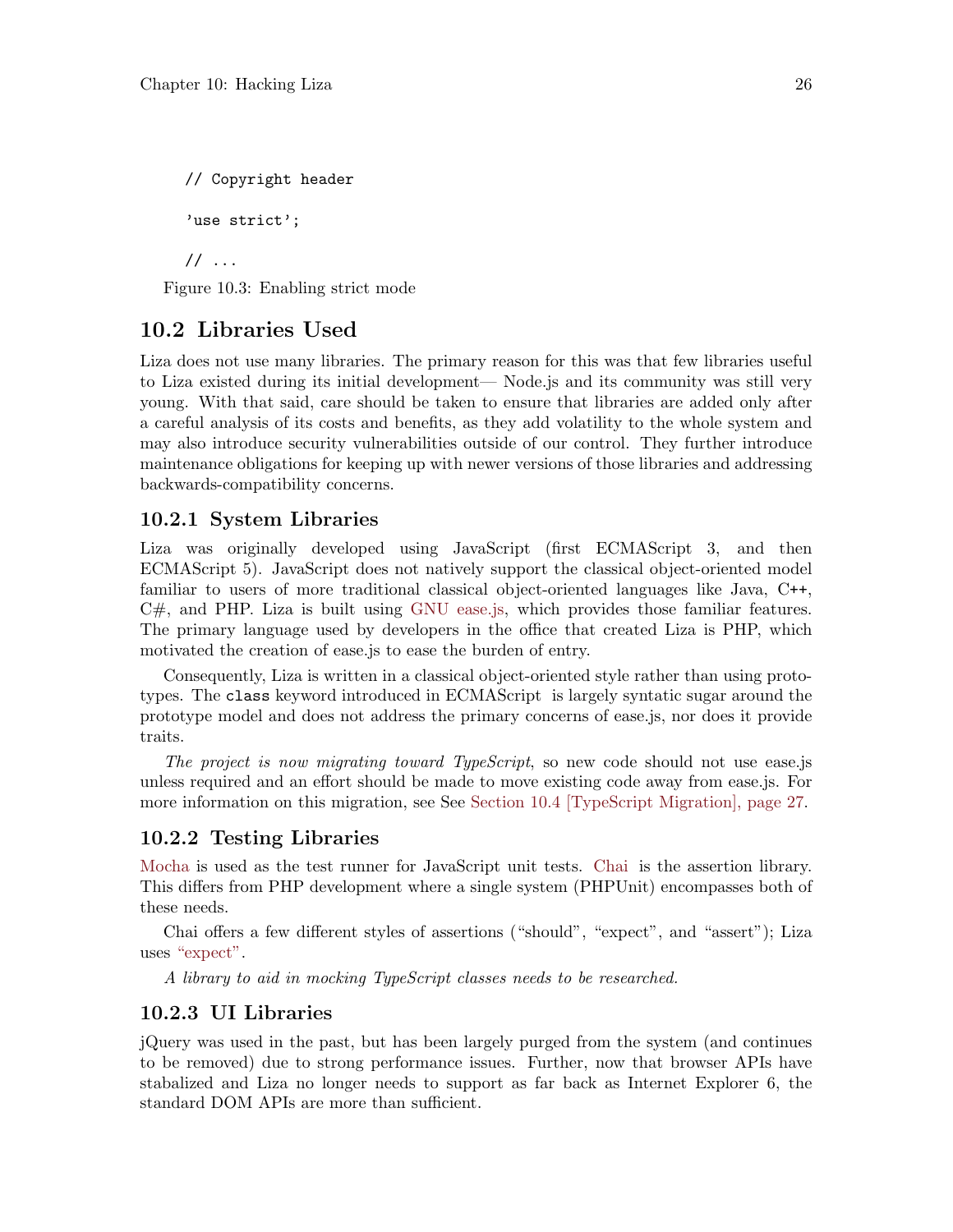<span id="page-30-0"></span>Liza instead provides its own UI and DOM abstractions ( $src/ui$ ) that have been optimized for Liza's needs.

There are modern frameworks that may overlap with the type of UI operations that Liza performs, as well as certain DOM optimizations that it performs; however, it is unlikely that such frameworks (e.g. React, Angular, Meteor) will ever be integrated, as the cost of doing so exceeds the marginal benefit.

#### <span id="page-30-1"></span>10.3 Developer Resources

[MDN](https://developer.mozilla.org/en-US/docs/Web)<sup>1</sup> is an essential resource for web development in general, especially for JavaScript/ECMAScript and the various Web APIs. It contains resources for all levels, including for those [unfamiliar with JavaScript.](https://developer.mozilla.org/en-US/docs/Learn/JavaScript/First_steps) All developers should familiarize themselves with the resources available on MDN so that they understand what type of information is readily accessible for future reference.

An overview of TypeScript can be found in its [Handbook.](https://www.typescriptlang.org/docs/handbook/basic-types.html) The language borrows concepts from a number of others, so many concepts may be familiar to you. TypeScript uses structural typing (duck typing). In Liza, we also choose to implement nominal typing using "branding" ([src/types/misc.d.ts](https://gitlab.com/lovullo/liza/tree/master/src/types/misc.d.ts)). A [language specification](https://github.com/microsoft/TypeScript/blob/master/doc/spec.md) is also available.

The Server (see [Chapter 8 \[Server\], page 19](#page-22-0)) uses Node.js. Although it's largely abstracted away, there may be times where you need to touch on it, in which case the [Node.js](https://nodejs.org/en/docs/) [documentation](https://nodejs.org/en/docs/) will be helpful. However, it is important to note the version of Node.js that Liza is currently using, as it may be woefully out of date and require looking at older versions of the documentation.

This manual is written using [Texinfo](https://www.gnu.org/software/texinfo/), which is the documentation format of the GNU operating system. The format is structured and well-suited for software documentation with output in a variety of formats. Looking at the source code of this manual will be helpful it provides the general structure and numerous macros that are specific to Liza.

Data are persisted using [MongoDB](https://www.mongodb.com/). Database operations in Liza are abstracted away, but it's helpful to understand how to query the database directly to understand how the system works and composes its data, and for the purposes of debugging.

For information on specific libraries used by Liza, see [Section 10.2 \[Libraries\], page 26.](#page-29-1)

### <span id="page-30-2"></span>10.4 TypeScript Migration

There isn't much here yet. Maybe you can help?

This section contains notes regarding a migration to TypeScript. It is intended to serve as a guide— it is not prescriptive.

#### 10.4.1 Migrating Away From GNU ease.js

Liza was originally written in [GNU ease.js](https://www.gnu.org/software/easejs). TypeScript now provides many features that ease.js was written to address, though not all (most notably traits).

Since ease.js was designed with JavaScript interoperability in mind, and TypeScript generates prototypes from classes, TypeScript classes serve as drop-in replacements under most

<sup>1</sup> Formerly the "Mozilla Developer Network"; see ["The Future of MDN: A Focus on Web Docs"](https://blog.mozilla.org/opendesign/future-mdn-focus-web-docs/) for the history of the rename.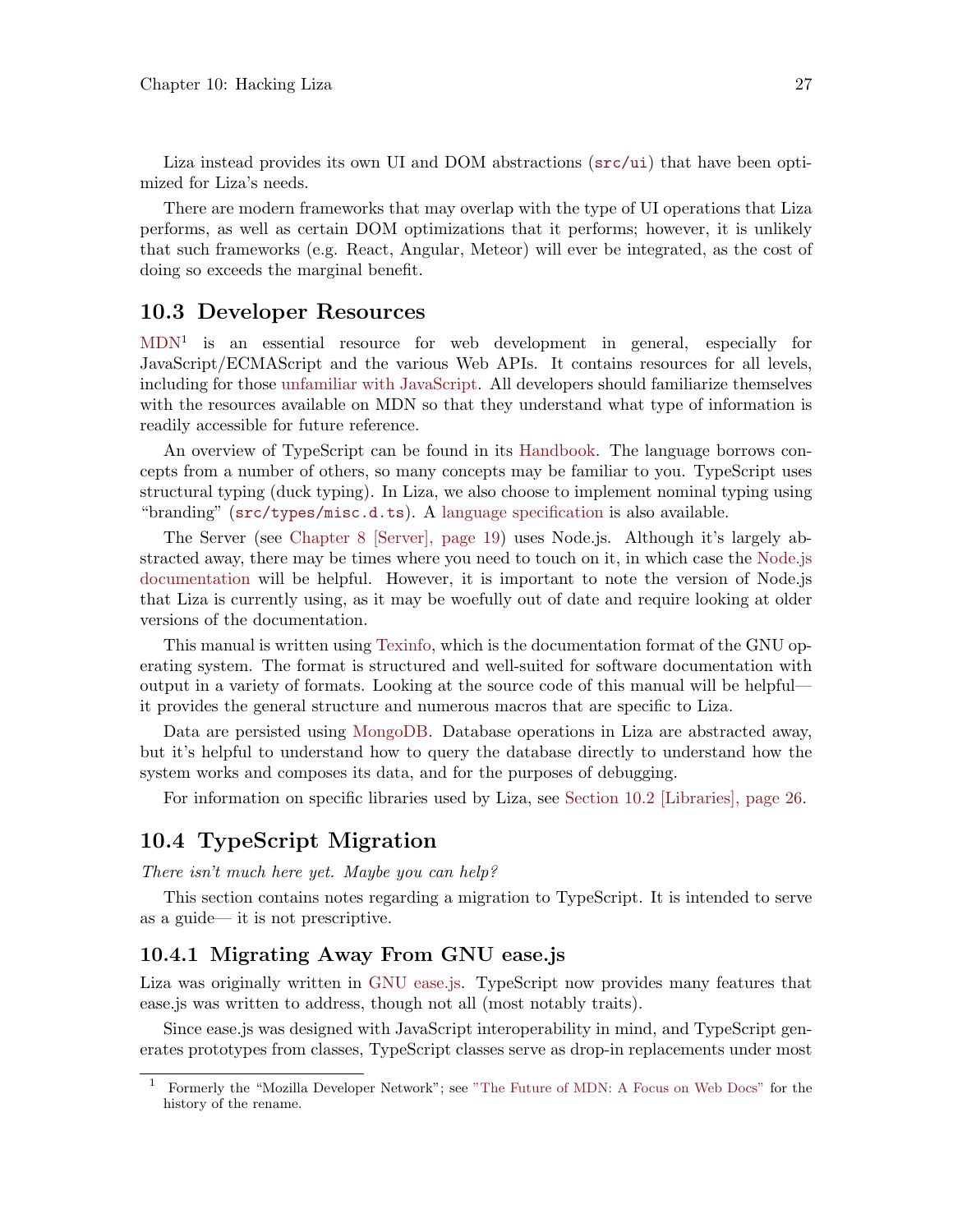<span id="page-31-0"></span>circumstances. However, subtypes must be migrated at the same time as their parents, otherwise type checking in TypeScript cannot properly be performed. If this is a concern, [type](https://www.typescriptlang.org/docs/handbook/advanced-types.html#type-guards-and-type-assertions) [assertions](https://www.typescriptlang.org/docs/handbook/advanced-types.html#type-guards-and-type-assertions) can potentially be used to coerce types during a transition period in conjunction with ease.js' '[Class.isA](https://www.gnu.org/software/easejs/manual/easejs.html#Type-Checks-and-Polymorphism)'.

Often times you will need to reference a class or interface as a dependency before it has been migrated away from ease.js. To do this, create a corresponding .d.ts file in the same directory as the dependency. For example, if a class Foo is contained in Foo.js, create a sibling Foo.d.ts file. For more information, see [Declaration Files](https://www.typescriptlang.org/docs/handbook/declaration-files/introduction.html) in the TypeScript handbook.

ease.js implements stackable Scala-like traits. Traits are *not* provided by TypeScript. Traits will therefore have to be refactored into, for example, decorators or strategies.

#### 10.4.2 Structural Typing

TypeScript implements [structural typing,](https://en.wikipedia.org/wiki/Structural_typing) also called duck typing. This means that any two types sharing the same "shape" are compatible with one-another.

For classes, this can be mitigated by defining private members, which then ensures that compatible types are indeed subtypes.

Interfaces can be used in either the traditional OOP sense, or as a means to define the shape of some arbitrary object. Since interfaces do not define implementation details, the distinction isn't important— it does not matter if we receive an instance of an object implementing an interface, or some object arbitrary that just happens to adhere to it.

In other instances where we want to distinguish between two values with otherwise compatible APIs, Nominal Typing below.

#### 10.4.3 Nominal Typing

It is sometimes desirable to distinguish between two otherwise compatible types. Consider, for example, a user id and a Unix timestamp. Both are of type number, but it's desirable to ensure that one is not used where another is expected.

TypeScript doesn't directly support [nominal typing](https://en.wikipedia.org/wiki/Nominal_typing), where compatibility of data types are determined by name. Liza uses a convention called "branding", abstracted behind a NominalType generic (defined in [src/types/misc.d.ts](https://gitlab.com/lovullo/liza/tree/master/src/types/misc.d.ts)).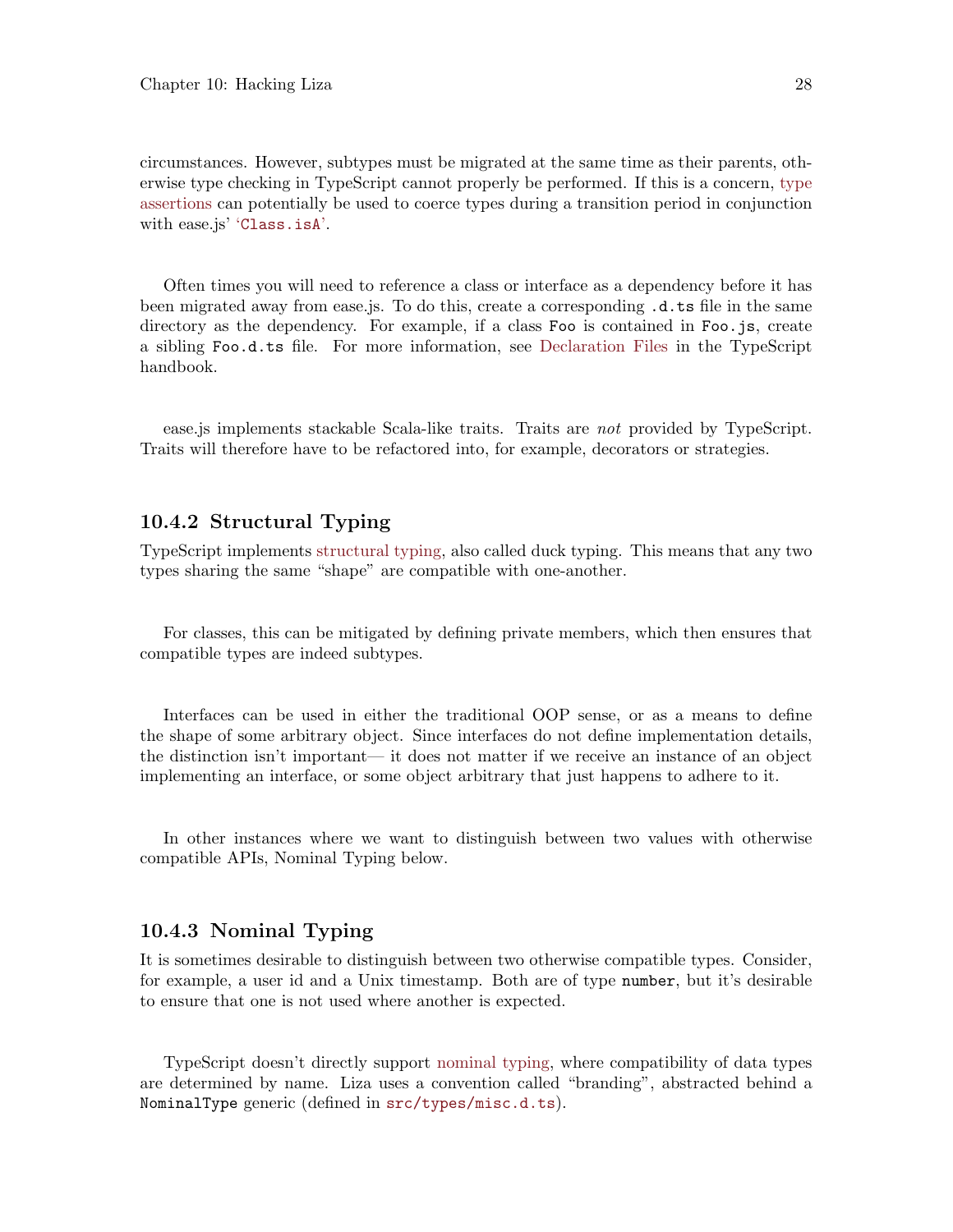```
type UnixTimestamp = NominalType<number, 'UnixTimestamp'>;
type Milliseconds = NominalType<number, 'Milliseconds'>;
function timeElapsed( start: UnixTimestamp, end: UnixTimestamp ): Milliseconds
{
    return end - start;
}
const start = <UnixTimestamp>1571325570000;
const end = \langle \text{UnixTimestamp>1571514320000};// this is okay
const elapsed = timeElapsed( start, end );
// this is not, since elapsed is of type Milliseconds
timeElapsed( start, elapsed );
```
Figure 10.4: Example of nominal typing

Consider the example in [Figure 10.4.](#page-32-0) Both UnixTimestamp and Milliseconds are a number type, but they have been defined in such a way that their names are part of the type definition. Not only does the compiler prevent bugs caused from mixing data, but nominal types also help to make the code self-documenting.

If you want to have self-documenting types without employing nominal typing, use type aliases.

There are no prescriptive rules for whether a type should be defined nominally.

In some cases, it's useful to use nominal types after having validated data, so that the compiler can enforce that assumption from that point forward. This can be done using [type](https://www.typescriptlang.org/docs/handbook/advanced-types.html#type-guards-and-type-assertions) [assertions](https://www.typescriptlang.org/docs/handbook/advanced-types.html#type-guards-and-type-assertions).

```
type PositiveInteger = NominalType<number, 'PositiveInteger'>;
const isPositiveInteger = ( n: number ): n is PositiveInteger => n > 0;
const lookupIndex<T>( arr: T[], i: PositiveInteger ): T => arr[ i ];
// untrusted input from the user
const user_input = readSomeValue();
if ( isPositiveInteger( user_input ) )
{
    // user_input is now of type PositiveInteger
    return lookupIndex( data, user_input );
}
  Figure 10.5: Validating nominal types
```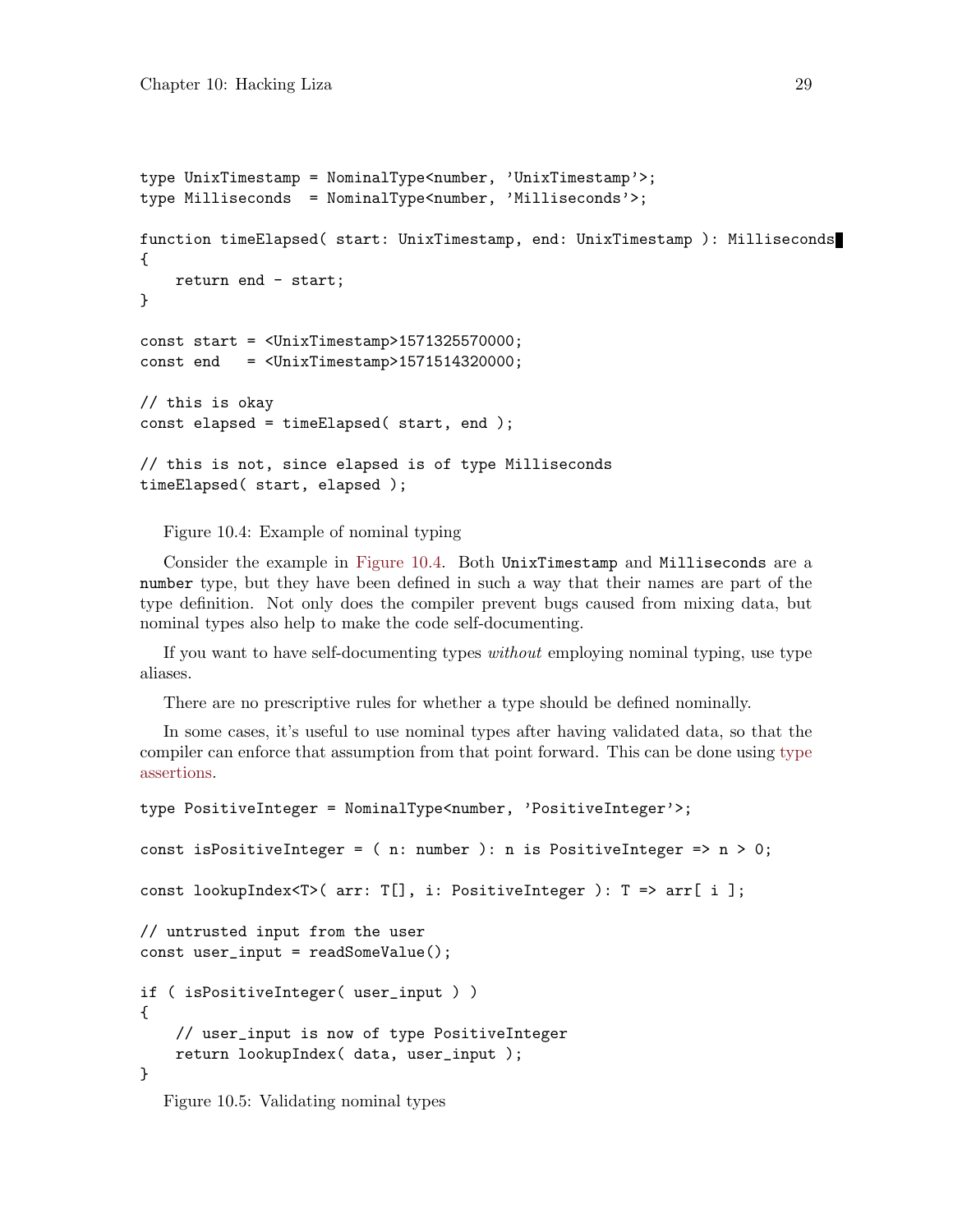In [Figure 10.5](#page-32-1) above, we only assume something to be a PositiveInteger after having checked its value. After that point, we can use TypeScript's type system to ensure at compile time that we are only using positive integers in certain contexts.

Never cast values (e.g. using '<PositiveInteger>user\_input') when type predicates are provided, since that undermines type safety.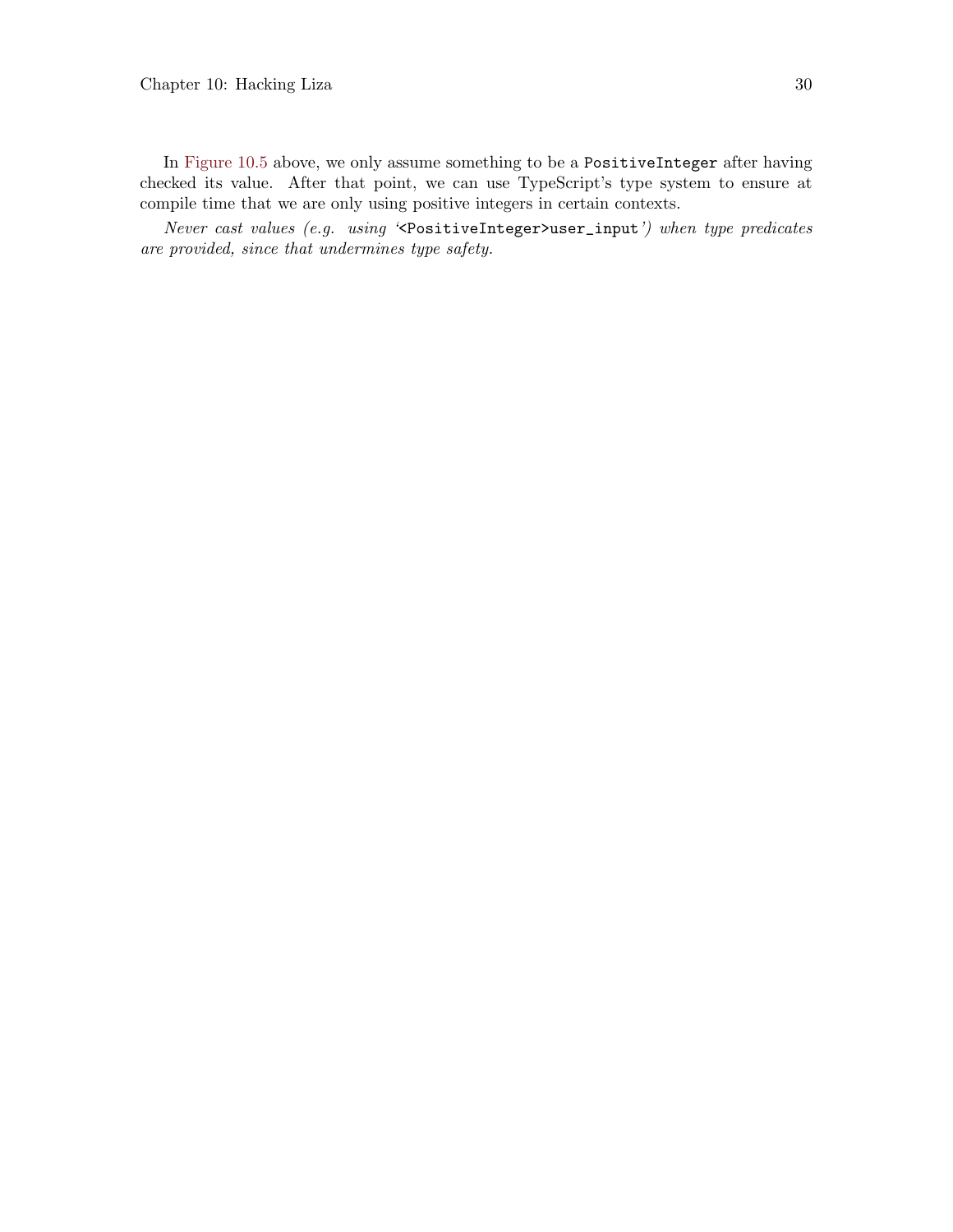### <span id="page-34-0"></span>Appendix A GNU Free Documentation License

Version 1.3, 3 November 2008

Copyright (c) 2000, 2001, 2002, 2007, 2008 Free Software Foundation, Inc. <http://fsf.org/>

Everyone is permitted to copy and distribute verbatim copies of this license document, but changing it is not allowed.

#### 0. PREAMBLE

The purpose of this License is to make a manual, textbook, or other functional and useful document free in the sense of freedom: to assure everyone the effective freedom to copy and redistribute it, with or without modifying it, either commercially or noncommercially. Secondarily, this License preserves for the author and publisher a way to get credit for their work, while not being considered responsible for modifications made by others.

This License is a kind of "copyleft", which means that derivative works of the document must themselves be free in the same sense. It complements the GNU General Public License, which is a copyleft license designed for free software.

We have designed this License in order to use it for manuals for free software, because free software needs free documentation: a free program should come with manuals providing the same freedoms that the software does. But this License is not limited to software manuals; it can be used for any textual work, regardless of subject matter or whether it is published as a printed book. We recommend this License principally for works whose purpose is instruction or reference.

#### 1. APPLICABILITY AND DEFINITIONS

This License applies to any manual or other work, in any medium, that contains a notice placed by the copyright holder saying it can be distributed under the terms of this License. Such a notice grants a world-wide, royalty-free license, unlimited in duration, to use that work under the conditions stated herein. The "Document", below, refers to any such manual or work. Any member of the public is a licensee, and is addressed as "you". You accept the license if you copy, modify or distribute the work in a way requiring permission under copyright law.

A "Modified Version" of the Document means any work containing the Document or a portion of it, either copied verbatim, or with modifications and/or translated into another language.

A "Secondary Section" is a named appendix or a front-matter section of the Document that deals exclusively with the relationship of the publishers or authors of the Document to the Document's overall subject (or to related matters) and contains nothing that could fall directly within that overall subject. (Thus, if the Document is in part a textbook of mathematics, a Secondary Section may not explain any mathematics.) The relationship could be a matter of historical connection with the subject or with related matters, or of legal, commercial, philosophical, ethical or political position regarding them.

The "Invariant Sections" are certain Secondary Sections whose titles are designated, as being those of Invariant Sections, in the notice that says that the Document is released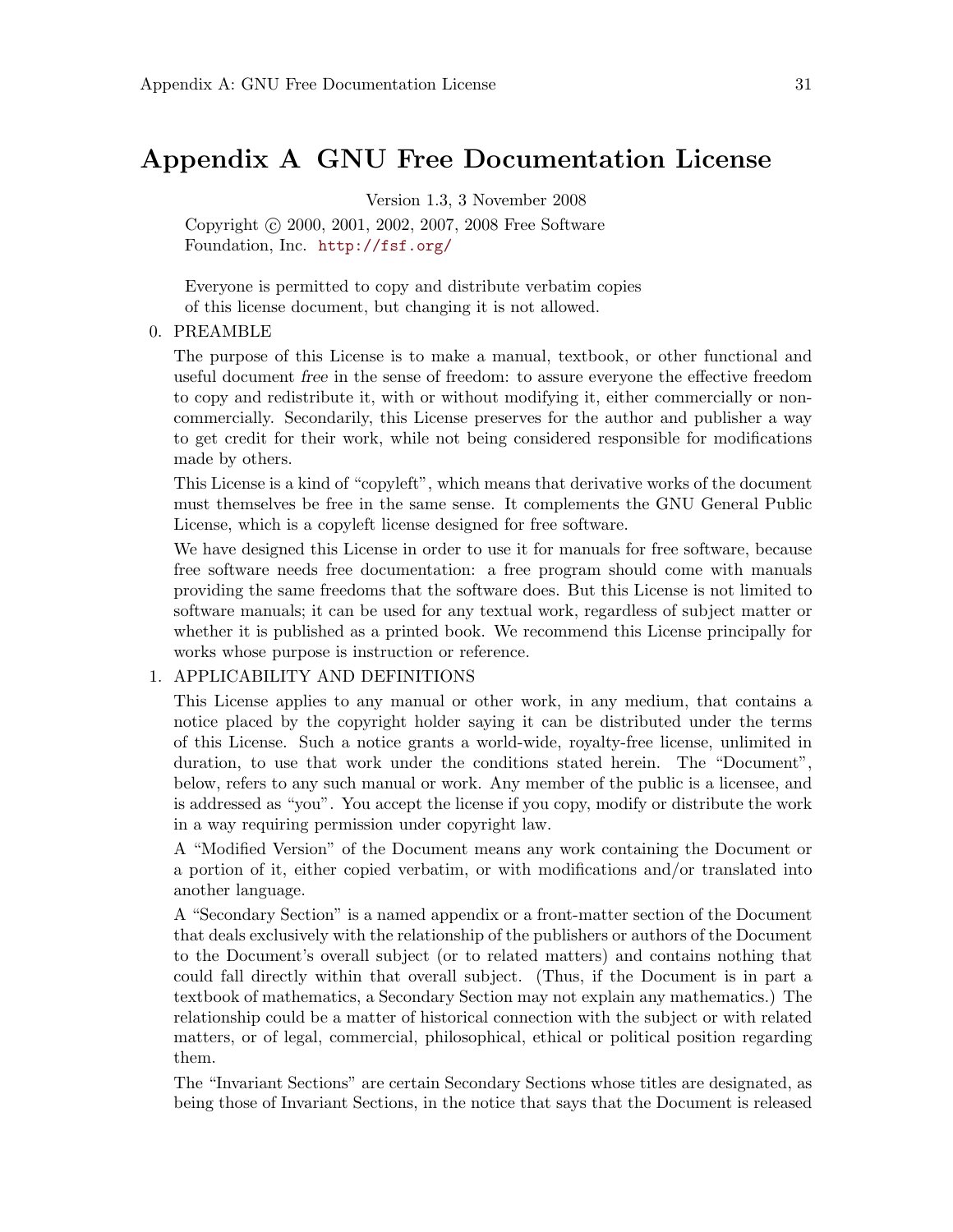under this License. If a section does not fit the above definition of Secondary then it is not allowed to be designated as Invariant. The Document may contain zero Invariant Sections. If the Document does not identify any Invariant Sections then there are none.

The "Cover Texts" are certain short passages of text that are listed, as Front-Cover Texts or Back-Cover Texts, in the notice that says that the Document is released under this License. A Front-Cover Text may be at most 5 words, and a Back-Cover Text may be at most 25 words.

A "Transparent" copy of the Document means a machine-readable copy, represented in a format whose specification is available to the general public, that is suitable for revising the document straightforwardly with generic text editors or (for images composed of pixels) generic paint programs or (for drawings) some widely available drawing editor, and that is suitable for input to text formatters or for automatic translation to a variety of formats suitable for input to text formatters. A copy made in an otherwise Transparent file format whose markup, or absence of markup, has been arranged to thwart or discourage subsequent modification by readers is not Transparent. An image format is not Transparent if used for any substantial amount of text. A copy that is not "Transparent" is called "Opaque".

Examples of suitable formats for Transparent copies include plain ASCII without markup, Texinfo input format, LaT<sub>EX</sub> input format, SGML or XML using a publicly available DTD, and standard-conforming simple HTML, PostScript or PDF designed for human modification. Examples of transparent image formats include PNG, XCF and JPG. Opaque formats include proprietary formats that can be read and edited only by proprietary word processors, SGML or XML for which the DTD and/or processing tools are not generally available, and the machine-generated HTML, PostScript or PDF produced by some word processors for output purposes only.

The "Title Page" means, for a printed book, the title page itself, plus such following pages as are needed to hold, legibly, the material this License requires to appear in the title page. For works in formats which do not have any title page as such, "Title Page" means the text near the most prominent appearance of the work's title, preceding the beginning of the body of the text.

The "publisher" means any person or entity that distributes copies of the Document to the public.

A section "Entitled XYZ" means a named subunit of the Document whose title either is precisely XYZ or contains XYZ in parentheses following text that translates XYZ in another language. (Here XYZ stands for a specific section name mentioned below, such as "Acknowledgements", "Dedications", "Endorsements", or "History".) To "Preserve the Title" of such a section when you modify the Document means that it remains a section "Entitled XYZ" according to this definition.

The Document may include Warranty Disclaimers next to the notice which states that this License applies to the Document. These Warranty Disclaimers are considered to be included by reference in this License, but only as regards disclaiming warranties: any other implication that these Warranty Disclaimers may have is void and has no effect on the meaning of this License.

2. VERBATIM COPYING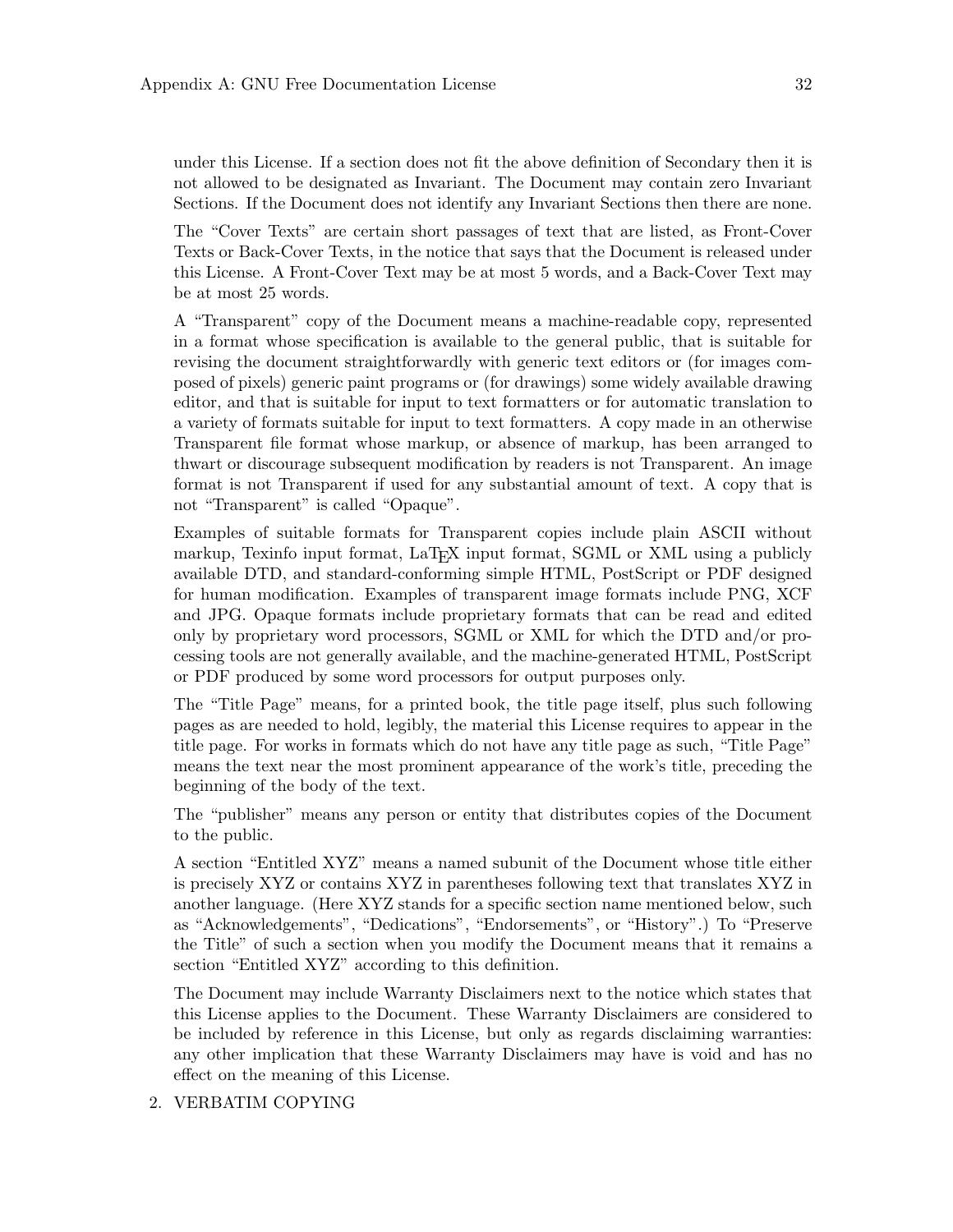You may copy and distribute the Document in any medium, either commercially or noncommercially, provided that this License, the copyright notices, and the license notice saying this License applies to the Document are reproduced in all copies, and that you add no other conditions whatsoever to those of this License. You may not use technical measures to obstruct or control the reading or further copying of the copies you make or distribute. However, you may accept compensation in exchange for copies. If you distribute a large enough number of copies you must also follow the conditions in section 3.

You may also lend copies, under the same conditions stated above, and you may publicly display copies.

#### 3. COPYING IN QUANTITY

If you publish printed copies (or copies in media that commonly have printed covers) of the Document, numbering more than 100, and the Document's license notice requires Cover Texts, you must enclose the copies in covers that carry, clearly and legibly, all these Cover Texts: Front-Cover Texts on the front cover, and Back-Cover Texts on the back cover. Both covers must also clearly and legibly identify you as the publisher of these copies. The front cover must present the full title with all words of the title equally prominent and visible. You may add other material on the covers in addition. Copying with changes limited to the covers, as long as they preserve the title of the Document and satisfy these conditions, can be treated as verbatim copying in other respects.

If the required texts for either cover are too voluminous to fit legibly, you should put the first ones listed (as many as fit reasonably) on the actual cover, and continue the rest onto adjacent pages.

If you publish or distribute Opaque copies of the Document numbering more than 100, you must either include a machine-readable Transparent copy along with each Opaque copy, or state in or with each Opaque copy a computer-network location from which the general network-using public has access to download using public-standard network protocols a complete Transparent copy of the Document, free of added material. If you use the latter option, you must take reasonably prudent steps, when you begin distribution of Opaque copies in quantity, to ensure that this Transparent copy will remain thus accessible at the stated location until at least one year after the last time you distribute an Opaque copy (directly or through your agents or retailers) of that edition to the public.

It is requested, but not required, that you contact the authors of the Document well before redistributing any large number of copies, to give them a chance to provide you with an updated version of the Document.

#### 4. MODIFICATIONS

You may copy and distribute a Modified Version of the Document under the conditions of sections 2 and 3 above, provided that you release the Modified Version under precisely this License, with the Modified Version filling the role of the Document, thus licensing distribution and modification of the Modified Version to whoever possesses a copy of it. In addition, you must do these things in the Modified Version:

A. Use in the Title Page (and on the covers, if any) a title distinct from that of the Document, and from those of previous versions (which should, if there were any,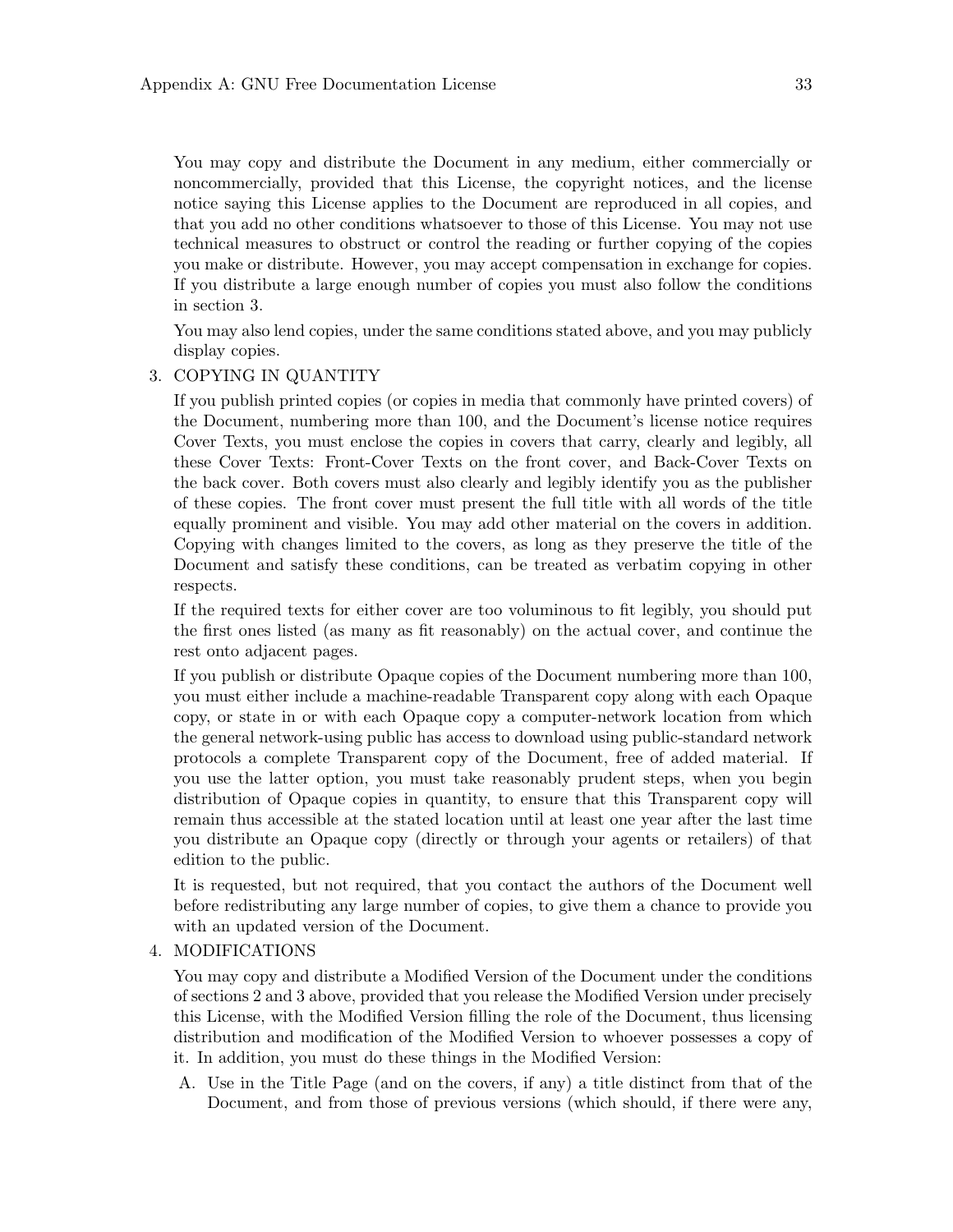be listed in the History section of the Document). You may use the same title as a previous version if the original publisher of that version gives permission.

- B. List on the Title Page, as authors, one or more persons or entities responsible for authorship of the modifications in the Modified Version, together with at least five of the principal authors of the Document (all of its principal authors, if it has fewer than five), unless they release you from this requirement.
- C. State on the Title page the name of the publisher of the Modified Version, as the publisher.
- D. Preserve all the copyright notices of the Document.
- E. Add an appropriate copyright notice for your modifications adjacent to the other copyright notices.
- F. Include, immediately after the copyright notices, a license notice giving the public permission to use the Modified Version under the terms of this License, in the form shown in the Addendum below.
- G. Preserve in that license notice the full lists of Invariant Sections and required Cover Texts given in the Document's license notice.
- H. Include an unaltered copy of this License.
- I. Preserve the section Entitled "History", Preserve its Title, and add to it an item stating at least the title, year, new authors, and publisher of the Modified Version as given on the Title Page. If there is no section Entitled "History" in the Document, create one stating the title, year, authors, and publisher of the Document as given on its Title Page, then add an item describing the Modified Version as stated in the previous sentence.
- J. Preserve the network location, if any, given in the Document for public access to a Transparent copy of the Document, and likewise the network locations given in the Document for previous versions it was based on. These may be placed in the "History" section. You may omit a network location for a work that was published at least four years before the Document itself, or if the original publisher of the version it refers to gives permission.
- K. For any section Entitled "Acknowledgements" or "Dedications", Preserve the Title of the section, and preserve in the section all the substance and tone of each of the contributor acknowledgements and/or dedications given therein.
- L. Preserve all the Invariant Sections of the Document, unaltered in their text and in their titles. Section numbers or the equivalent are not considered part of the section titles.
- M. Delete any section Entitled "Endorsements". Such a section may not be included in the Modified Version.
- N. Do not retitle any existing section to be Entitled "Endorsements" or to conflict in title with any Invariant Section.
- O. Preserve any Warranty Disclaimers.

If the Modified Version includes new front-matter sections or appendices that qualify as Secondary Sections and contain no material copied from the Document, you may at your option designate some or all of these sections as invariant. To do this, add their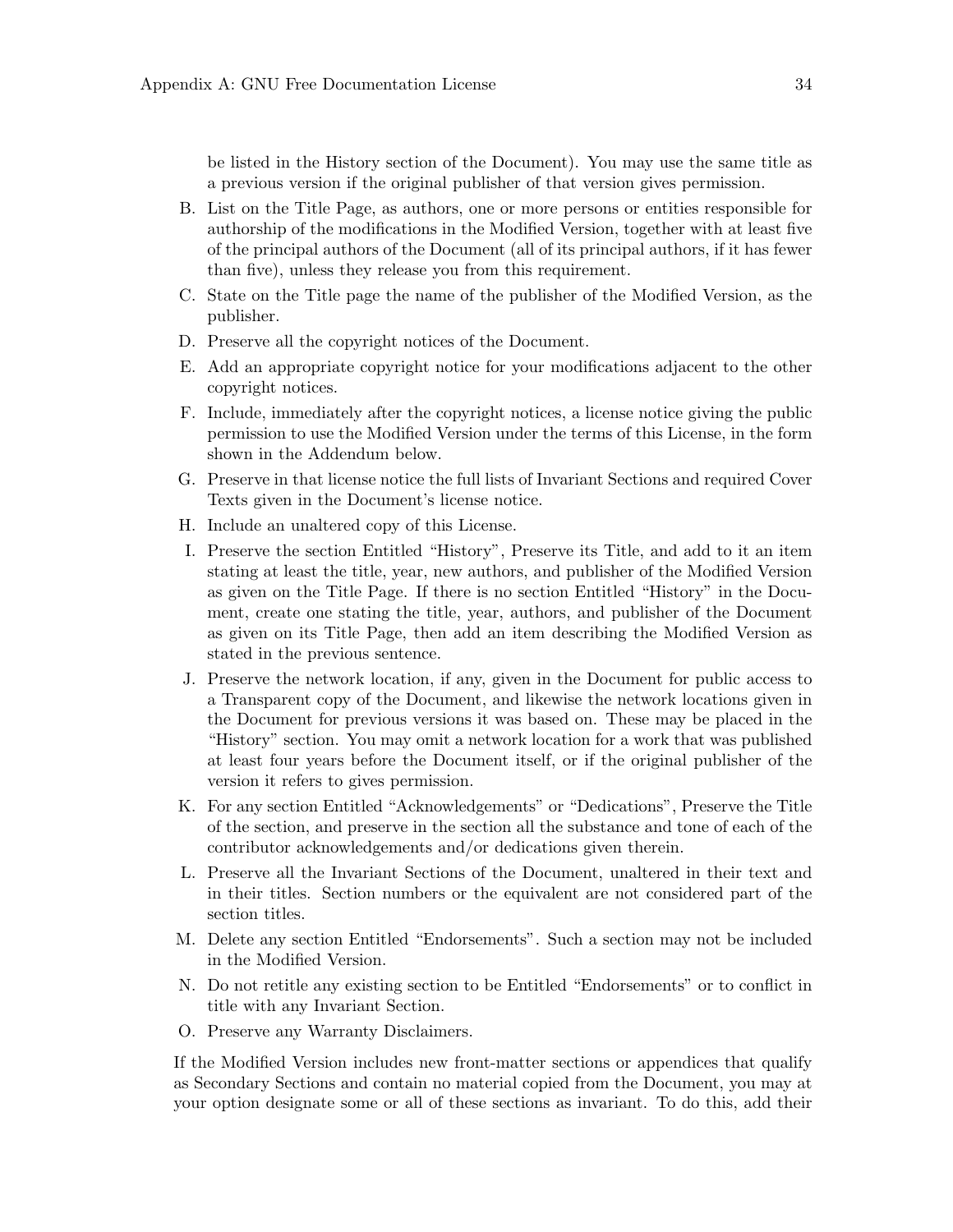titles to the list of Invariant Sections in the Modified Version's license notice. These titles must be distinct from any other section titles.

You may add a section Entitled "Endorsements", provided it contains nothing but endorsements of your Modified Version by various parties—for example, statements of peer review or that the text has been approved by an organization as the authoritative definition of a standard.

You may add a passage of up to five words as a Front-Cover Text, and a passage of up to 25 words as a Back-Cover Text, to the end of the list of Cover Texts in the Modified Version. Only one passage of Front-Cover Text and one of Back-Cover Text may be added by (or through arrangements made by) any one entity. If the Document already includes a cover text for the same cover, previously added by you or by arrangement made by the same entity you are acting on behalf of, you may not add another; but you may replace the old one, on explicit permission from the previous publisher that added the old one.

The author(s) and publisher(s) of the Document do not by this License give permission to use their names for publicity for or to assert or imply endorsement of any Modified Version.

#### 5. COMBINING DOCUMENTS

You may combine the Document with other documents released under this License, under the terms defined in section 4 above for modified versions, provided that you include in the combination all of the Invariant Sections of all of the original documents, unmodified, and list them all as Invariant Sections of your combined work in its license notice, and that you preserve all their Warranty Disclaimers.

The combined work need only contain one copy of this License, and multiple identical Invariant Sections may be replaced with a single copy. If there are multiple Invariant Sections with the same name but different contents, make the title of each such section unique by adding at the end of it, in parentheses, the name of the original author or publisher of that section if known, or else a unique number. Make the same adjustment to the section titles in the list of Invariant Sections in the license notice of the combined work.

In the combination, you must combine any sections Entitled "History" in the various original documents, forming one section Entitled "History"; likewise combine any sections Entitled "Acknowledgements", and any sections Entitled "Dedications". You must delete all sections Entitled "Endorsements."

#### 6. COLLECTIONS OF DOCUMENTS

You may make a collection consisting of the Document and other documents released under this License, and replace the individual copies of this License in the various documents with a single copy that is included in the collection, provided that you follow the rules of this License for verbatim copying of each of the documents in all other respects.

You may extract a single document from such a collection, and distribute it individually under this License, provided you insert a copy of this License into the extracted document, and follow this License in all other respects regarding verbatim copying of that document.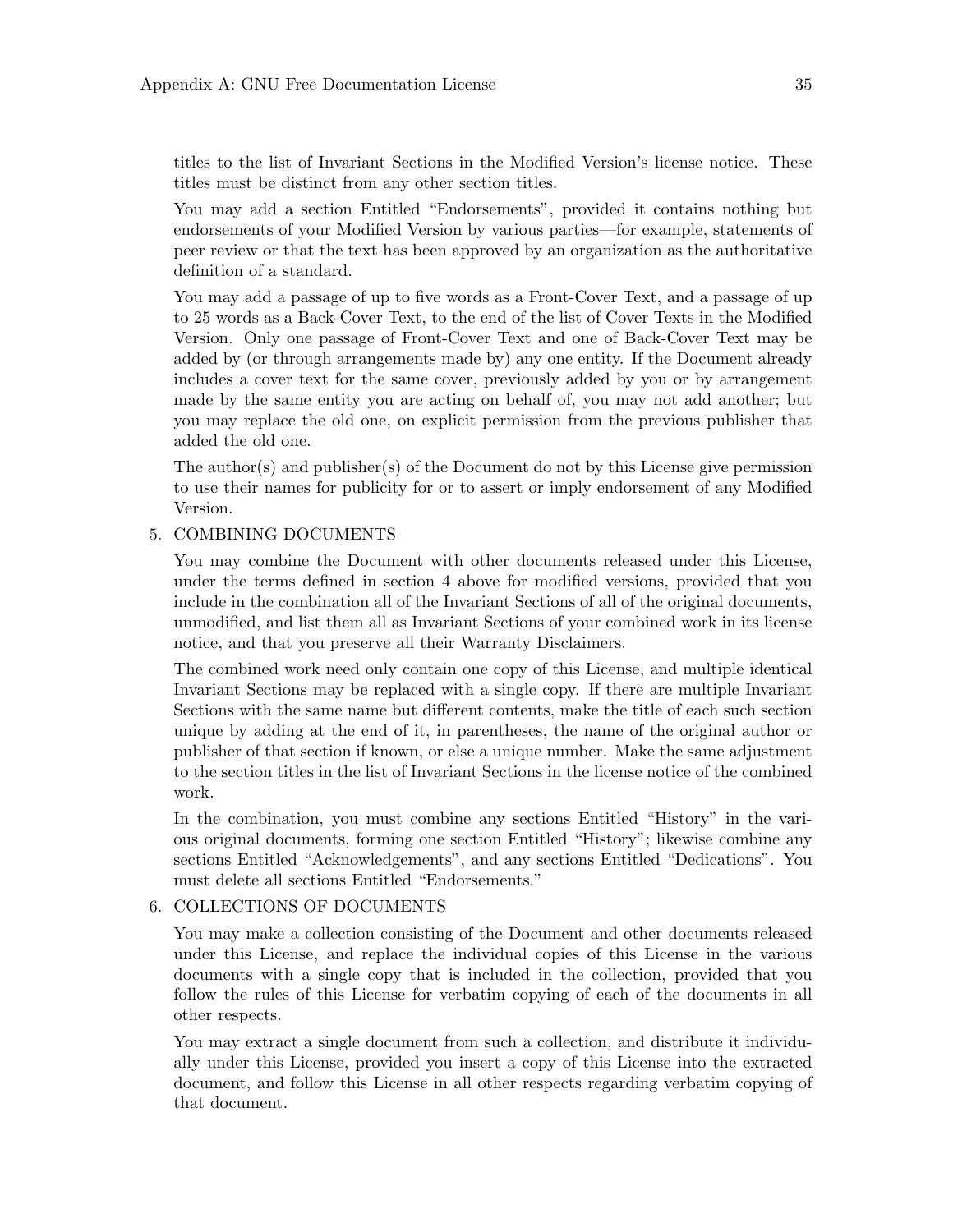#### 7. AGGREGATION WITH INDEPENDENT WORKS

A compilation of the Document or its derivatives with other separate and independent documents or works, in or on a volume of a storage or distribution medium, is called an "aggregate" if the copyright resulting from the compilation is not used to limit the legal rights of the compilation's users beyond what the individual works permit. When the Document is included in an aggregate, this License does not apply to the other works in the aggregate which are not themselves derivative works of the Document.

If the Cover Text requirement of section 3 is applicable to these copies of the Document, then if the Document is less than one half of the entire aggregate, the Document's Cover Texts may be placed on covers that bracket the Document within the aggregate, or the electronic equivalent of covers if the Document is in electronic form. Otherwise they must appear on printed covers that bracket the whole aggregate.

#### 8. TRANSLATION

Translation is considered a kind of modification, so you may distribute translations of the Document under the terms of section 4. Replacing Invariant Sections with translations requires special permission from their copyright holders, but you may include translations of some or all Invariant Sections in addition to the original versions of these Invariant Sections. You may include a translation of this License, and all the license notices in the Document, and any Warranty Disclaimers, provided that you also include the original English version of this License and the original versions of those notices and disclaimers. In case of a disagreement between the translation and the original version of this License or a notice or disclaimer, the original version will prevail.

If a section in the Document is Entitled "Acknowledgements", "Dedications", or "History", the requirement (section 4) to Preserve its Title (section 1) will typically require changing the actual title.

#### 9. TERMINATION

You may not copy, modify, sublicense, or distribute the Document except as expressly provided under this License. Any attempt otherwise to copy, modify, sublicense, or distribute it is void, and will automatically terminate your rights under this License.

However, if you cease all violation of this License, then your license from a particular copyright holder is reinstated (a) provisionally, unless and until the copyright holder explicitly and finally terminates your license, and (b) permanently, if the copyright holder fails to notify you of the violation by some reasonable means prior to 60 days after the cessation.

Moreover, your license from a particular copyright holder is reinstated permanently if the copyright holder notifies you of the violation by some reasonable means, this is the first time you have received notice of violation of this License (for any work) from that copyright holder, and you cure the violation prior to 30 days after your receipt of the notice.

Termination of your rights under this section does not terminate the licenses of parties who have received copies or rights from you under this License. If your rights have been terminated and not permanently reinstated, receipt of a copy of some or all of the same material does not give you any rights to use it.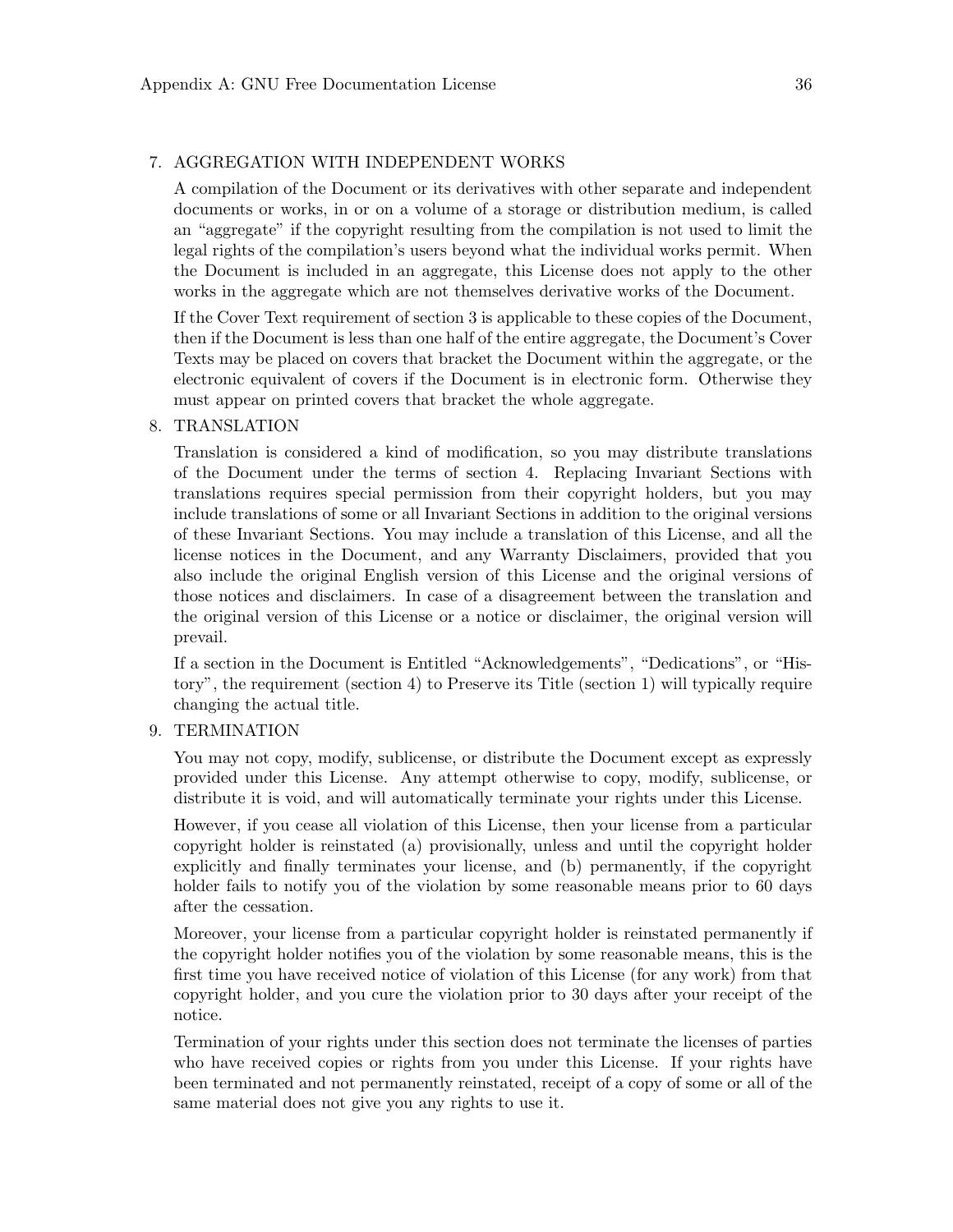#### 10. FUTURE REVISIONS OF THIS LICENSE

The Free Software Foundation may publish new, revised versions of the GNU Free Documentation License from time to time. Such new versions will be similar in spirit to the present version, but may differ in detail to address new problems or concerns. See <http://www.gnu.org/copyleft/>.

Each version of the License is given a distinguishing version number. If the Document specifies that a particular numbered version of this License "or any later version" applies to it, you have the option of following the terms and conditions either of that specified version or of any later version that has been published (not as a draft) by the Free Software Foundation. If the Document does not specify a version number of this License, you may choose any version ever published (not as a draft) by the Free Software Foundation. If the Document specifies that a proxy can decide which future versions of this License can be used, that proxy's public statement of acceptance of a version permanently authorizes you to choose that version for the Document.

#### 11. RELICENSING

"Massive Multiauthor Collaboration Site" (or "MMC Site") means any World Wide Web server that publishes copyrightable works and also provides prominent facilities for anybody to edit those works. A public wiki that anybody can edit is an example of such a server. A "Massive Multiauthor Collaboration" (or "MMC") contained in the site means any set of copyrightable works thus published on the MMC site.

"CC-BY-SA" means the Creative Commons Attribution-Share Alike 3.0 license published by Creative Commons Corporation, a not-for-profit corporation with a principal place of business in San Francisco, California, as well as future copyleft versions of that license published by that same organization.

"Incorporate" means to publish or republish a Document, in whole or in part, as part of another Document.

An MMC is "eligible for relicensing" if it is licensed under this License, and if all works that were first published under this License somewhere other than this MMC, and subsequently incorporated in whole or in part into the MMC, (1) had no cover texts or invariant sections, and (2) were thus incorporated prior to November 1, 2008.

The operator of an MMC Site may republish an MMC contained in the site under CC-BY-SA on the same site at any time before August 1, 2009, provided the MMC is eligible for relicensing.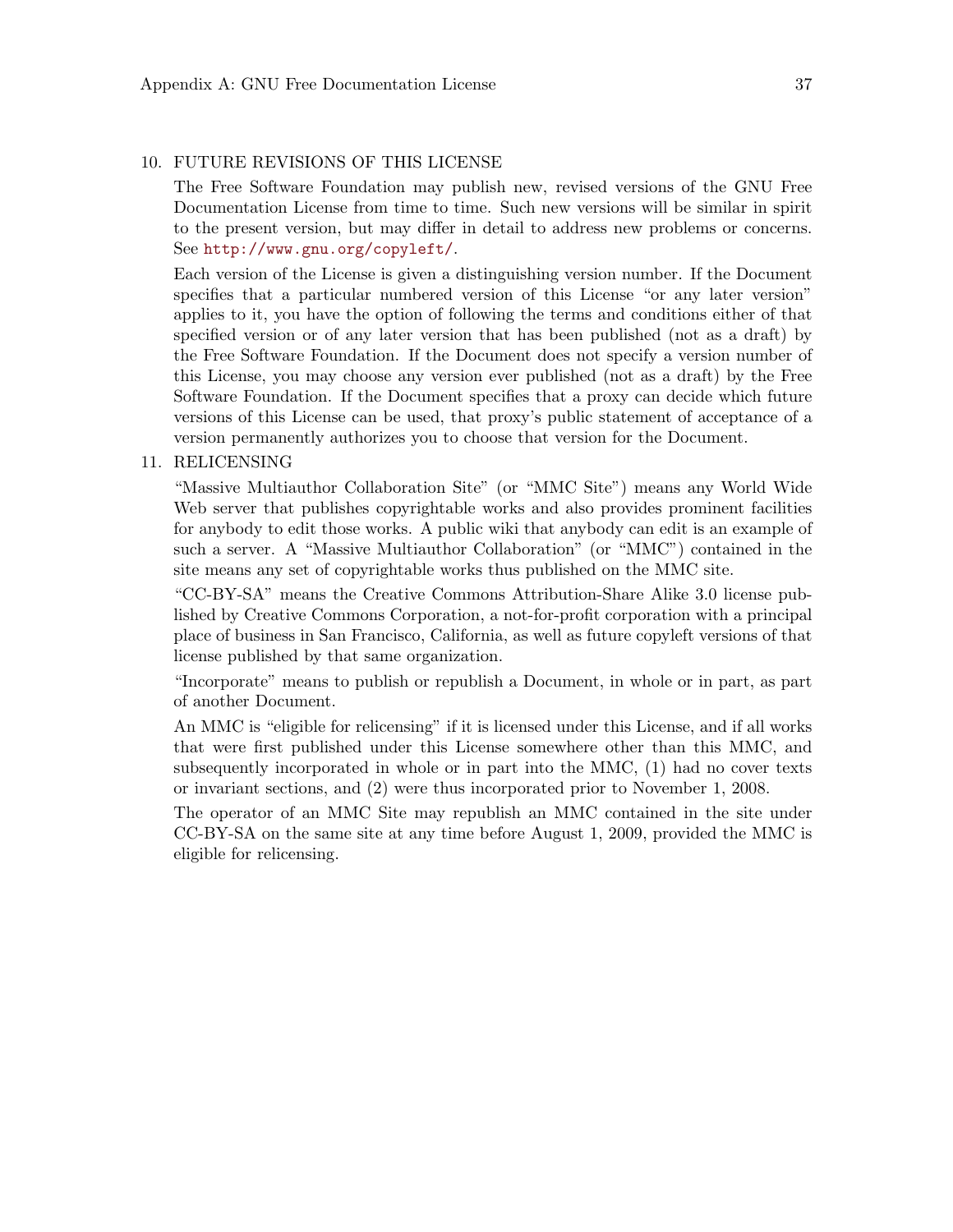#### ADDENDUM: How to use this License for your documents

To use this License in a document you have written, include a copy of the License in the document and put the following copyright and license notices just after the title page:

Copyright (C) year your name. Permission is granted to copy, distribute and/or modify this document under the terms of the GNU Free Documentation License, Version 1.3 or any later version published by the Free Software Foundation; with no Invariant Sections, no Front-Cover Texts, and no Back-Cover Texts. A copy of the license is included in the section entitled ''GNU Free Documentation License''.

If you have Invariant Sections, Front-Cover Texts and Back-Cover Texts, replace the "with. . . Texts." line with this:

> with the Invariant Sections being list their titles, with the Front-Cover Texts being list, and with the Back-Cover Texts being list.

If you have Invariant Sections without Cover Texts, or some other combination of the three, merge those two alternatives to suit the situation.

If your document contains nontrivial examples of program code, we recommend releasing these examples in parallel under your choice of free software license, such as the GNU General Public License, to permit their use in free software.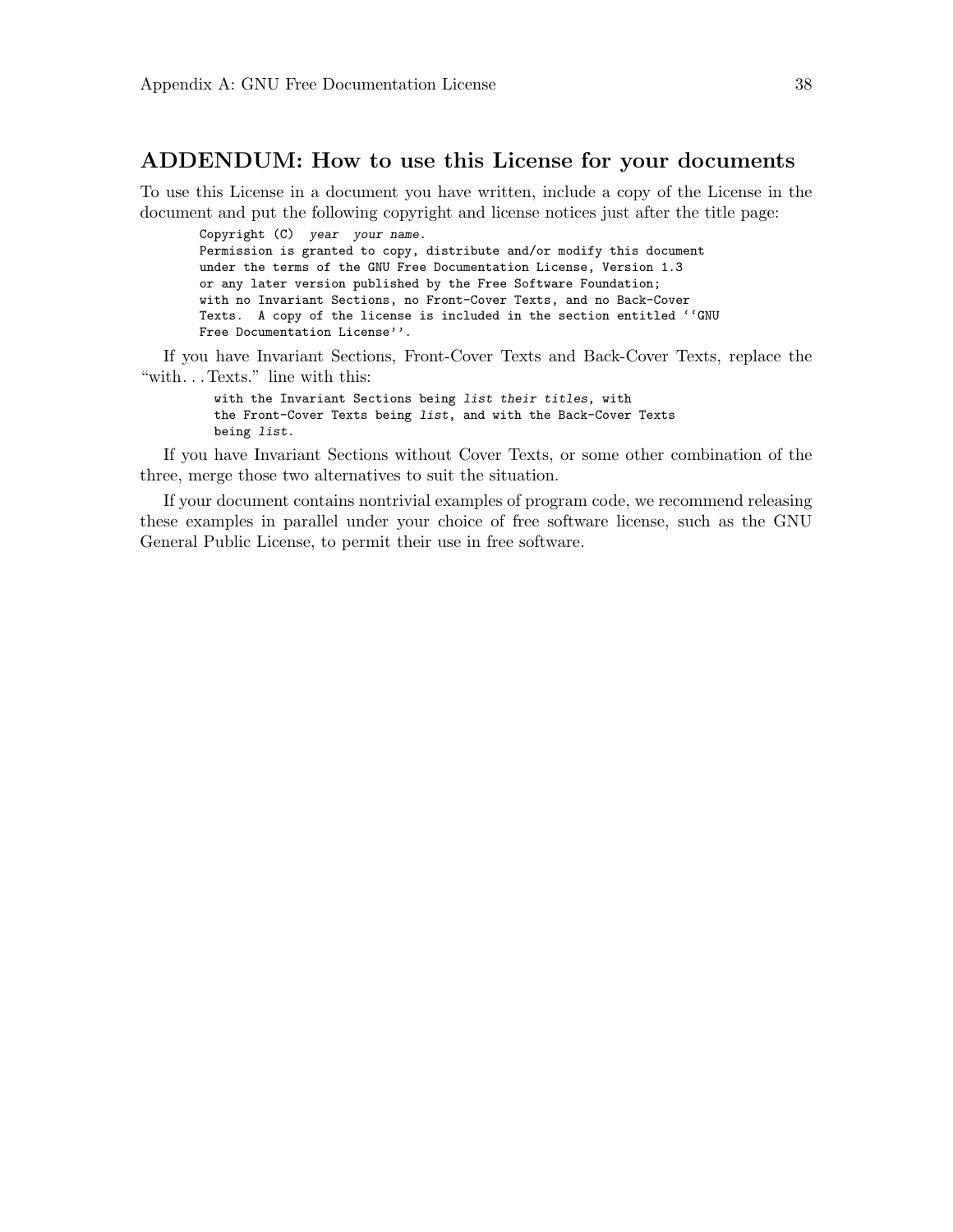# <span id="page-42-0"></span>Concept Index

## $\mathbf A$

### $\, {\bf B}$

### $\mathbf C$

## $\label{eq:1} \mathbf{D}$

| $DOM, Field \ldots \ldots \ldots \ldots \ldots \ldots \ldots \ldots \ldots \ldots 15$ |  |
|---------------------------------------------------------------------------------------|--|
|                                                                                       |  |
|                                                                                       |  |

### ${\bf E}$

## $\mathbf{F}% _{0}$

### ${\bf G}$

## $\mathbf H$

## $\overline{I}$

|--|--|

## $\mathbf{J}$

## $\mathbf L$

|--|--|--|

## $\mathbf{M}$

### $\mathbf N$

|--|--|--|

## $\mathbf P$

# $\bf Q$

## $\overline{\mathbf{R}}$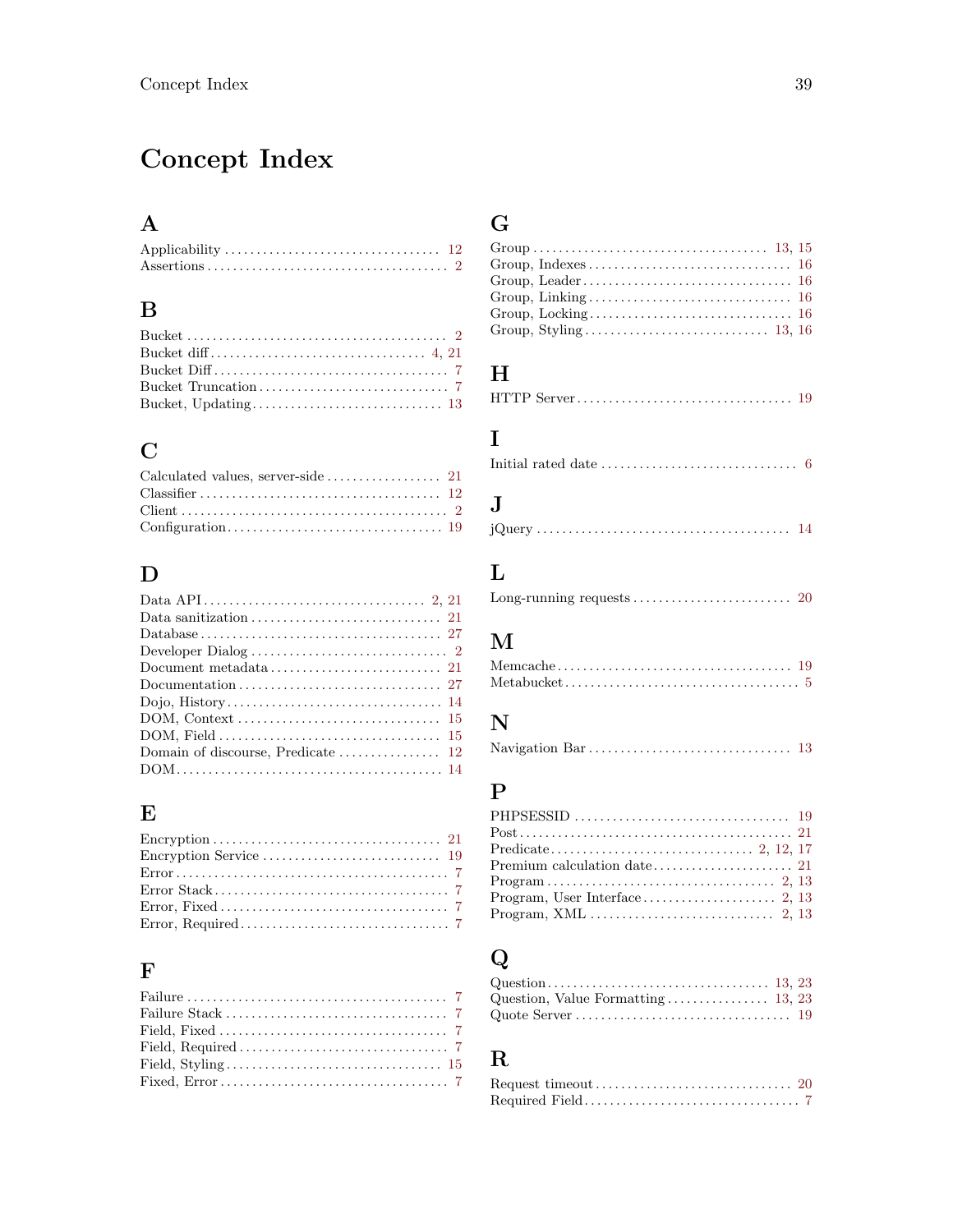## S

## T

| TODO, Missing Docs 3, 4, 5, 7, 9, 15, 19, 22, 23, |  |  |  |
|---------------------------------------------------|--|--|--|
| 24, 27                                            |  |  |  |
|                                                   |  |  |  |
|                                                   |  |  |  |

## U

### V

|--|--|--|